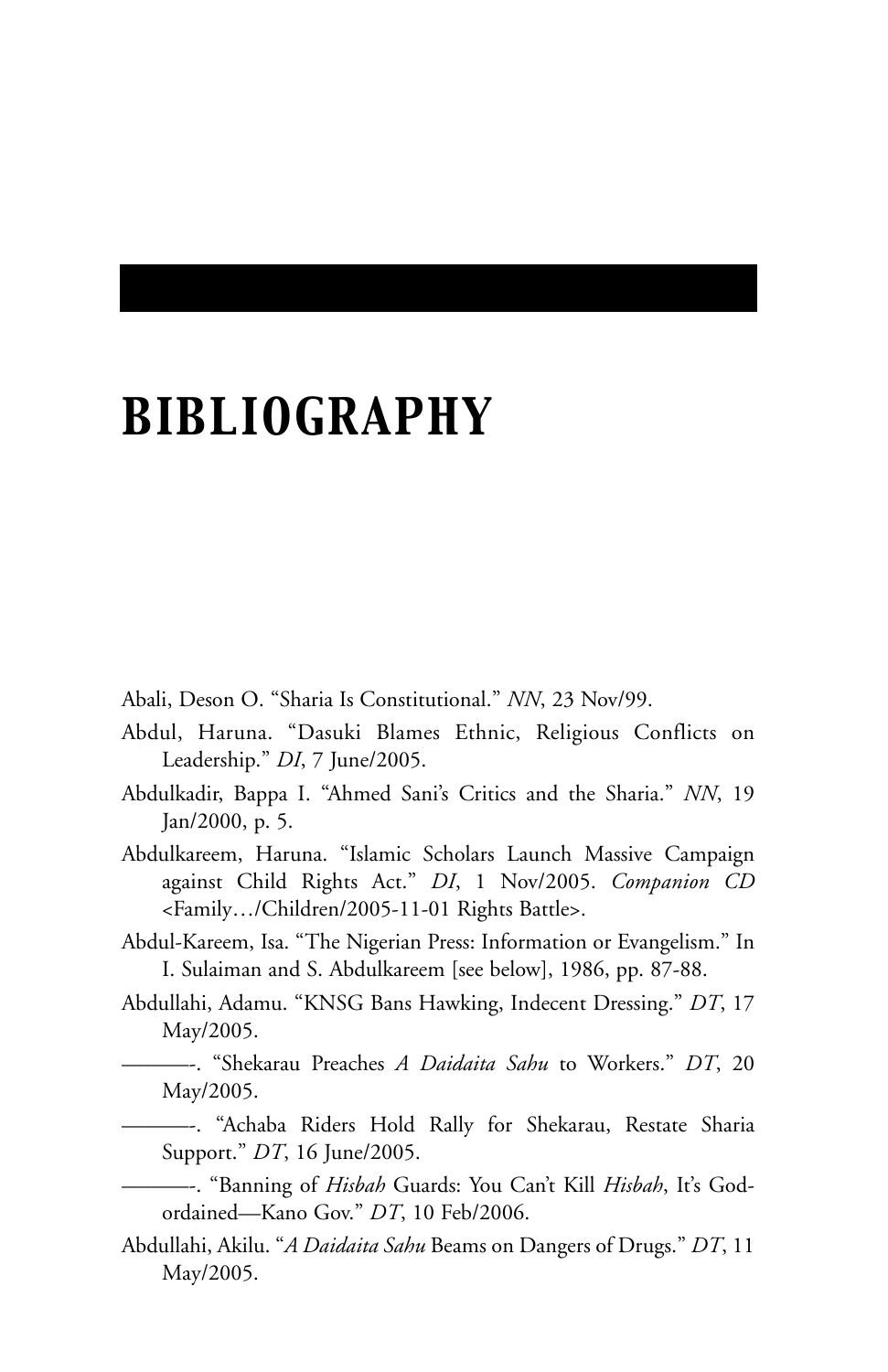- ———-. "*A Daidaita Sahu*: Emir Bayero Says No Retreat in Societal Reorientation." *DT*, 19 Dec/2005.
- Abdullahi, Bala. "Sharia Can't Succeed amidst Poverty—Zakzaky." *NN*, 2 Nov/99, p. 24. Appendix 53.
- Abdullahi, Labaran. "Zamfara Designs New Sports Kits in Conformity with Sharia." *NN*, 3 Jan/2000, p. 23.

———-. "*Alkalis* in Zamfara Get Fat Pay." *NN*, 27 Jan/2000.

———-. "Noise, Fury Signifying Nothing." *NN*, 29 Jan/2000, p. 6. Appendix 13.

———-. "Sharia Takes Off in Zamfara." *NN*, 31 Jan/2000, p. 2.

- ———-. "Zamfara Chamber of Commerce Indicted over Embezzlement." *NN*, 9 Feb/2000.
- ———-. "Sharia Claims First Victims." *NN*, 19 Feb/2000, p. 6. Appendix 54.
- Abdullahi, Muhammad H. "Sharia Implementation: 50-Member Shura Council for Kano Constituted." *DT*, 23 June/2005.

Abubakar, Ahmed. "Kano's Rising Crime Profile." *Daily Trust*, 23 Dec/2005.

- Abubakar, Khalid. "Islamic Perspective on Peace." In Ityavyar and Gundu [see below], pp. 9-12.
- Abubakar, Muhammad S. "Introducing the Association of Muslim Scientists and Engineers (AMSE)." *The Pen*, 2 Dec/88, p. 7.

———-. "Muslim Members Should Withdraw from the Constituent Assembly." *The Pen*, 13 Jan/89, p. 3. Appendix 9. Hausa version: "*Ya Kamata Musulmi 'Yan Majalisar Tsarin Mulki Su Janye daga Majalisar." Alkalami*, 20 Jan/89, p. 3.

- Abubakar, Sadiq. "Borno Sharia Committee Denies Hidden Agenda." *Vanguard*, 9 Jun/2001, p. 2.
- Abuh, Adamu. "New Law Separates Men, Women in Kano Vehicles." *Guardian*, 13 May/2005.

———-. "Police Arrest 32 Sharia Enforcers in Kano." *Guardian*, 5 June/2003.

———-. "Islamic Sect Protests Against Shekarau." *Guardian*, 3 Mar/2004.

———-. "Sharia Court Can't Try Turaki, Says Counsel." *Guardian*, 8 Apr/2004.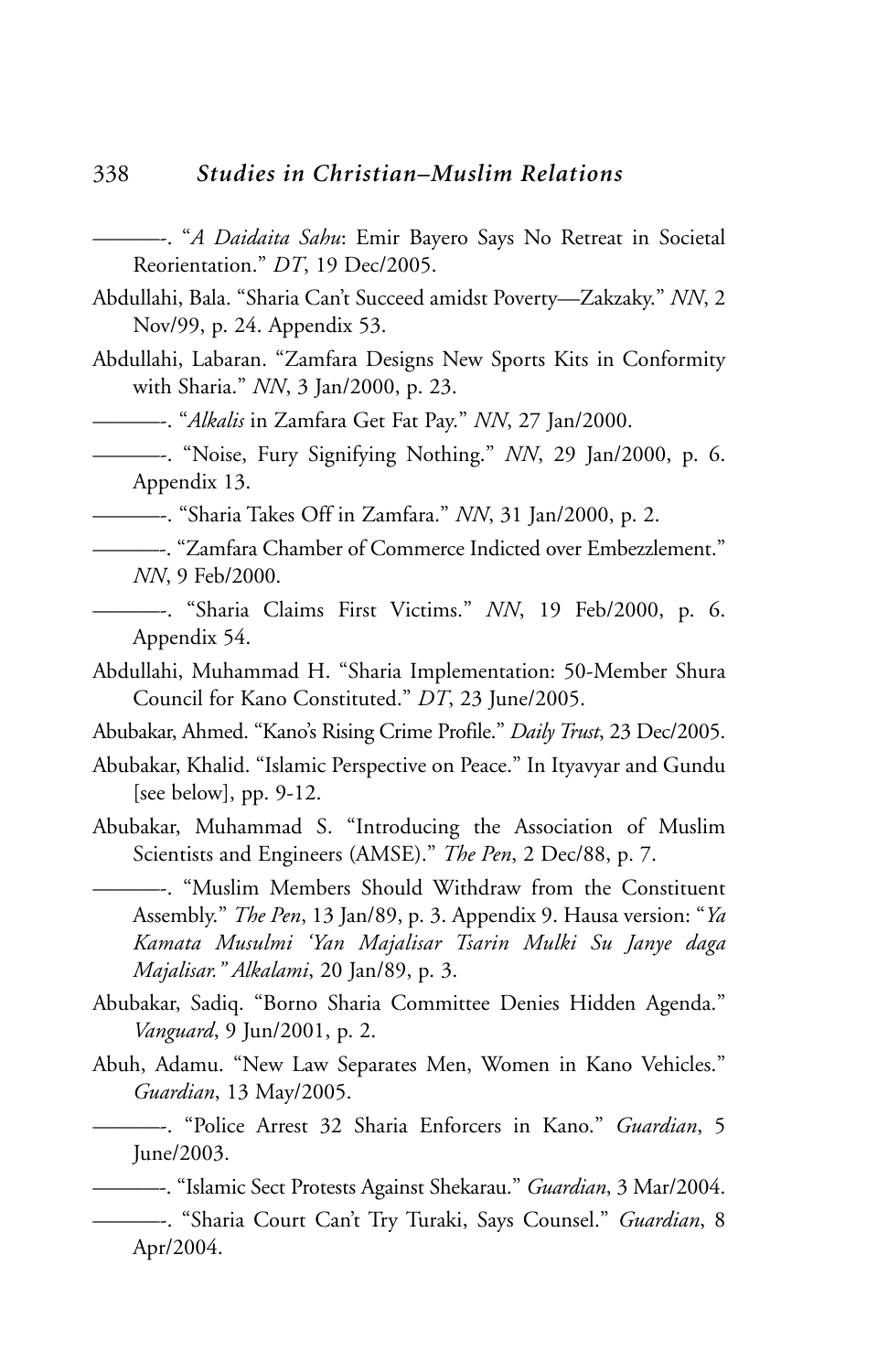———-. "Police Arrest 21 Sharia Group's Members." *Guardian*, 16 Nov/2004.

Adam, Hamid A. "The Need and Benefits of Teaching Islamic Law in Nigeria." In S. K. Rashid [see below], 1986. Pp. 117-122.

Adama, Judith. "COTAISA Supports FG on Sharia." *NN*, 4 Mar/2000, p. 4.

- Adamu, Abdullahi. *NS*, 22 Nov/77.
- Adamu, Isa A. "Make Sharia Accessible to Muslims—Confab." *NN*, 22 Nov/99, p. 1.

Adamu, Mahdi. "Foreword." In S. K. Rashid [see below], 1986. Pp. vii-viii.

———-. "Address." In S. K. Rashid [see below], 1986. Pp. 219-221.

- Adedimeji, Adam and Abubakar, Uthman. "There Are Too Many Nominal Muslims in Nigeria." *DI Online*, 29 Sep/2003.
- Adegbite, Lateef. "Human Rights in Islamic Law." Paper delivered at the International Seminar on Islamic Law held at ABU, Apr/76.
	- ———-. "Sharia in the Context of Nigeria." In Committee of Concerned Citizens, 2000. See entry below. Pp. 57-81.

———-. "Muslims Must Be Relevant in Society." *NN*, 12 May/2000, p. 20.

- ———-. "The Constitutional and Legal Status of Sharia in Nigeria." Paper presented at a special seminar on sharia, organised by the Nigeria Inter-Religious Council (NIREC), Abuja, June 21-22, 2000.
- Adewole, Adebola. "Weakening the Weaker Sex." *TELL*, 27 Dec/99, pp. 9-10.
- Adeyanju, Dickson and Ahmed, Attahiru. "Government's Inability to End Sharia Controversy Worries Bishops." *Guardian News,* 19 Sep/2000.
- Ado-Kurawa, Ibrahim. *Sharia and the Press in Nigeria: Islam Versus Western Christian Civilization*. Kano: Kurawa Holdings, 2000.

———-. *Sharia in Nigeria*: *Democracy Versus Secularism*. Kano: National Council for the Defence and Propagation of Sharia, n.d.

———-. "Negotiating Identity and Representation: A Review of the Proceedings of British Council International Seminar on Representing Islam." *Companion CD* <Gamji/Gamji 260 Kurawa,> July/2003.

———-. "Jos International Conference on Comparative Perspectives on the Sharia in Nigeria." Kano: Trans West Africa, 2004.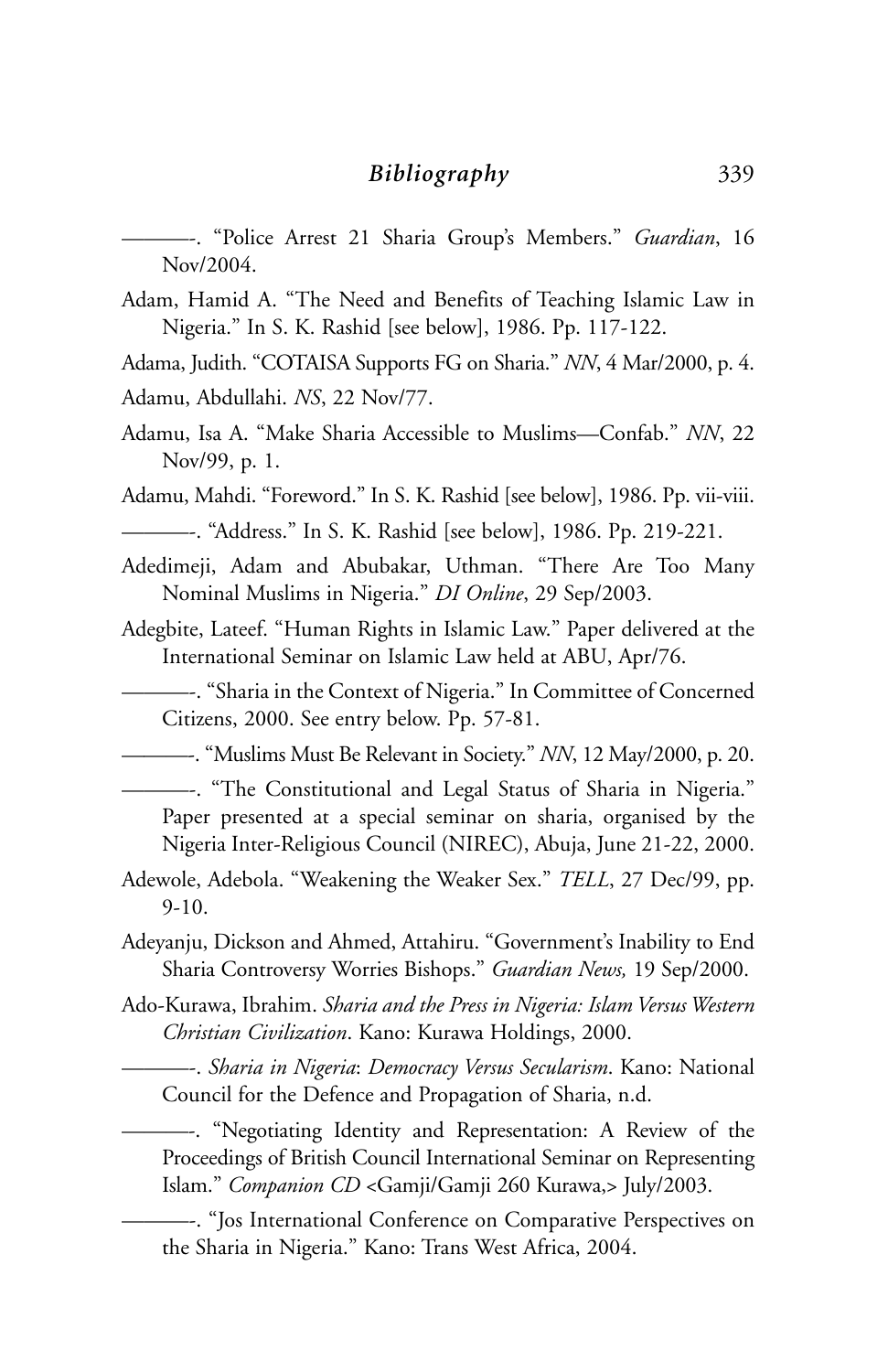*Africa Confidential*. "Nigeria: Shariacracy on Trial." Vol. 42, Number 17,31 Aug/2001. Appendix 49.

- Agbaegbu, Tobs. "Sharia Wind Blows in Kano." *Newswatch*, 27 Dec/99, pp. 19-20.
- Agekameh, Dele. "The Sharia Conundrum." *TELL*, 15 Nov/99, p. 24.
- Ahmad, Adam. "Perseverance in Islam." *The Pen*, 27 Jan/89, p. 7.
- Ahmad, Ali. "The Amina Lawal's Ordeal: Getting Past the Impasse." www.amanaonline.com/Articles/art440.htm, 5 Oct/2003.

————. "Commentary." In Ostien, Nasir and Kogelmann [see below], 2005, pp. 358-373.

- Ahmad, Sa'adatu I. "No. Hajia, No!" *NN*, 1 Feb/2000. Appendix 29.
- Ahmed, Adam. "*Gwamnatin Jihar Kano Za Ta Fito da Sabbin Tufafin Musulunci domin Ma'aikatan Jinya.*" *Alkalami*, 20 Jan/89, p. 16.
- Ajetunmobi, Abdulsalam. "Thought-Stream Re: Sharia and the West." www.gamji.com/NEWS3170.htm. Apr/2005. Appendix 27.
- ———-. Ajetunmobi-Boer. E-mail Correspondence, Apr/2005. Appendix 27.
- Akamo, Bayo. "Adegbite Sheds More Light on Sharia." *NN*, 1 Feb/2000.
- Akanbi, Mustapha. "Human Rights and Dispensation of Justice (2)." *Daily Trust*, 23 June/2005.
- Akinkuotu, Ayodele. "Defusing the Sharia Bomb." *TELL*, 17 Apr/2000, pp. 12-16.
- Akinsuyi, Yemi. "Women's Group Calls for Review of Sharia." *TD,* 2 Oct/2003.
- Akiyode-Afolabi, Abiola. "Democracy, Women's Rights and Sharia Law." *TD*, 29 Jan/2003. www.allAfrica.com, 29 Jan/2003.
- Alao, Onimisi. "Kaduna Police Refute Allegation on Sharia." *NN*, 3 Mar/2000, p. 21.
- Albashir, Abdulkareem. "Sharia: Its Meaning and Significance to Muslims." *NN*, 8 Nov/99, p. 5.
- Alechenu, John. "No Immunity under Sharia—Judge." *The Punch*, 29 Apr/2004.

<sup>———-. &</sup>quot;Nigeria: How Sharia Spread." Vol. 42, Number 17, 31 Aug/2001. Appendix 50.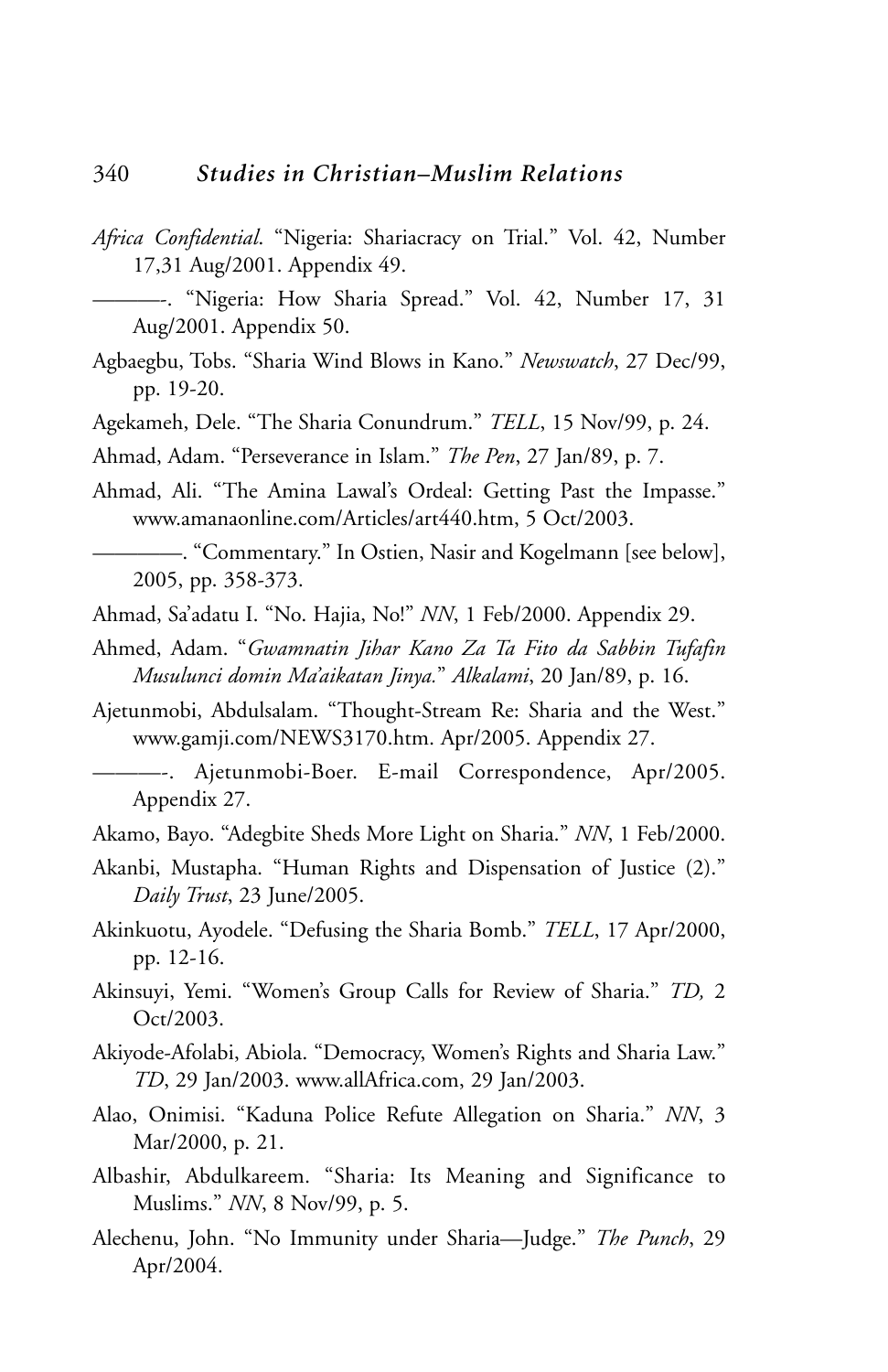- Alegbe, Obadiah O. "Breaking up Is Not the Solution to Nigeria's Problems." Gamji, 2 Sep/2005. *Companion CD* <gamji 223 >.
- Ali-Agan, Ishaq. News Analysis: "*The Punch*'s Definition." *The Pen*, 13 Jan/89, pp. 1, 3. Appendix 63.
- Ali-Agan, Muhammad Y. "Commendable: The New Initiatives in Changing the Nurses' Uniforms." *The Pen*, 27 Jan/89, p. 10.
- Aljazeera.net. "Nigerian Woman Spared Stoning Death Sentence." 25 Sep/2003.
- *Alkalami*. "*An Hana Sai da Giya a Bida.*" 15 July/88, p. 2.
	- ———-. "*Sharhin Alkalami: A Tabbatar da Sharia*." 16 Nov/88, p. 1.
- ———-. "*Sharhin Labarai: Sarauta, Zamani da Musulunci.*" 16 Nov/88, pp. 1-2.
- —*——-. "Tsai da Mahawara kan Sharia: Kungiyoyin Musulmi Sun Amince.*" 9 Dec/88, p. 1.
- ———-. "*Sanarwa daga Cibiyar Yada Addinin Musulunci.*" 23 Dec/88, pp. 1, 2.
- ———-. "*Ra'ayin Alkalami: Jama'atu: Har Yanzu Bata Sake Zani Ba*." 23 Dec/88, p. 3.
- ———-. "*An Shawarci MAMSER da Ta Sake Salo*." 17 Feb/89, p. 16.
- ———-. "*Kungiyar CAN Ta Kai Karar Babangida.*" 17 Mar/89, p. 16.
- ———-. "*Mu Tattauna: Mata na da Rawa Takawa a Siyasa*." 3 Mar/89, p. 5.
- ———-. *"Hawainiyar Okogie Ta Kiyayi Ramar Musulmi!*" 31 Mar/89, p. 3.
	- ———-. "*Aisha Lemu Ta Kalubalanci Malamai.*" 14 Apr/89, p. 1.
- Alkali, A. Bello. "Sharia Is Winning." *NN*, 13 Nov/99, pp. 5-6.
	- ———-. "The Zamfara Initiative*.*" *NN*, 4 Jan/2000, p. 5. Appendix 10.
- AllAfrica.com. "Kano, Nigeria, All Girls in Kano State Public Schools to Wear Hijab." Forwarded to me via-via…, Sep/2003.
- Alli, Warisu O. "Commentary." In Ostien, Nasir and Kogelmann [see below], pp. 57-66.
- Aluko, Mobolaji E. "Friday Essay: The Unfizzled Sharia Vector in the Nigerian State." Gamji, 22 Mar/2002. See *Companion CD* <Sharia/AlukoME>.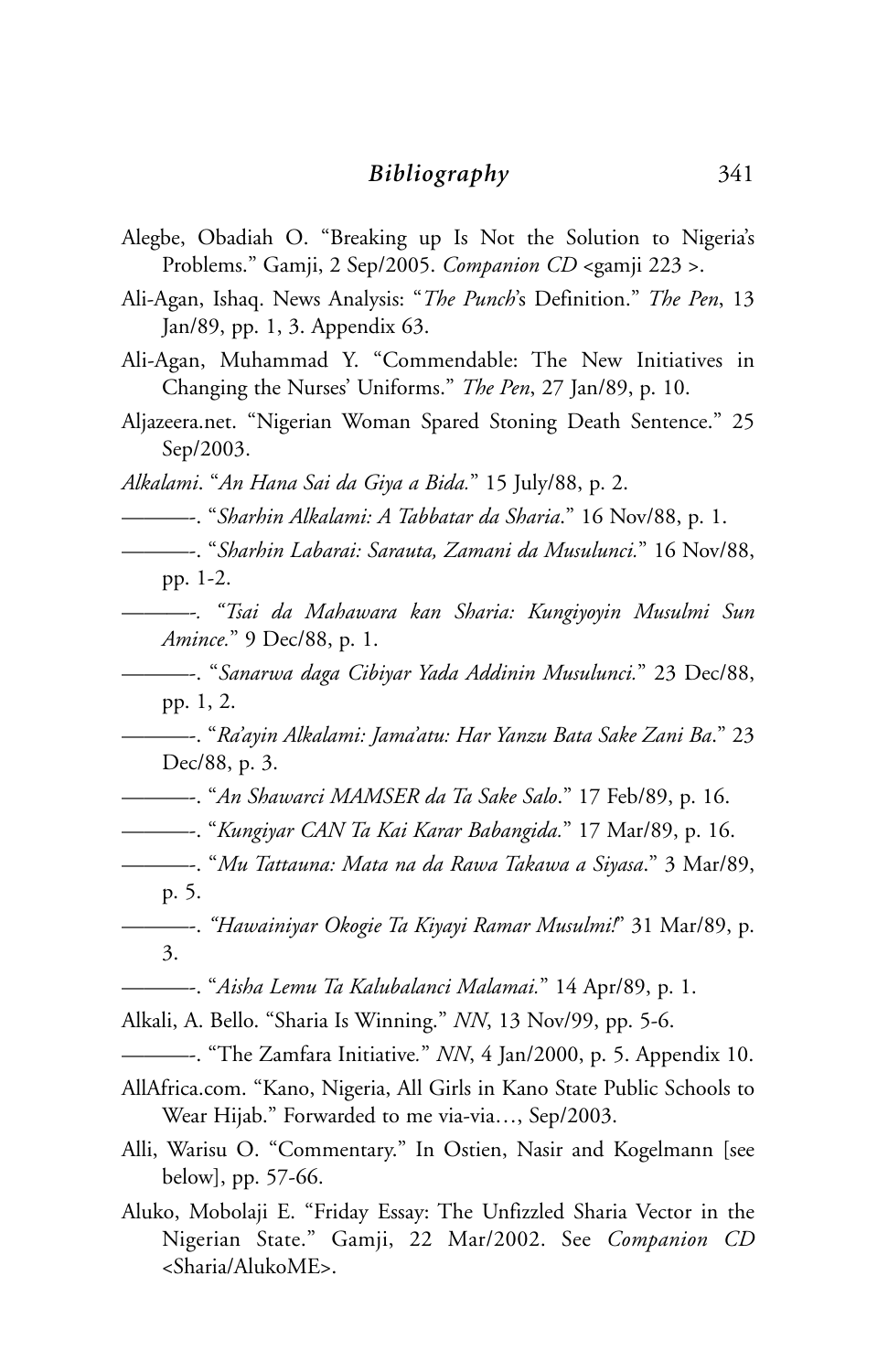- Al-Wasewi, Ibrahim H. H. "The International Conference on Comparative Perspectives on Sharia in Nigeria and a Closer Look at the Views of a Western Muslim in *Islam at Crossroads.*" Privately circulated paper, n.d.
- Amin, Hadiza G. "Mantu and Apostles of Arewanci." *Daily Trust*, 16 May/2005.
- Aminu, Sani. Private e-mail letter to webmaster of Gamji, copied to me, 22 Feb/2003.
- Amnesty International (AI). Press Release: "Nigeria: Sharia Appeal Court Squashes Death Sentence by Stoning." AI Index AFR 44/027/2003, 20 Aug/2003.
- ———-. Press Release: "Nigeria: Amina Lawal's Death Sentence Squashed at Last, But Questions Remain about Discriminatory Legislation." AI Index AFR 44/032/2003, 25 Sep/2003.
- Anawo, Fabian. "Osoba Assures Citizens on Religious Freedom." *NN*, 9 Aug/99, p. 3.
- *Anchor, The*. "Police, Sharia States May Clash over Enforcement." 23 July/2001, p. 2.
- Anderson, J.N.D. "The Legal Tradition." In J. Kritzeck and W. H. Lewis [see below], 1969, pp. 35-53.
- An'Na'im, Abdullahi A. "Political Islam in National Politics and International Relations," in *The Desecularization of the World: Resurgent Religion and World Politics*, ed. Peter L. Berger (Grand Rapids: Eerdmans, 1999), pp. 103-120.

———-. "The Future of Sharia and the Debate in Northern Nigeria," in *Comparative Perspectives on Sharia in Nigeria,* ed. Ostien, Nasir and Kogelmann [see below], pp. 327-357.

Anonymous. E-mail circular, 23 Feb/2001.

- Anonymous. *"Sharia and Islamic Revival in Nigeria*." This article was circulated through various e-mail groups. I am not able to determine the author or date. Appendix 5.
- Anthony, Tina. "Obasanjo's Achievenments in the North." *Vanguard*, 1 Apr/2003.

———-. "Sharia: I'll Not Be Deterred—Shekarau." *Vanguard*, 6 Jan/2004. Anwar, Abba. "Kano Committed to Fight Corruption." *DT*, 17 May/2005.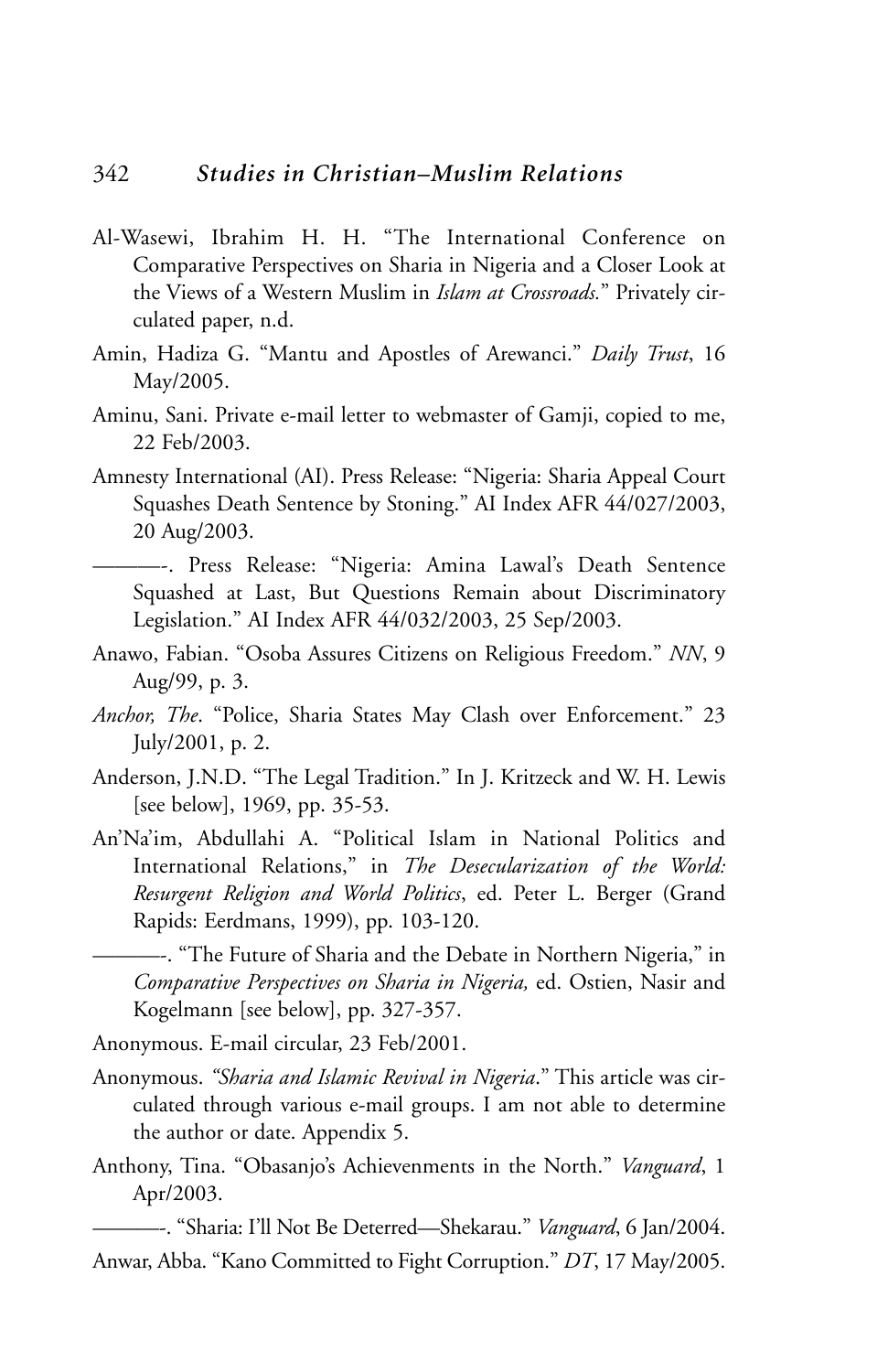- Asad, Muhammad. "The State and the Government in Islam: Conclusion." *The Pen*, 15 July/88, pp. 5, 12, 15.
- Asaju, Tunde and Oladipo, Dotun. "Mayhem." *Newswatch*, 6 Mar/2000, pp. 8-21.
- Associated Press. "Adultery Draws Death Sentence." *VS*, 23 Oct/2004.
- Auta, Benjamin. "Obasanjo Decries Relegation of Tradition in Schools." *Daily Trust,* 13 Feb/2006.
- Avagi, Ibrahim. "Capitalism, Democracy and Secularism as Deviations (IV)." *NN*, 15 Dec/95, p. 5.
- Awalloo, Suleimaan. "Admiring the 'Izala' Approach." Gamji, n.d. www.gamji.com/NEWS1961.htm.
- Awofadeji, Segun. "Mu'azu Restates Commitment to Sharia." *TD*, 6 June/2003.
	- ———-. "Sharia Commission Moves to Decongest Prisons." *TD*, 22 Sep/2003.
	- ———-. "Religious Fanatics: House Seeks LG-Immigration Liaison." *TD*, 20 Jan/2004.
- Awoniyi, Femi. "Sharia in the House of Aduduwa: The Challenge of Fulani Political Islam to Peace in Nigeria." Gamji www.gamji.com/NEWS1355.htm. Mar/2003.
- Ayeyenikan, Segun and Onwubiko, Emmanuel. "Labour Urges Govt to Save Sharia Convict's Life." *Guardian*, 23 Aug/2002.
- Azare, Lamara G. "Muslim Lawyers Want More to Adopt Sharia." *NN*, 7 Nov/99.
- ———-. "Sharia in Kano Irrevocable—Kwankwaso." *NN*, 9 Nov/99.
- ———-. "Kwankwaso Sends Sharia Bill Back to Assembly." *NN*, 23 Feb/2000, p. 12.
	- ———-. "We Stand by Sharia." *NN,* 26 Feb/2000, p. 6.
	- ———-. "Kano People Insist on Sharia; Kwankwaso Signs Bill." *NN*, 3 Mar/2000, p. 2. Appendix 15.
- ———- and Bitrus, Bala. "Sharia Scare in Kano, Nigeria." *NN*, 27 Feb/2000, p. 2.
- Azeez, Ajani A. "Quranic Bilqis—Another Rejoinder." *The Pen*, 24 Feb/89, p. 3.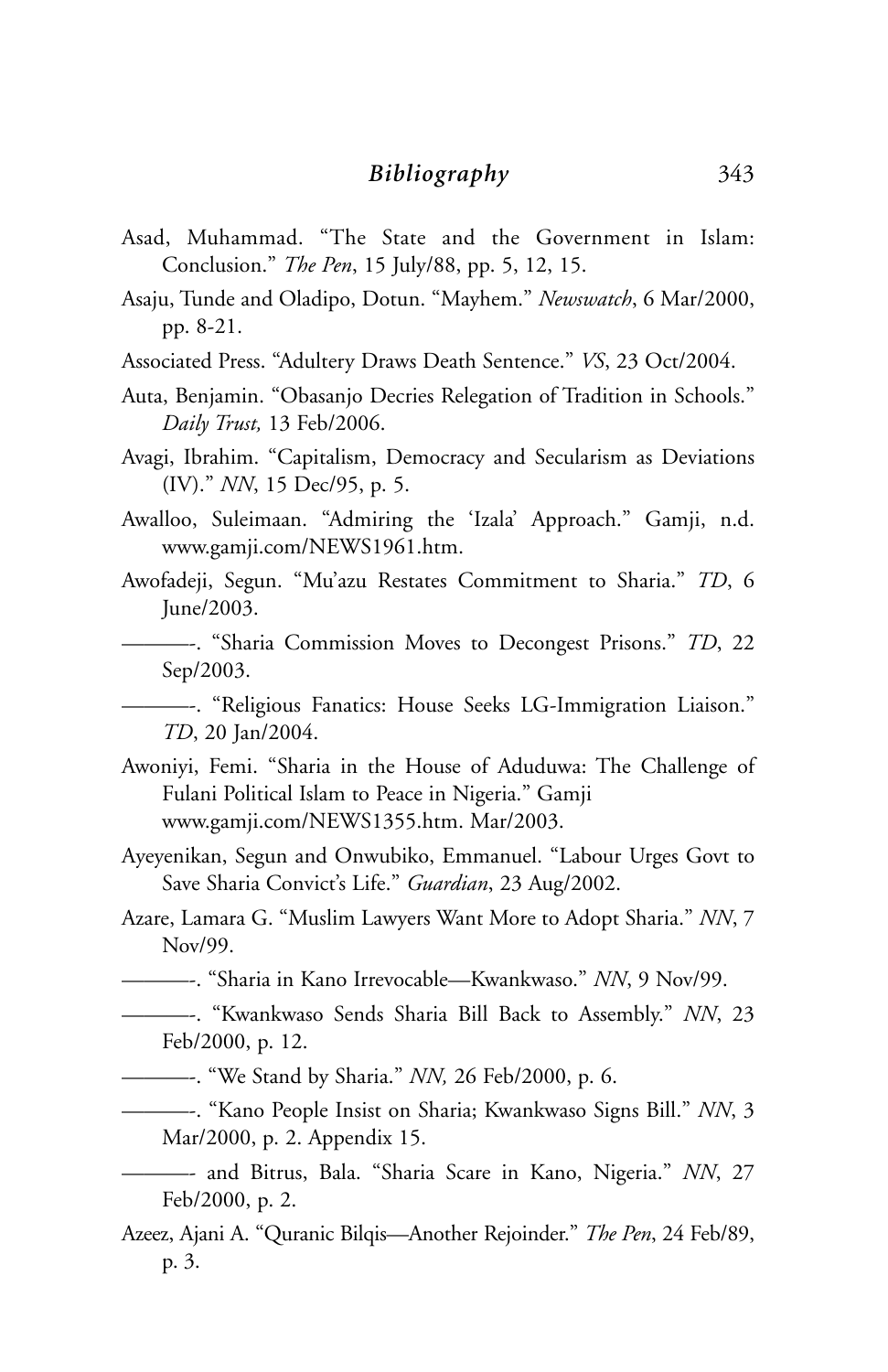## 344 *Studies in Christian–Muslim Relations*

- Az-Zubair, Banu. "Secularism, Sharia and the Nigerian Constitution." This article circulated the globe through various e-mail chains. By the time it reached my screen, its origin was no longer traceable. Judging from various references in the article, it is of recent vintage—2002? The first half of the paper constitutes Appendix 1 in J. Boer, vol. 4, 2005, pp. 158-165. This Appendix 58 constitutes the second part of the paper.
- Baba, Abubakar A. "Yobe Raises Committees on Sharia." *NN*, 3 Jan/2000, p. 24.
- ———-. "Committee on Sharia Submits Report on Yobe." *NN,* 24 Feb/2000, p. 3.
- Babdoko, Sani. "We Stand by Our Story on Zamfara—Desert Herald." *Daily Trust*, 13 Feb/2006.
	- -- and others. "FG Cautioned on Abolition of Death Penalty." *Daily Trust*, 6 Aug/2003. Appendix 38.
- Badamasuyi, Juwariyya. "The Prospects for Sharia in Nigeria." Paper submitted at the Islam in Africa Conference, 24-28 Nov/89, Abuja.
- Baikie, Adamu, ed. *A Commitment to Faith: A Short History of Christ Anglican Church, Fagge, Kano*. Kano: Christ Anglican Church, 2004.
- Bakoji, Sukuji. "Six Sharia Convicts Granted Bail." *DI*, 17 May/2005. www.independentng.com/news/nnmay170519.htm.

- Balogun, S. G. "Vituperations against Sani Unwarranted." *NN,* 3 July/2001. Appendix 20.
- Barnabas Fund. Prayer booklets and other miscellaneous documents.
- Bashir, A. "The Thinking of the Buharis." *Vanguard*, 27 Feb/2003.
- Baso, Salisu. "Achaba Uniforms: Motorcyclists Embark on Awareness Campaign." *DT*, 9 June/2005.
- Bego, Abdullahi. "The Sharia Debate: Between Ignorance and Fanaticism." Gamji, Apr/2003.

www.gamji.com/article1000/NEWS1662.htm.

———-. "Gombe: Not Yet a Jewel." *WT,* 29 June/2001, p. 31.

———-. "2003 Elections and the Muslim North: Narratives of Motion Without Movement." Gamji, n.d.

www.gamji.com/NEWS1574.htm.

———-. "Borno Govt Sets up Panel on 'Taliban.'" *Daily Trust*, 13 Jan/2004.

<sup>———-. &</sup>quot;Muslim Groups Vow to Boycott Census If." *DI*, 22 Aug/2005.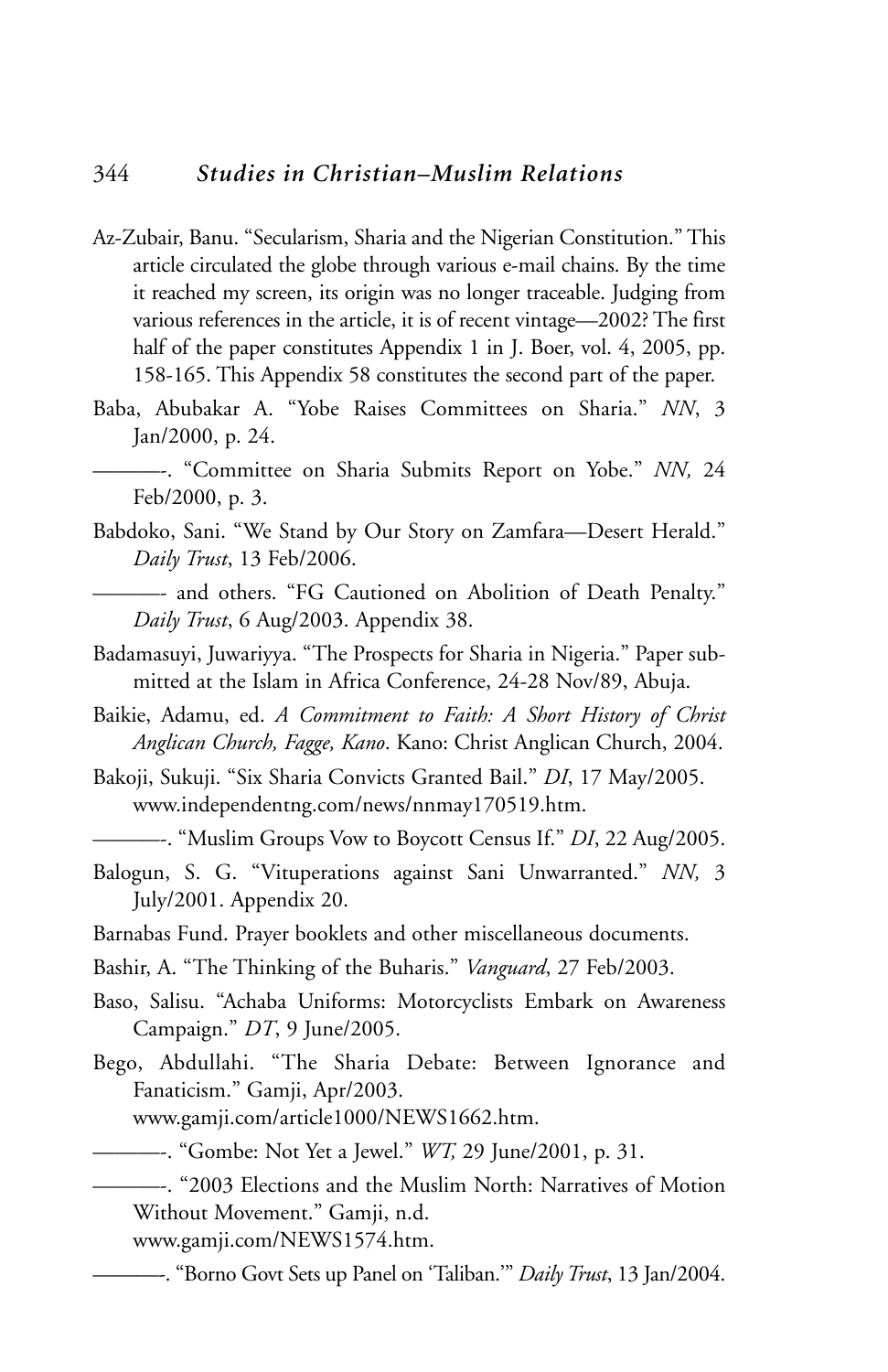———-. "Zanna Sworn in as Borno CJ." *Daily Trust*, 4 Jan/2006.

- Bello-Barkindo, Abdulrazaque. "Faith Can Move Mountains." Gamji, n.d. www.gamji.com/NEWS1407.htm.
	- ———-. "Wanted: A Non-Devotional Government for Zamfara." Gamji, n.d. www.gamji.com/NEWS1513.htm.
- Bello, Abudallahi U. "The Islamic Movement: Revisiting the Issue." Gamji, n.d.www.gamji.com/NEWS2807.htm.
- Bello, Ibrahim I. *"Musulmi na Sauraren Majalisar Koli.*" *Alkalami*, 22 Dec/88, p. 2. Appendix 11.
- ———-. "Rev. Bako out of His Hideout?" *The Pen*, 13 Jan/89, p. 1.
- ———-. *"A Gaggauta Korar Soyinka.*" *Alkalami*, 3 Mar/89, p. 1.
- ———-. "True Decolonization Lies in Islamization of Knowledge—Dr. Omar Bello." *The Pen*, 7 Apr/89, p. 16.
- Bello, Muhammad. "Sharia and the Constitution." Keynote address at the National Seminar on Sharia in Kaduna, held on 10-12 Feb/2000. Published in Committee of Concerned Citizens [see below], 2000. Pp. 5-13.
	- ———-. "Sharia and the Constitution." *NN*, 15 Feb/2000, p. 17.
- Bello, Omar. "Muhammad Bello's Ideal of Criminal and Political Justice." In Rashid [see below], 1986. Pp. 28-41.
- Bello, Tijjani U. "*Gwamnatin BornoTa Hana Sayar da Giya*." *GTFK,* 30 May/2001, pp. 1-2. Appendix 60.
- Ben-Akpan, Anietie. "Govt Pledges to Save Amina from Stoning as Miss World Contestants Arrive Tomorrow." *Guardian*, 11 Nov/2002.
- Binji, Haliru. "How Islamic Are Nigerian Laws?" Lecture delivered at a Culture Seminar at ABU, 15 Apr/77.
- ———-. "Appendix 2: Keynote Address." In Rashid, 1986 [see below], pp. 215-221.
- Bitrus, Bala A. "Governor Explains Rationale for Sharia." *NN*, 9 Nov/99.
- ———-. "Niger, Kebbi Adopt Sharia." *NN*, 17 Jan/2000.
- Bitrus, Bala B. "Islamic Scholar Canvasses Capital Punishment for Cultists." *NN*, 10 Feb/2000.
- Bobboyi, Hamid. "A New Basis for Foreign Policy." See I. Sulaiman and S. Abdulkarim [see below], pp. 97-117.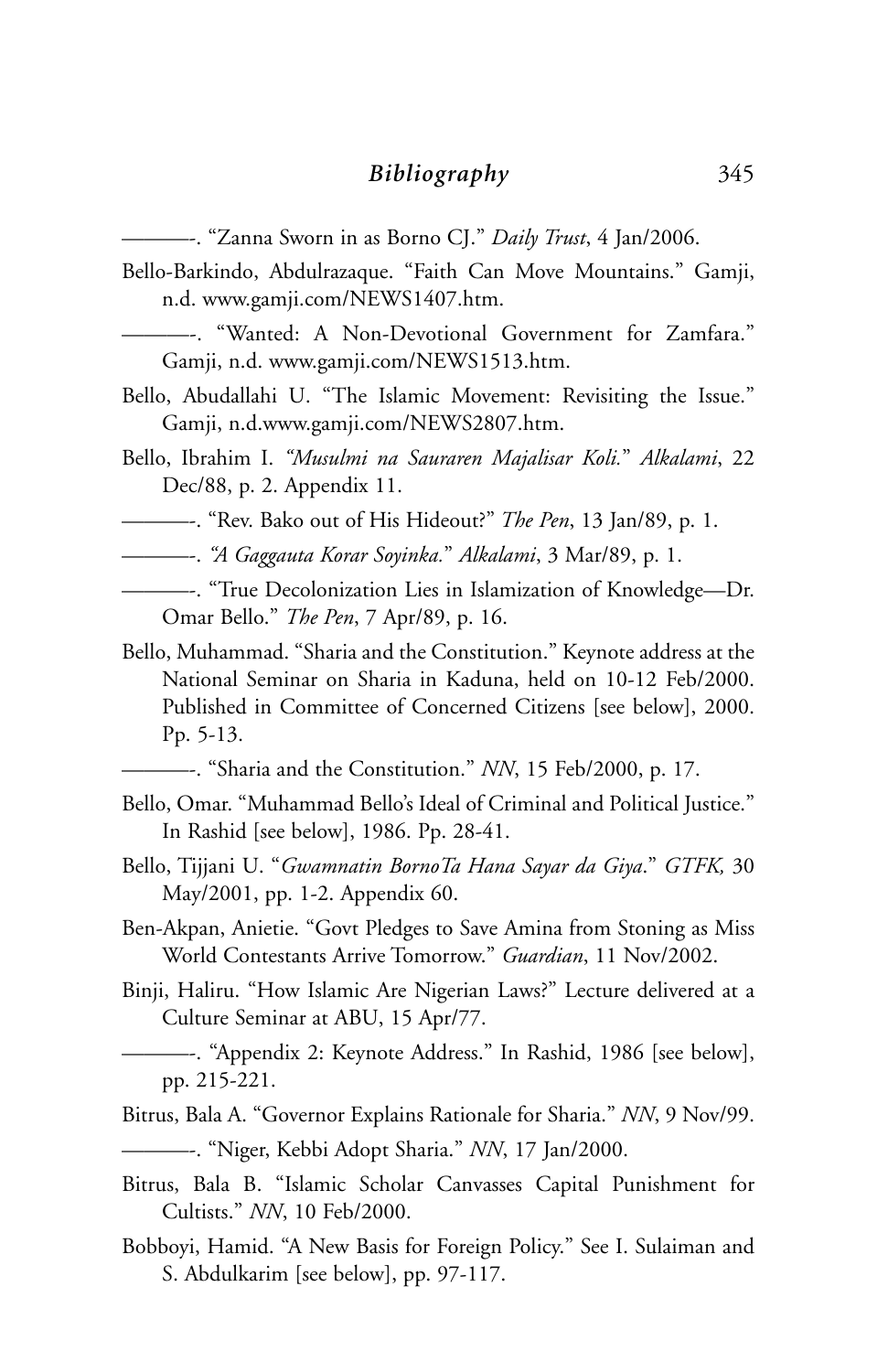- Boer, Jan H. *Missionary Messengers of Liberation in a Colonial Context: A Study of the Sudan United Mission*. Amsterdam Studies in Theology, Volume 1. Amsterdam: Rodopi, 1979.
	- ———-. "Conference on Marx and Africa." A brief unpublished report on a conference held at ABU, 14-18 Mar/83. *Companion CD* <1983 Boer—Marxism Conference>.
- ———-. *Missions*: *Heralds of Capitalism or Christ*? Ibadan: Daystar Press, 1984.

———-. *Christianity and Islam under Colonialism in Northern Nigeria*. Jos: ICS, 1988.

———-. "Science without Faith Is Dead." In A. Kuyper, *You Can Do Greater Things than Christ*. Jos: ICS, 1991, pp. 78-102. *Companion CD*, <Boer-Faith and Science.doc>.

———-. *Caught in the Middle: Christians in Transnational Corporations.* Jos: ICS, 1992.

———- (ed.). *The Church and the External Debt: Report on a Conference Held in Jos, Nigeria, November 26-30, 1990.* Jos: ICS, 1992.

———*-. Nigeria's Decades of Blood*. Studies in Christian-Muslim Relations, vol. 1. Belleville: Essence Publishing, 2003.

———-. *Muslims: Why the Violen*ce? Studies in Christian-Muslim Relations, vol. 2. Belleville: Essence Publishing, 2004.

———-. *Christians: Why This Muslim Violence*? Studies in Christian-Muslim Relations, vol. 3. Belleville: Essence Publishing, 2004.

———-. *Muslims: Why We Reject Secularism*. Studies in Christian-Muslim Relations, vol. 4. Belleville: Essence Publishing, 2005.

———-.*Christians: Secularism—Yes and No.* Studies in Christian-Muslim Relations, Vol. 5. Belleville: Essence Publishing, 2006.

———-. "Summary Sharia Developments State by State." A brief summary, 2006. Appendix 64.

- Bramham, Daphne. "Coverage of Polygamy Furor Misses the Mark." *VS*, 18 Jan/2006.
- British Broadcasting Corporation (BBC). "Nigerian Flogged for Having Sex." 17 Feb/2000.

http://news.bbc.co.uk/1/hi/world/africa.646983.stm.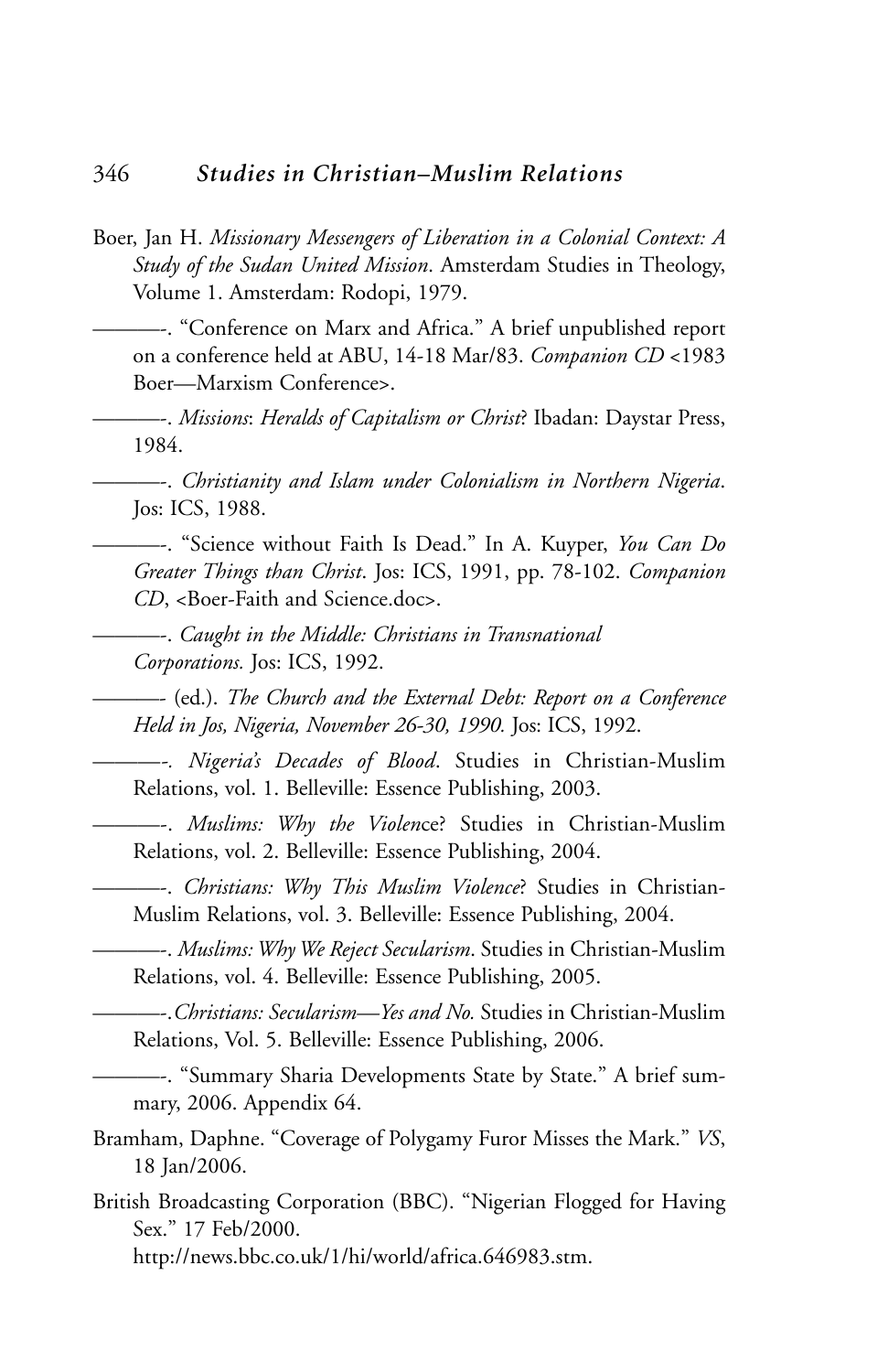———-. "Nigerian States Suspend Sharia Law." 1 Mar/2000. http://news.bbc.co.uk/1/hi/world/africa/661249.stm. ———-. "Analysis: Nigeria Pulls Back from Brink." 1 Mar/2000. http://news.bbc.co.uk/1/hi/world/africa662402.stm. ———-. "Nigerian States Defiant on Sharia." 2 Mar/2000. http://news.bbc.co.uk/1/hi/world/africa/664413.stm. ———-. "Nigerian Sharia Court Orders Amputation." 23 Mar/2000. http://news.bbc.co.uk/1/hi/world/africa/688639.stm. ———-. "Nigeria's Kano State Celebrates Sharia." 21 June/2000. http://news.bbc.co.uk/1/hi/world/africa/798630.stm. ———-. "Sharia Flogging after Adultery Charge." 4 July/2000. http://news.bbc.co.uk/hi/world/africa/818808.stm. ———-. "Nigeria's Katsina State Adopts Sharia." 1 Aug/2000. http://news.bbc.co.uk/1/hi/world/africa/860660.stm. ———-. "Nigeria's Jigawa State Adopts Sharia." 2 Aug/2000. http://news.bbc.co.uk/1/hi/world/africa/862662.stm. ———-. "Sharia Beating for Motorcyclists." 10 Aug/2000. http://news.bbc.co.uk/1/hi/world/africa/874914.stm. ———-. "Nigeria's Secret Beer Mission." 8 Sep/2000. http://news.bbc.co.uk/1/hi/world/africa/916175.stm. ———-. "Sharia Compromise for Kaduna." 12 Oct/2000. http://news.bbc.co.uk/1/hi/world/africa/969153.stm. ———-. "Nigerian Sentenced to Stoning." 14 Sep/2001. http://news.bbc.co.uk/1/hi/world/africa/1544580.stm. ———-. "Nigerian Appeals Sharia Sentence." 19 Oct/2001. http://news.bbc.co.uk/1/hi/world/africa/1609211.stm. ———-. "Sharia Compromise for Nigerian State." 2 Nov/2001. http://news.bbc.co.uk/1/hi/world/africa/1634403.stm. ———-. "Hands-on Sentence in Nigeria." 13 Dec/2001. http://news.bbc.co.uk/1/hi/world/africa/1709532.stm. ———-. "Nigeria's First Sharia Execution." 4 Jan/2002. http://news.bbc.co.uk/1/hi/world/africa/17412789.stm. ———-. "Nigeria's 'Adulteress' Set Free." 23 Jan/2002. http://news.bbc.co.uk/1/hi/world/africa/1778614.stm.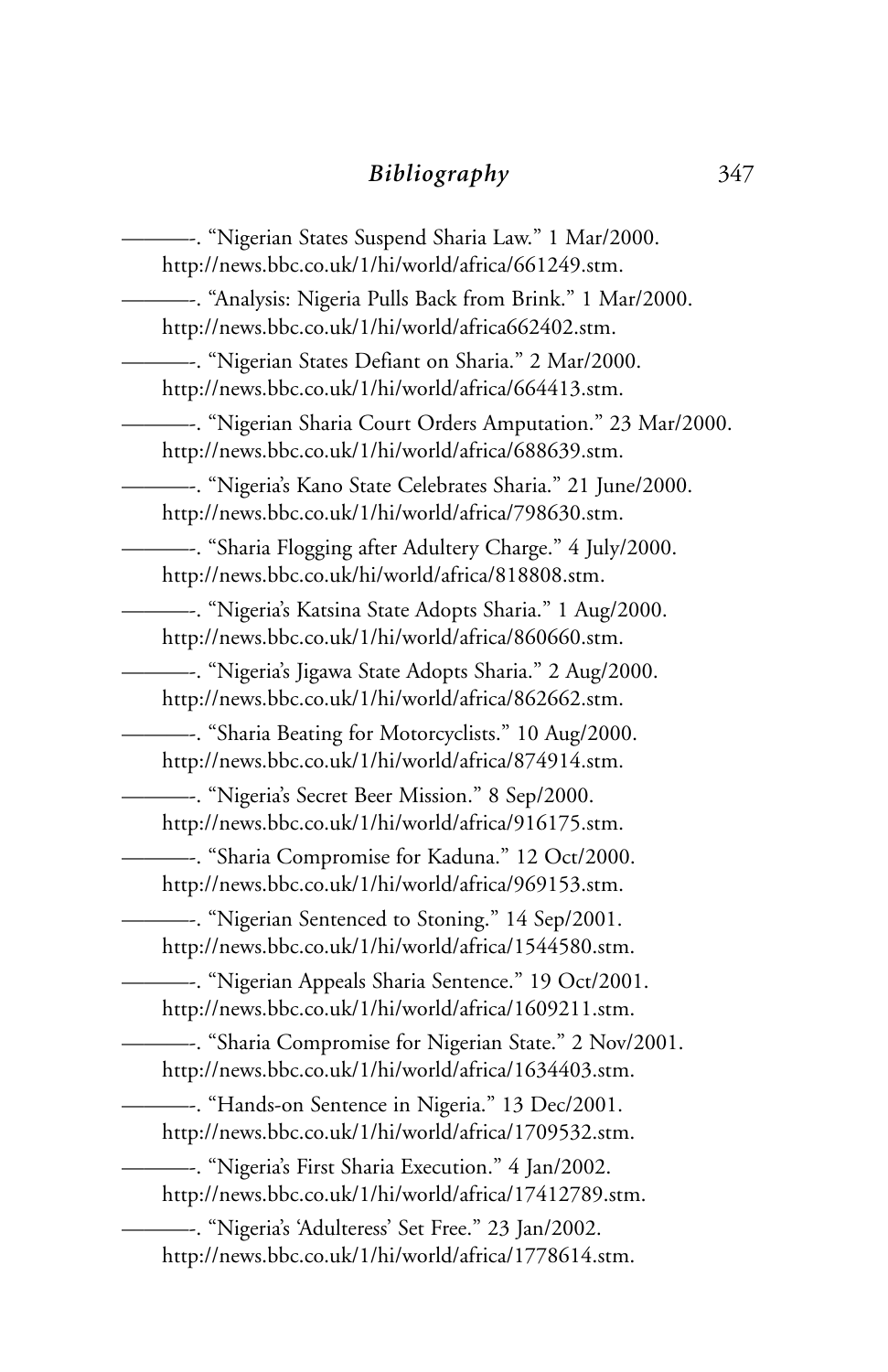———-. "Sharia Law: What Do You Think?" 22 Mar/2002. http://news.bbc.co.uk/1/hi/talkingpoint/1879285.stm. ———-. "Reprieve for Nigerian Adultery Convict." 3 June/2002. http://news.bbc.co.uk/1/hi/world/africa/2023502.stm. ———-. "Nigeria's Stoning Appeal Fails." 19 Aug/2002. http://news.bbc.co.uk/1/hi/world/africa/2202111.stm. ———-. "Nigeria Fights Sharia Death Sentence." 23 Aug/2002. http://news.bbc.co.uk/1/hi/world/africa/2210783.stm. ———-. "Nigerian Woman Made Roman 'Citizen.'" 9 Sep/2002. http://news.bbc.co.uk/1/hi/world/africa/2246838.stm. ———-. "Nigerian Spared Death by Stoning." 25 Sep/2003. http://newsvote.bbc.co.uk/mpapps/pagetools/print/news.bbc.co.uk/ 1/hi/world/africa/3137890.stm. ———-. "Nigerians 'Crush' Islamic Uprising." 5 Jan/2004. http://newsvote.bbc.co.uk/mpapps/pagetools/rint/news.bbc.co.uk/1 /hi/world/africa/3368627.stm. ———-. "Nigerian Man Faces Stoning Death." 6 Jan/2004. http://newsvote.bbc.co.uk/mpapps/pagetools.print/news.bbc.co.uk/ 1/hi/world/africa/3373131.stm. ———-. "New 'Taliban' Clashes in Nigeria." 7 Jan/2004. http://newsvote.bbc.co.uk/mpapps/pagetools/print/news.bbc.co.uk/ 1/hi/world/africa/3376979.stm. ———-. "Tracking Down Nigeria's 'Taliban' Sect." 14 Jan/2004. http://newsvote.bbc.co.uk/mpapps/pagetools/print/news.bbc.co.uk/ 1/hi/world.africa/3393963.stm. ———-. "New Sharia Law in Nigerian State." 28 Apr/2004. http://bewsvite,bbc.co.uk/mpapps/pagetools/rpint/news.bbc.co.uk/ 1/hi/world/africa/3667515.stm. ———-. "Nigerian Women Defying Bike Ban." 20 Dec/2005. http://news.bbc.co.uk/1/hi/world/africa/4545380.stm. ———-. "Crackdown on Nigeria Sharia Group." 10 Feb/2006. http://news.bbc.co.uk/i/hi/world/africa/4700314.stm. Bugaje, Usman M. "Politics: Philosophy and Goals." In I. Sulaiman and S. Abdulkarim [see below], pp. 24-32. Chawai, Elkanah. "U.S. Extols Muslims' Kindness during Ramadan." *Daily*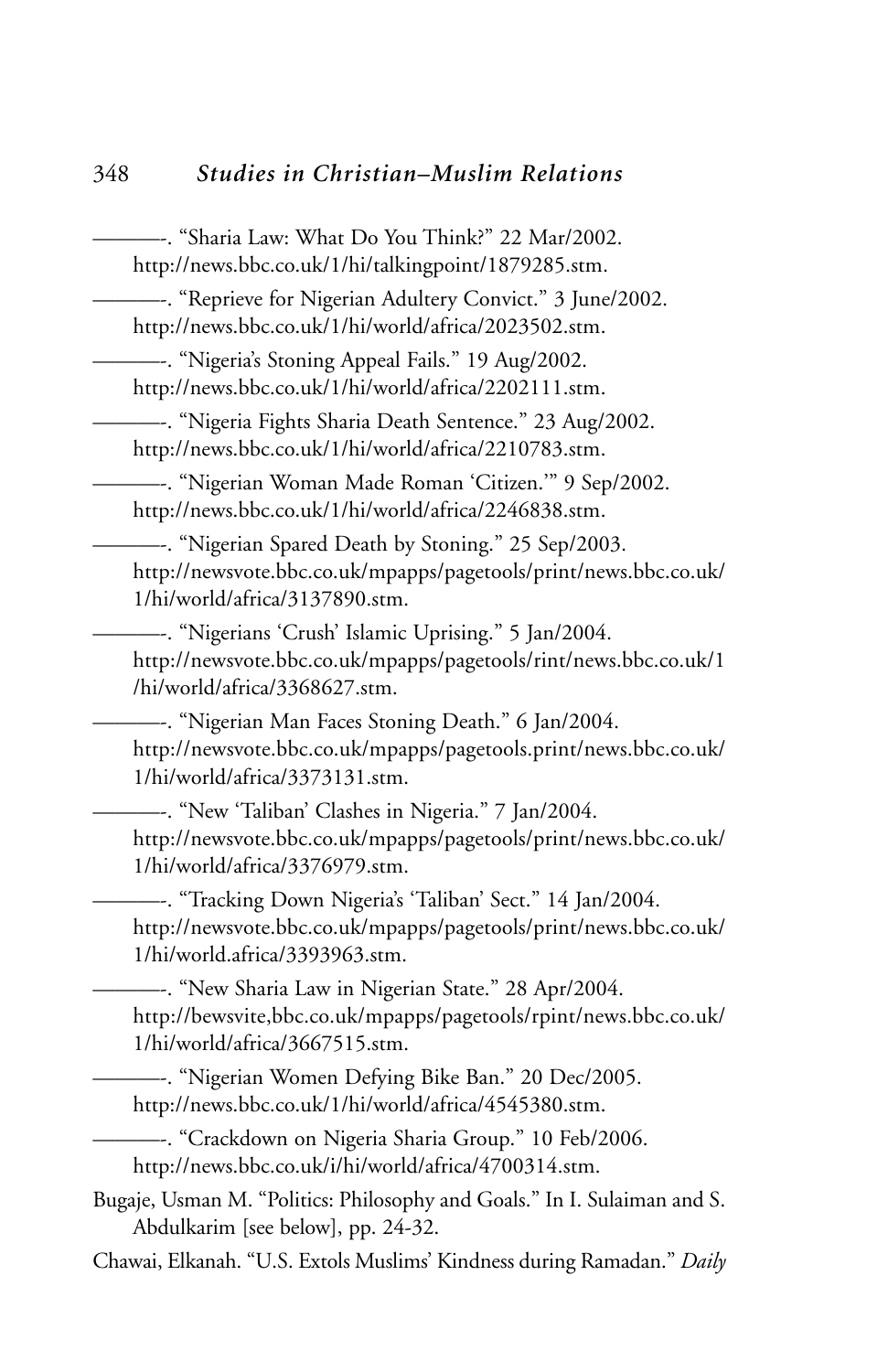*Trust*, Nov/2005, *Companion CD* <Human Rights/Rice-Universal>.

- Chinade, Muhammad S. G. "*Martani: Gwamnatin Ahmed Mu'azu Ina Aka Dosa?" GTFK*, 12 July/2001, p. 10.
- Chesa, Chesa. "FG Subscribes to Islamic Bank with N420m." *DI*, 9 June/2005.
- *Christian Courier (CC)*. "Thirty Christians Arrested under Islamic Law." 7 Aug/2000, p. 5.
- Ciroma, Adamu. *NN*, 28 Sep/77.
- *Comet, The*. "Borno Introduced Sharia on Friday." 28 May/2001, p. 40.
- Committee of Concerned Citizens. Communiqué: "The Sharia Issue: Working Papers for a Dialogue." N.p., 2000.
- Compass Direct. "British, Nigerian Christians Launch Rights Initiative." 15 Dec/2003. www.compassdirect.org/en/newsen.pgp?idelement=2295.
- ———-. "Campus Violence Leaves Three Dead, Scores Injured." 15 Dec/2003. www.comapssdirect.org/en/newsen.php?idelement=2294.
	- ———-. "Muslim Mobs Burn Churches and Homes of Christians." 15 Dec/2003. www.compassdirect.org/en/newsen.php?idelement=2296.
- ———-. "Authorities Arrest Sponsor of Muslim Militants." 15 Mar/2004.
- CNN.com. "Amnesty Appeal over Nigerian Mother." 5 June/2005. http://archives.cnn.com/2002/WORLD/africa/06/05/nigeria.amnes ty/. See here also for additional links.
- Conference of Nigerian Muslim Organizations. An Open Letter to President Olusegun Obasanjo, Nigeria. 27 Apr/2005. www.gamji.com/article 4000/NEWS4621.htm.
- Council of Ulama of Nigeria. Press Statement: "Zamfara Islamic State: A Welcome Development." *NN*, 7 Nov/99. Appendix 26.
- Da Costa, Gilbert. "Stoning Sentence Delayed by Appeal." *VS,* 15 Jan/2002, p. A11.
- Dadi, Mu'az M. "Sharia Will Guarantee a Better Nigeria." *AM*, 15-21 Mar/2000. Appendix 17.
- *Daily Times*. "Kebbi Crisis not Religion Motivated—Governor." 1 June/2004.
- *Daily Triumph* (*DT*). "Sharia: Bauchi to Flush out Corrupt Judges." 2 May/2005.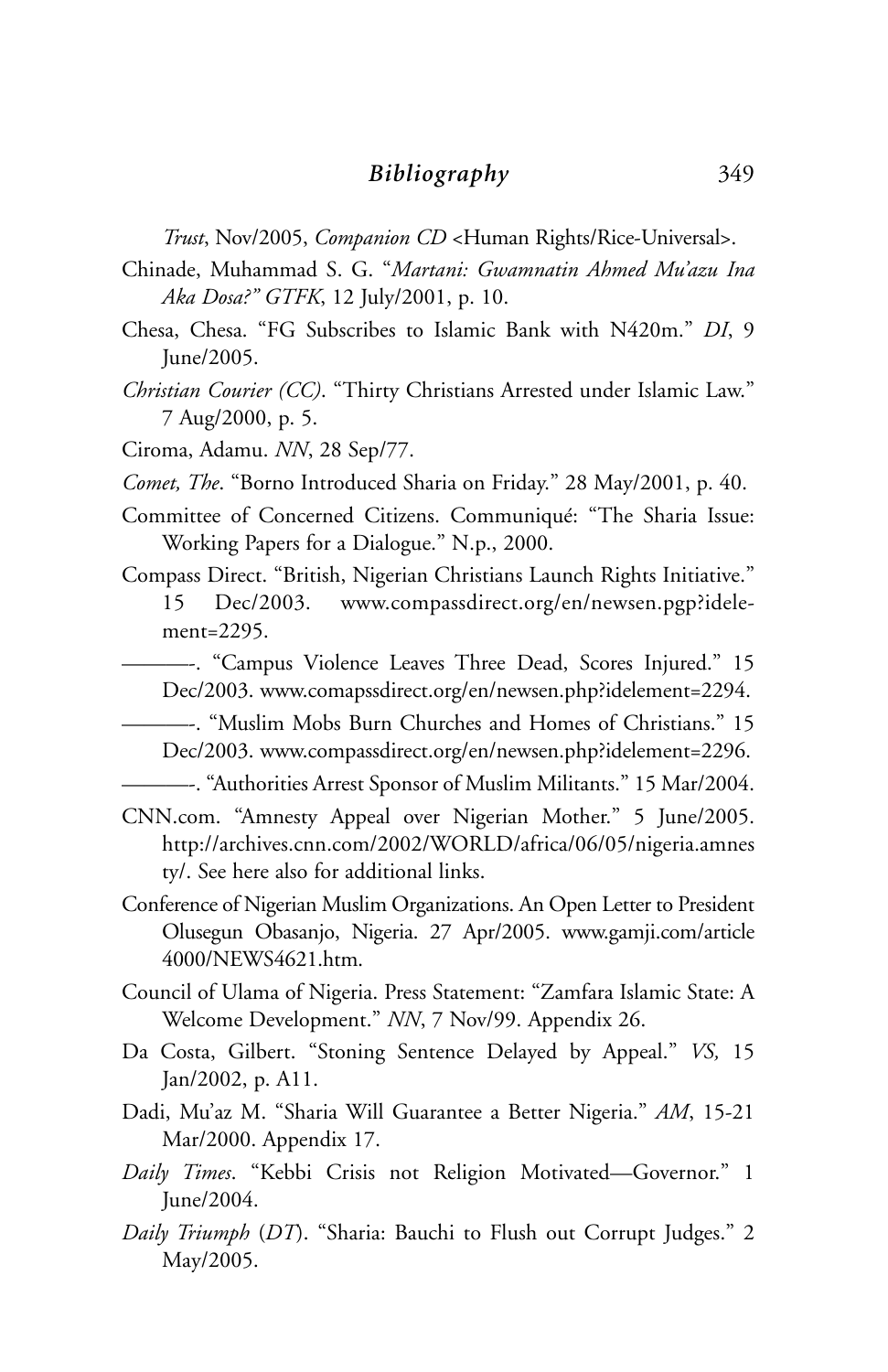- ———-. "Judge Decries Non-ratification of Sharia Sentences." 13 May/2005.
- ———-. "Marabouts in Jigawa for Democracy Day." 26 May/2005.
- ———-. "Why Shekarau Deserves Our Praise, by NLC." 2 June/2005.
- ———-. "EFCC Arrests Bauchi Govt Officials." 8 June/2005.
- ———-. "Bauchi Farmers Reject N290m Chinese Tractors." 20 June/2005.
- ———-. "Scam: Yobe PDP Demands Probe of Govt Officials." 1 July/2005.
- *Daily Trust*. "Sharia Takes Off in Kaduna." 7 Aug/2001.
- ———-. "Gov. Sani Tasks Muslim Professionals." 11 Aug/2003.
- ———-. "Sultan Launches Scholarship Scheme." 25 Sep/2003.
- ———-. "AIG Rates Katsina Crime-free State." 3 June/2004.
- ———-. Editorial: "FG and Circulation of Biafran Currency." 23 Aug/2005.
	- ———-. "Mixed Feelings Trail Achaba Law in Kano." 16 Dec/2005. *Companion CD* <Women/Kano Muslim Women vs Achaba Law>.

———-. "Jigawa, Zamfara Suspended from Arabic Examination." 23 Dec/2005. *Companion CD* <Sharia/2005-12-23 Zamfara…>.

- Dan-Ali, Mannir. "Stoking Nigeria's Sharia Fires." BBC, 22 Mar/2002. http://news.bbc.co.uk/1/hi/world/africa/1888584.stm.
- Danbazau, Lawan. *Politics & Religion in Nigeria*. Kaunda: Vanguard Printers and Publishers, 1991.
- Dangida, Aliyu. "Zik Prize in Leadership Award: Governor Turaki's Moment of Glory." *Vanguard*, 7 Dec/2005.
- Darma, Salihu M. "Critiquing of Kwankwaso and Shekarau Administrations in Kano State." Gamji, 2 Sep/2005. *Companion CD* < Politics/Kano-Kwankwaso vs Shekarau >.
- Darshi, Sayyid M. *Muslims in Europe*. London: Ta-Ha Publishers, 1980.
- Dauda, Aliyu. "A Qur'anic Bilqois?—A Rejoinder." *The Pen*, 27 Jan/89, pp. 3, 15.
- ———-. "The Role of Muslim Youths in the Establishment of Islamic State." *The Pen*, 27 Oct/89, pp. 5, 15.
- Davies, Biodun. "Group Urges Peaceful Resolution of Crises over Nurses' Sack." *Vanguard*, 20 July/2002.
- Denny, Frederick M. *Islam and the Muslim Community.* San Francisco: Harper & Row, 1987.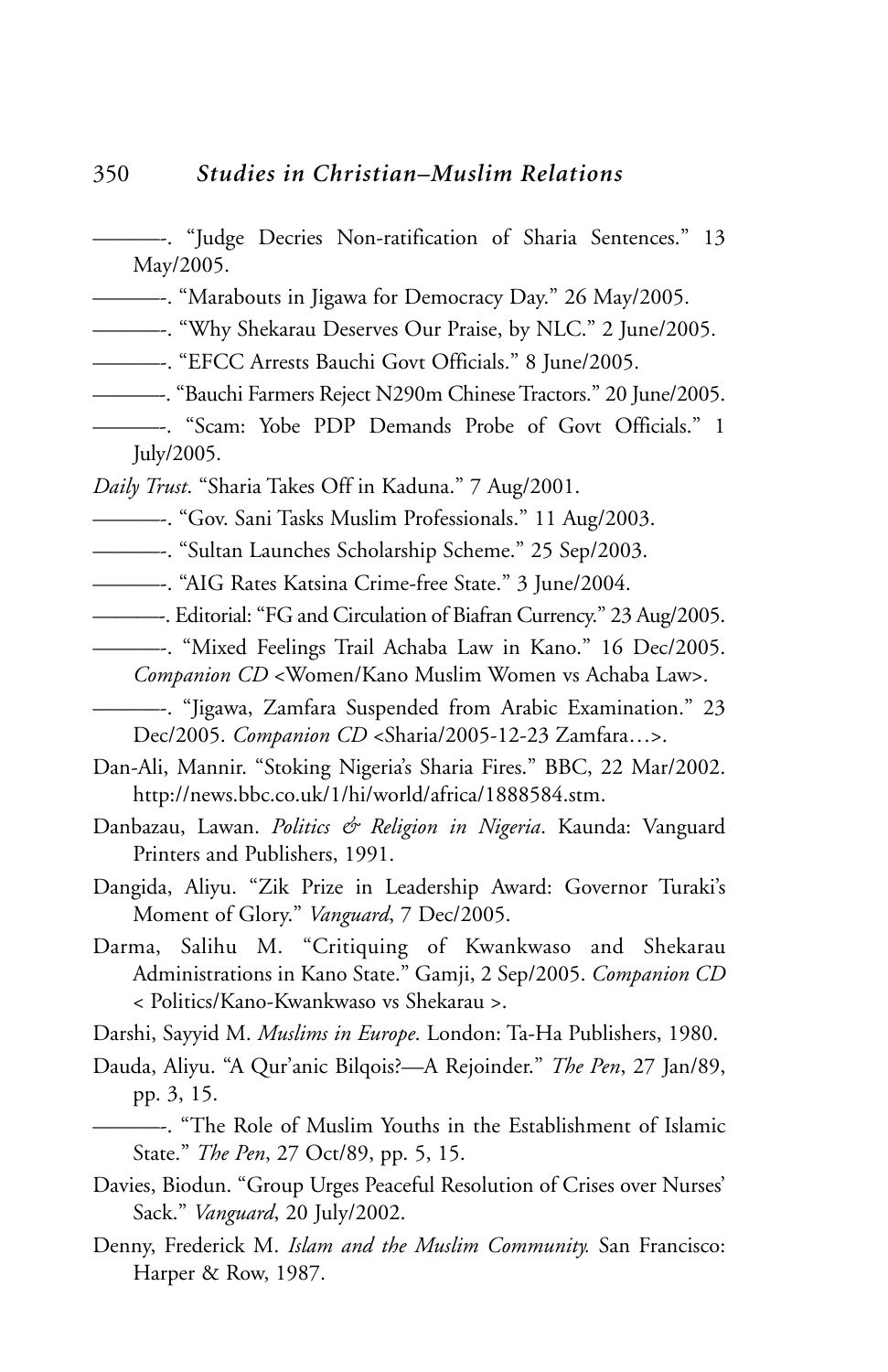- Director, Osa. "Sharia Akbar! Sharia Ak-bomb!!" *TELL*, 15 Nov/99, pp. 12-18.
- ———-. "It's Only the *Alkali* that Will Cut Your Hand." *TELL*, 15 Nov/99, pp. 19-21.
- Dogon-Danji, Kabir. "Two Killed in Kebbi Crisis." *Daily Trust,* 1 June/2004.
- Doi, A. Rahman I. "Islamic Law and Its Teaching through 'Hostile' Textbooks" [see Rashid below]. Pp. 129-141.
- Doki, Abdullahi. "It Is Not Anybody Who Can Implement Sharia— Sheikh Ibrahim Zakzaky." *WT*, 8-14 Oct/99. Appendix 46.
- Durbunde, Shehu G. "Council of Ulama Opposes Ahmadiyya." *The Pen,* 7 Apr/89, p. 1.
- Edem, Orok. "An Appeal to the Ummah." Gamji, Apr/2003.www.gamji.com/NEWS1667.htm. *Companion CD* <Islam/sharia/Edem O>.
- Eghaghe, Richard. "CAN Threatens War in Zamfara." *DI*, 5 June/2004.
- Egwuatu, Peter. "Sharia Law Prevents Northern States Access to Capital Market." *Vanguard*, 10 June/2003.
- Ejiga, Baba. "Sharia and You." *NN*, 13 Nov/99, p. 12. Appendix 61.
- El Fadl, Khaled Abou. *The Great Theft: Wrestling Islam from the Extremists*. New York: HarperCollins, 2005.
- Esin, Hilda. "Ex-PDP Chieftain Lauds Buhari-Okagigbo Ticket." *TD*, 28 Feb/2003.
- Eyube, Roli-Kes. "Makarfi Speaks on Sharia." *NN*, 3 Nov/99, p. 1.
- Ezigbo, Onyebuchi. "Death Threat: Group Appeals to Varsity Students." *TD*, 2 May/2005. www.thisdayonline.com/nview.php?id=16171.
- Fagge, Abdullahi Y. "Memo to Fagge L.G. Chairman." *Daily Trust*, 16 May/2005.
- Falaki, Ahmad M. "Politics: The Islamic Approach" [see I. Sulaiman and S. Abdulkarim]. Pp. 20-23.
- FOMWAN. "FOMWAN Challenges Islamic Scholars." *The Pen*, 7 Apr/89, p. 2. Appendix 42.
- Francis, Ndubuisi. "House Backs Moves to Stop Death Penalty." *TD*, 4 Aug/2003.
- Galadima, Magaji. "*Aniagolu na Yiwa Musulmi Kafar Ungulu*." *Alkalami*, 16 Nov/88, p. 16.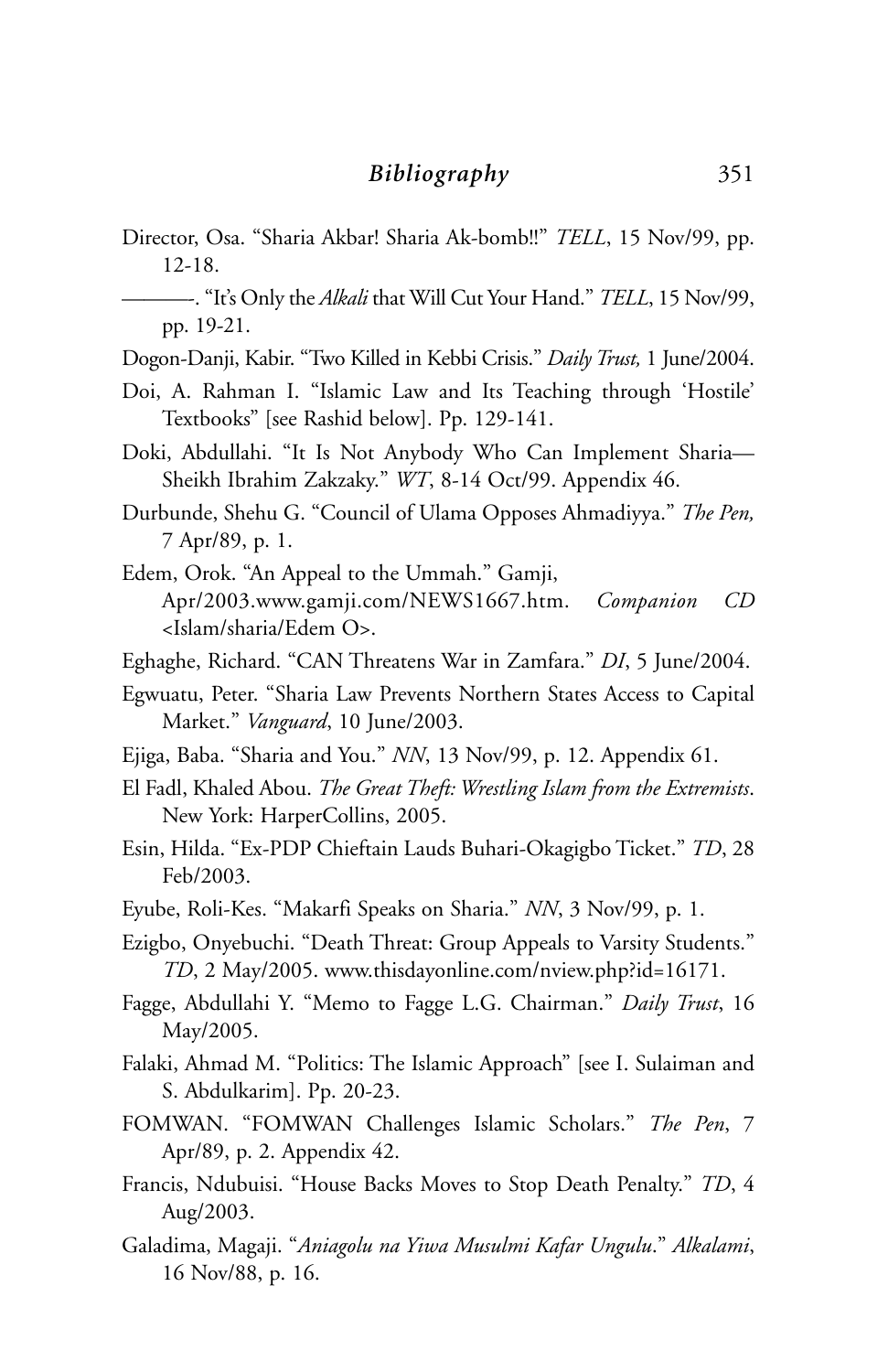- Galadima, Magaji. "Do They Sell Ogogoro in Germany? A Response to Femi Awoniyi." www.gamji.com/magaji3.htm. *Companion CD*, <Islam/ sharia/ GaladimaM>. N.d. Note: Though the name is identical to that in the entry above, I have a strong suspicion that the two Galadimas are different people.
- Gambari, Sule. "Understanding Sharia Law." *NN*, 16 Feb/2000, p. 14; 18 Feb/2000, p. 15. Appendix 6.
- Garba, Ahmad. "A Critique on the Jos International Conference on Sharia in Nigeria." *NN*, 24 Sep/2004, p. 25.
- Gashua, Muhammad B. "Islam, Sharia and the Constituent Assembly Members." *The Pen*, 2 Dec/88, p. 5. See also J. Boer, vol. 4, Appendix 14 [on *Companion CD* only].
- *Gaskiya Ta Fi Kwabo (GTFK)*."*Ya Bukaci A Koyar da Darussan Boko a Makarantun Islamiyya.*" 7 July/2001, p. 7.
- Gaya, Sani. "National Sharia Seminar Opens Today." *NN*, 11 Feb/2000.
- Gbanite, Max. "IBB: This Man is Vindicated." Gamji, Feb/2005. *Companion CD* <Corruption/Gamji 226>.
- Gibb, H. A. R. and Kramers, J. H. (eds). *Shorter Encyclopaedia of Islam*. Leiden: E. J. Brill, 1961.
- Gillies, Rob. "Ontario Premier Rejects Shariah Law." AP News from Tampa Bay Online, 12 Sep/2005.
- *Guardian*. (Title not available.) 19 Sep/2000.
	- ———-. "Katsina Sharia Court Affirms Death by Stoning of Nursing Mother." 20 Aug/2002.
- ———-. "12 Await Stoning, Amputation in Bauchi." 5 June/2003.
- ———-. "Sharia: Man to Die by Stoning for Impregnating Step-daughter in Bauchi." 6 Jan/2004.
	- ———-. "Biafran Separatists Shut down Southeast Nigeria." 6 Dec/2005. *Companion CD* <Gamji 223>.
- Gumi, Abubakar M. *NN*, 11 May/78.
- Gusau, Bashir. "Re: Open Letter to Gov. Sani." *NN*, 9 July/2001.
- Gwandu, Abubakar A. "Aspects of the Administration of Justice in the Sokoto Caliphate and Shaykh Abdullahi Ibn Fodio's Contributions to It" [see Rashid below]. Pp. 10-27.
- Gwantu, Waziri I. "South-West Muslims Form Association." *NN*, 22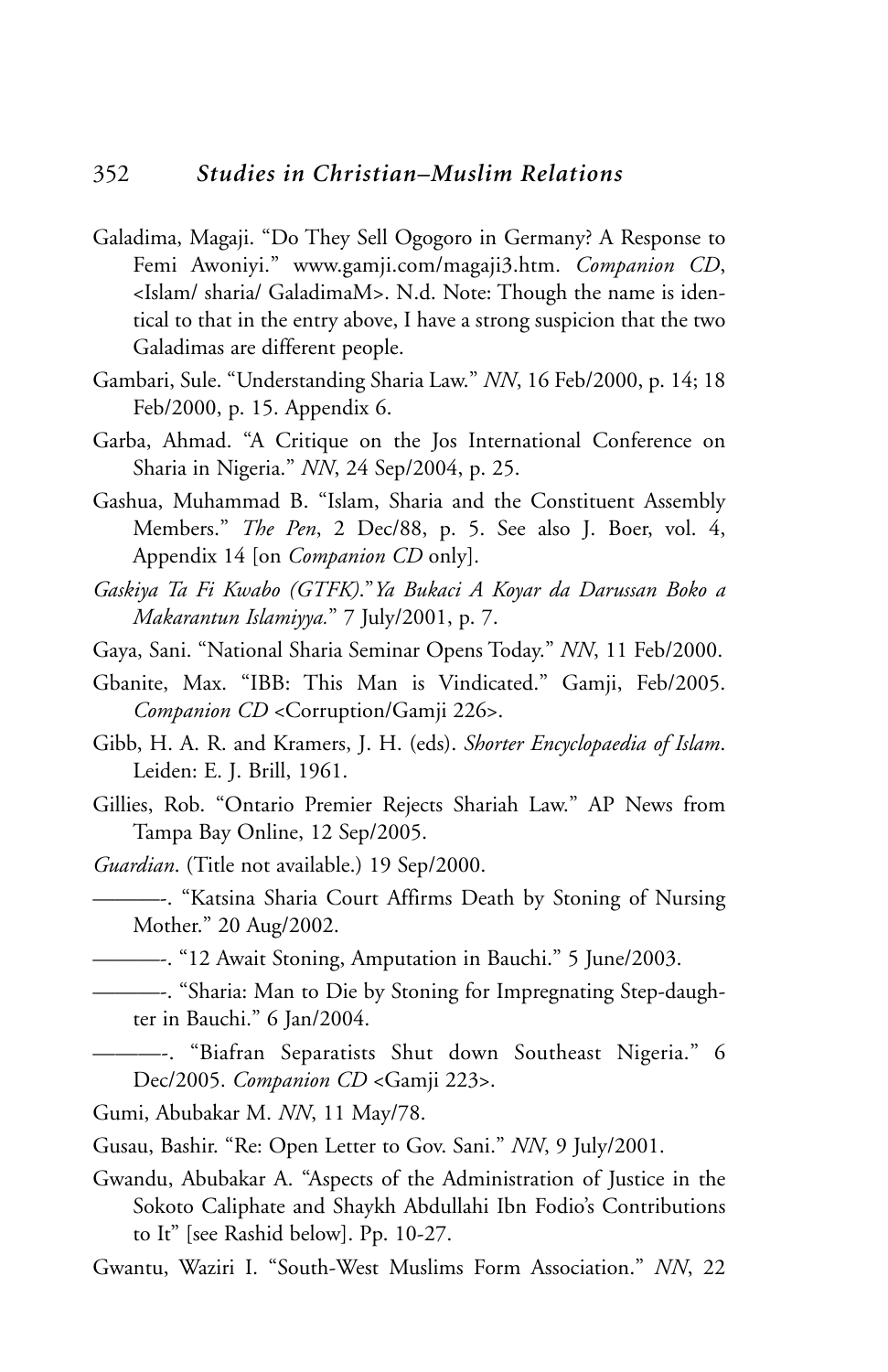Dec/99, p. 1.

- Hallah, Tashikalmah. "Sodomy: Sharia Court Sentences Man to Death by Stoning." *DT*, 25 Sep/2003.
- Hammad, Ahmad Z. "Understanding Juristic Differences." From *Islam: The Way of Revival*, vol. 1, pp. 209-218 as circulated on www.youngmuslims.ca/Friday Nasiha, 4 Sep/2003. Appendix 51.
- Haruna, Mohammed. "Class Religion and the Politics of Marginalisation." Gamji, May/2005. *Companion CD* <Marginalization/Gamji 186>.
- Hassan-Tom, Abdul-rahman. "Re-Visiting the Sharia Debate." Gamji, Apr/2003. www.gamji.com/NEWS1833.htm.
- Hassan-Tom, Muhammad. "Fundamental Human Rights: Evolution and Development." *NN*, 3 Jan/2000, p. 20.
- *Hotline*. "Corruption Is High." 10 June/2001, p. 23.
- Ibrahim, Abdulrahman. "Let Sharia Be—A Rejoinder." *NN*, 5 Jan/2000, p. 4.
- Ibrahim, Abubakar. "Prostitutes in Zamfara Get New Lease of Life." *NN*, 3 Feb/2000.
- Ibrahim, Amina W. "Beer Row in Northern Nigeria." BBC, 13 Aug/2001. http://news.bbc.co.uk/1/hi/world/africa/1488627.stm.
- Ibrahim, Isah. "10 Sharia Enforcers, Others Injured over Fortune Teller's Arrest." *Guardian*, 4 Jan/2006. *Companion CD* <In the States/Zamfara/2006-01-04 Hisbah Violence>.
- Ibrahim, Lawal. "Amina Lawal: Sharia Court Begins Hearing of Appeal." *DT*, 29 Aug/2003.
- Ibrahim, Magashi A. "In Response to Femi Awoniyi's 'Sharia in the House of Aduduwa: The Challenge of Fulani Political Islam to Peace in Nigeria.'" Mar/2003. Gamji www.gamji.com/NEWS1357.htm. *Companion CD* <Islam/Sharia/Ibrahim M>.
- Ibrahim, Rufa'i. "Arewa Consultative Forum (ACF) and the Northern Governors." *The Comet*, 28 May/2001, p. 11.
- Ibrahim, Salisu. "Convicted Thief's Hand Amputated in Sokoto." *NN*, 10 July/2001.
- Ibrahim, Sulaiman. "Culture, Books, Films in Sharia." *DT*, 27 May/2005. Appendix 4.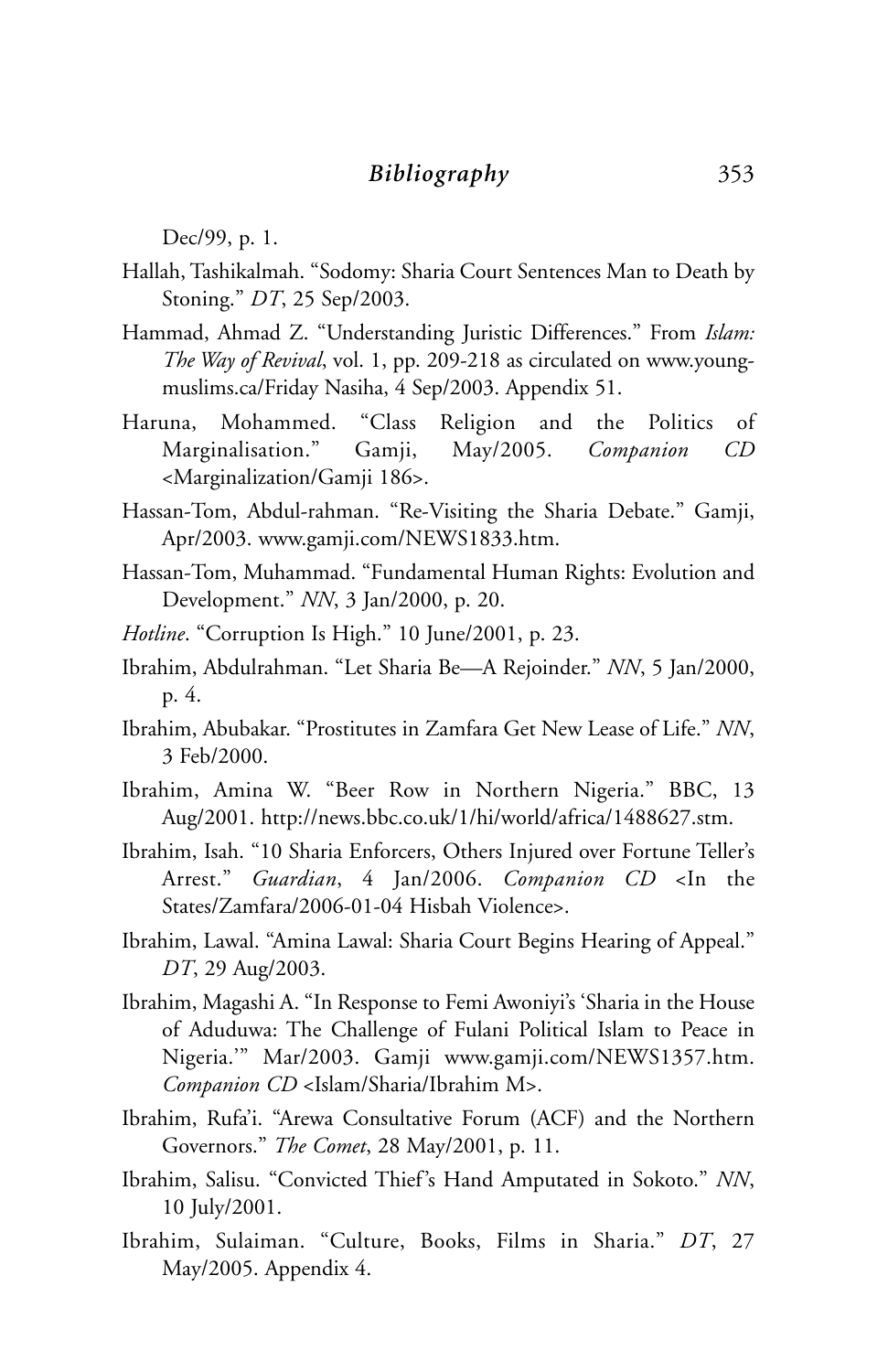- Ibrahim, Yusha'u A. "Why North Is Backward—Ibrahim Tahir." *Daily Trust,* 9 June, 2004.
- Idris, Hassan. "Yobe State Government Bans Pre-wedding Ceremonies." *Daily Trust*, 1 Feb/2005.
- Idris, Mu'awuya B. "2007: Katsina Groups Want Yerima for Presidency." *DT*, 19 Apr/2005.
- Ifijeh, Godwin. "National Dialogue Will Fail—Yerima." *TD,* 14 May/2005.
- Igiebor, Nosa. "From the Editor." *TELL*, 17 Apr/2000, p. 11.

Ilelaboye, Jare. "Sharia: Woman to Die by Stoning." 20 Aug/2002.

- ———-. "Amina Lawal: Sharia Appeal Court Adjourns till March 25." *TD*, 24 Jan/2003.
- ———-. "Two Charged with Raping Minors." *TD,* 27 Jan/2003.
- ———-. "Amina Lawal: Sharia Appeal Court Judgement Sept. 25." TD, 28 Aug/2003.

———-. "Amina Lawal: Court Squashes Death Sentence." *TD,* 1 Oct/2003.

- Imam, Ayesha. "Women NGOs Oppose Theocracy." *NN*, 9 Dec/99. Appendix 3.
- ———-. "Recognition of Women's Human Rights in Nigeria." 9 Dec/2002. www.waado.org. Appendix 39.
- Imam, Nasir. "Cleric Cautions Masari, Reps Members on Apostasy." 11 Aug/2003.
- Indabawa, Hassan S. "Hisbah and Its Traducers." Gamji, 8 Sep/2005. www.gamji.com/article5000/NEWS5049.htm. *Companion CD* <Gamji/Gamji231 Hisbah>.
- Inuwa, Isa M. "Replying Sanusi Lamido's Article on Sheikh Ja'afar." Gamji, May/2005. www.gamji.com/article4000/NEWS4603.htm.
- Ireland, Michael. "Nigerian Facing Death by Stoning." *BC Christian News*, Oct/2002.
- IRINnews.org. UN Office for the Coordination of Humanitarian Affairs. "Nigeria: At least 10 Killed in Religious Clashes in Adamawa State." 9 June/2004.
- Isa, Garba A. "The Challenges before Shekarau." Gamji, 24 May/2005. www.gamji.com/article4000/NEWS4668.htm.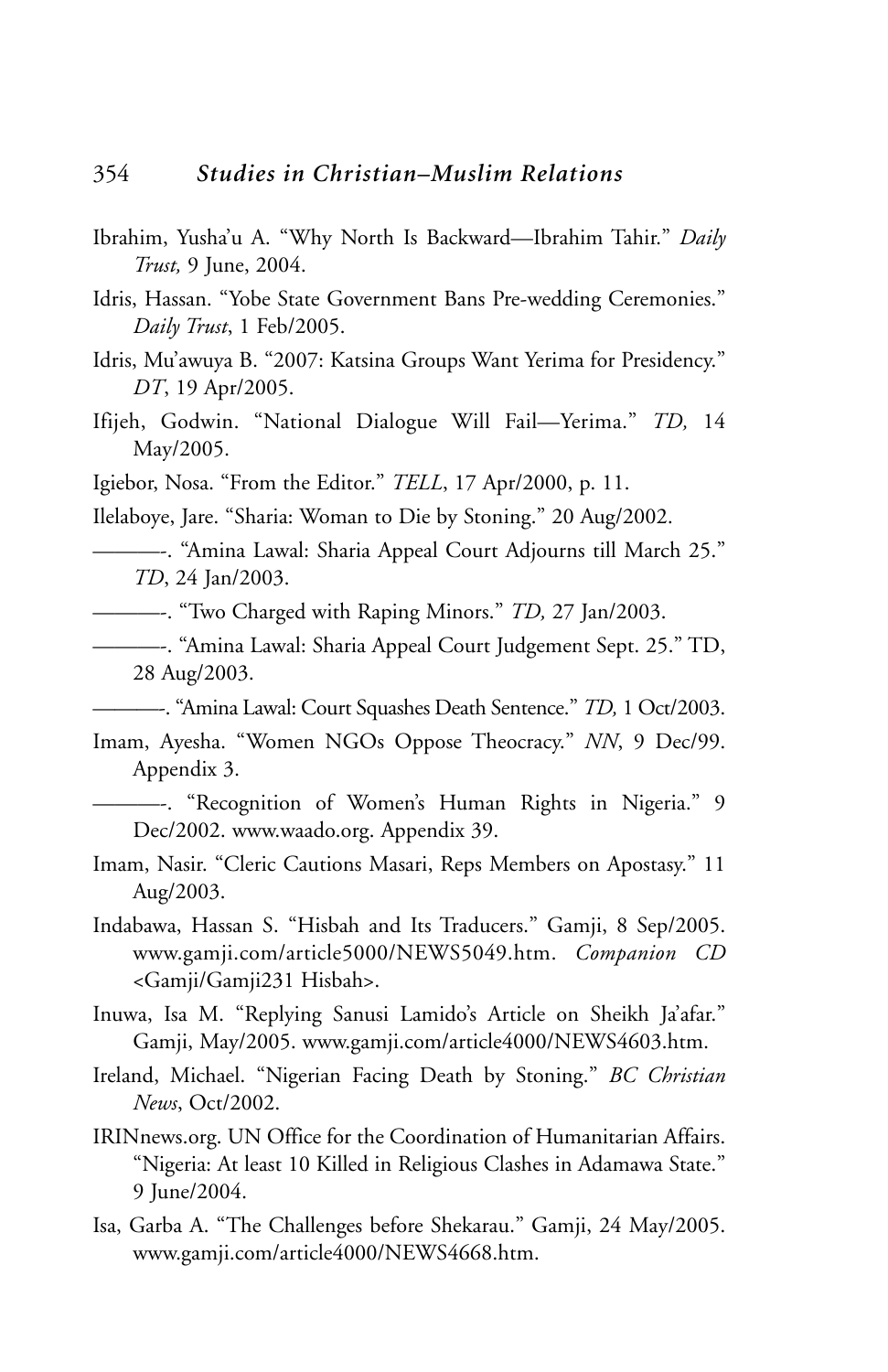Isaacs, Dan. "Nigeria's Firebrand Muslim Leaders." BBC, 1 Oct/2001. http://news.bbc.co.uk/1/hi/world/africa/1573491.stm.

———-. "Living on Nigeria's Death Row." BBC, 5 Dec/2001. http://news.bbc.co.uk/1/hi/world/africa/1694027.stm.

———-. "Nigeria Court Hears Stoning Appeal." BBC, 18 Mar/2002. http://news.bbc.co.uk/1/hi/world/africa/1878133.stm.

———-. "Nigeria in Crisis over Sharia Law." BBC, 26 Mar/2002. http://news.bbc.co.uk/1/hi/world/africa/1893589.stm.

———-. "Condemned Woman Escapes Stoning." *VS*, 26 Mar/2002, p. A13.

———-. "Nigerian Woman Fights Stoning." BBC, 8 July/2002. http://news.bbc.co.uk/1/hi/world/africa/2116540.stm.

———-. "Nigerian Stoning Trial Delay." BBC, 25 Mar/2003. http://newsvote.bbc.co.uk/mpapps/pagetools/print/news.bbc.co.uk/ 1/hi/world/africa/28842… (Final digits not indicated.)

"Stoning Appeal in Nigeria." BBC, 3 June/2003. http://newsvote.bbc.co.uk/mpapps/pagetools/print/news.bbc.co.uk/ 1/hi/world/africa/295908… (Final digits not indicated.)

- Isah, Salihu O. "Corruption Has No Place in Kano." Gamji, Nov/2005. www.gamji.com/article5000/NEWS5255.htm. *Companion CD* <Corruption/War vs Corruption/ Gamji 250 Kano vs Corruption>.
- Isento, Godwin. "We're Not Against Sharia—Zamfara Priest." *NN*, 30 Jan/2000.
- Isibor, Andrew. "FG's Stand on Sharia Out Soon." *NN*, 28 Feb/2000, p. 16.
- Ityavyar, Dennis and Gundu, Zachary. *Muslim/Christian Dialogue on Peace in Jos*. Jos: International Centre for Gender and Social Research, 2004.
- Jaafar, S. Jaafar. "Dictatorship in Sharia Apparel: A Kano Model." Gamji, Dec/2005. *Companion CD* <Gamji/Gamji 253>.
- Jager, Paul-Kleis. "*Rellen in Frankrijk: Het lastige debat over de oorzaak*." *Trouw,* 8 Nov/2005. *Companion CD* <Other countries/West/France/2005-11-08 Causes of the Violence>.

Jika, Abubakar. "*New Nigerian* and the North." *NN*, 24 Nov/99, p. 5.

John, Adama. "Kogi Poised to Implement Sharia." *NN*, 14 Feb/2000.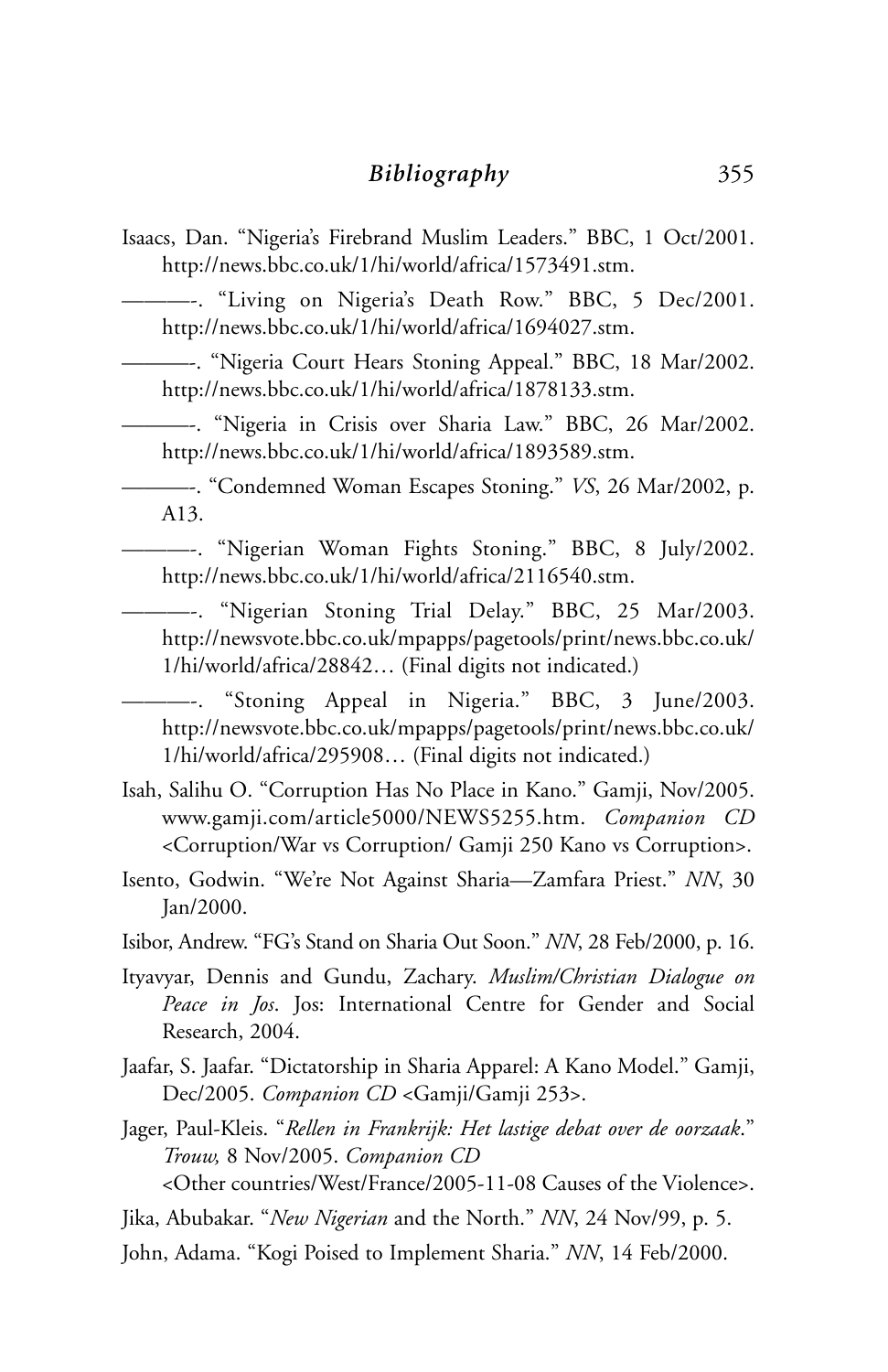- Kano State, Sharia Implementation Advisory Committee. "Cause for Concern over a Lopsided and Unbalanced International Conference on Comparative Perspectives on Sharia in Nigeria." *DT*, 15 Jan/2004, p. 33.
- Karofi, Hassan. "Lamido vs Turaki: Sharia Court Strikes out Suit." *Daily Trust, 29* Apr/2004.
- ———-. "Dutse: Man Killed after Raping 50-Year Old Woman." *Daily Trust,* 29 Dec/2005.
- Kasala, Saifullah A. S. "*A Yi Gyara kan Albashin Alkalan Kotunan Sharia na Jihar Bauchi.*" *GTFK*, 31 Dec/2004, p. 4. Appendix 40.
- Kazaure, Musa. "Banning Kano Hisbah, Unconstitutional—Prof. Yadudu." *Daily Trust*, 13 Feb/2006.
- Kazaure, Musa Umar and Muhammed, Aminu. "Sokoto Sectarian Clash: Matters Arising." *DT*, 17 June/2005. *Companion CD* <Nigerian Violence/ Sokoto>.
- Kazaure, Zubair M. "Using Religion to Build a Cohesive Nigeria." *AM*, 22 Mar/2000.
- Kendal, Elizabeth. "Islamists Brewing Terror and Insurrection in Northern Nigeria." *CC,* 15 Mar/2004, p. 9. Appendix 62.
- K/Mata, Hassan M. "Film Village, Book Fair for Kano." *DT*, 19 Dec/2005.
- Kiru, Alu I. "*A Daidaita Sahu: Malam Shekarau, Ba Mu Gane Ba*." *GTFK*, 31 Dec/2004, p. 4. Appendix 21.
- Koki, Usman S. "*Kada Ku Kunyata Mu!" Alkalami*, 23 Dec/88, p. 3.
- Kolade, Kayode. "We'll Sing and Dance Together." *NN*, 5 Feb/2000, p. 9. ———-. "Too Hot to Handle." *NN*, 19 Feb/2000, p. 10.
- Kritzeck, James and Lewis, William H. (eds.). *Islam in Africa*. New York: Van Nostrand-Reinhold, 1969.
- Kumo, Suleimanu. "The Application of Islamic Law in Northern Nigeria: Problems and Prospects." In Rashid [see below]. Pp. 42-51.
- Kurmawa, Abba L. "Sectarian Crisis: Bafarawa Vows to Deal with Perpetrators." *DT*, 20 June/2005.
- Kwaru, Mustapha I. "Jigawa Lawmakers Blame Government over Sharia Implementation." *DT*, 18 July/2001.
	- ———-. "Kano Crisis: Igbo Community Demands Compensation." *DT*, 26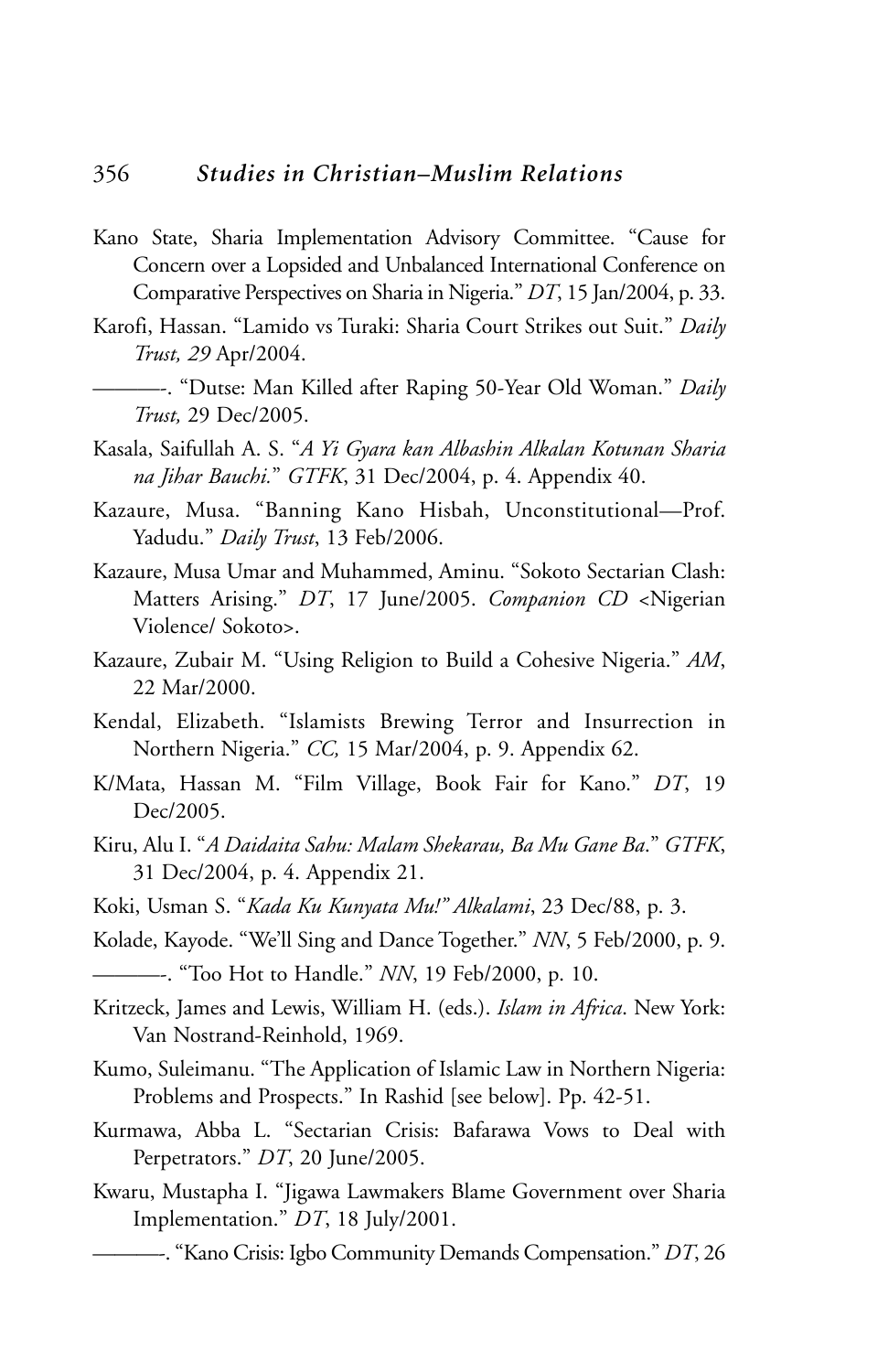May/2004. *Companion CD* <Nigerian Violence/Kano/2004-05-26>.

- Lamidi, Mustapha. "3-Day Sharia Confab Opens in Ilorin Today." *NN*, 15 Feb/2000.
	- ———-. "Seminar Wants Sharia in Muslims' Daily Lives." *NN*, 22 Feb/2000, p. 1.
- La-Nibetle, Justin J. *Sharia*: *The Hidden Agenda.* Jos: self published, 2000.
- Lawal, Ibrahim. *"Tir da Wole Soyinka!*" *Alkalami*, 17 Mar/89, p. 3.
- Lawal, Jazuli. "Politics of Religion in the North—Where Do We Stand?" May 2005. www.gamji.com/article4000/NEWS4628.htm. Appendix 30.
- Lawal, Tukur M. "Rejoinder: Soyinka Calls for Sanctions on Sharia States." www.gamji.com/NEWS1605.htm. *Companion CD*, <Islam/Sharia/Soyinka>.
- Lawan, Jamilu. "Sharia: What It Is, What It Is Not." *NN*, 9 Nov/99, p. 5.
- Lemu, B. Aisha. "Correction, Please!" *The Pen*, 5 May/89, p. 3.
- Leong, Melissa. "Ontario Sharia Law Plan Protested." *VS*, 9 Sep/ 2005.
- Little, Jane. "Debate Rages over Women and Sharia." BBC, 11 June/2003. http://news.bbc.co.uk/1/hi/world/2977446.stm. This article has a sidebar referencing related articles.
- Lohor, Josephine. "Taliban: Service Chiefs Attend FEC Meeting." *TD*, 15 Jan/2004.
	- ———-. "FG Warns States Against Illegal Security Outfits." *TD,* 10 Feb/2006.
- Loquitor, Muhammad. BBC, 24 Sep/2003. Comments. http://news.bbc.co.uk/1/hi/world/africa/3155279.stm.
- Lumbard, Joseph E. V. *Islam, Fundamentalism, and the Betrayal of Tradition: Essays by Western Muslim Scholars*. Bloomington, U.S.A.: World Wisdom, 2004.
- Madani, Mohammad A. *Verdict of Islamic Law on Blasphemy & Apostasy*. Markham ON, Canada: The Open Press (Holdings) Ltd., 1991.
- Madugba, Agaju. "Zakzaky, Toro Oppose Sani on Sharia." *The Guardian*, 14 Oct/99. Appendix 47.
	- ———-. "Islamic Council Opposes UN Convention Bill." *TD*, 28 Jan/2002.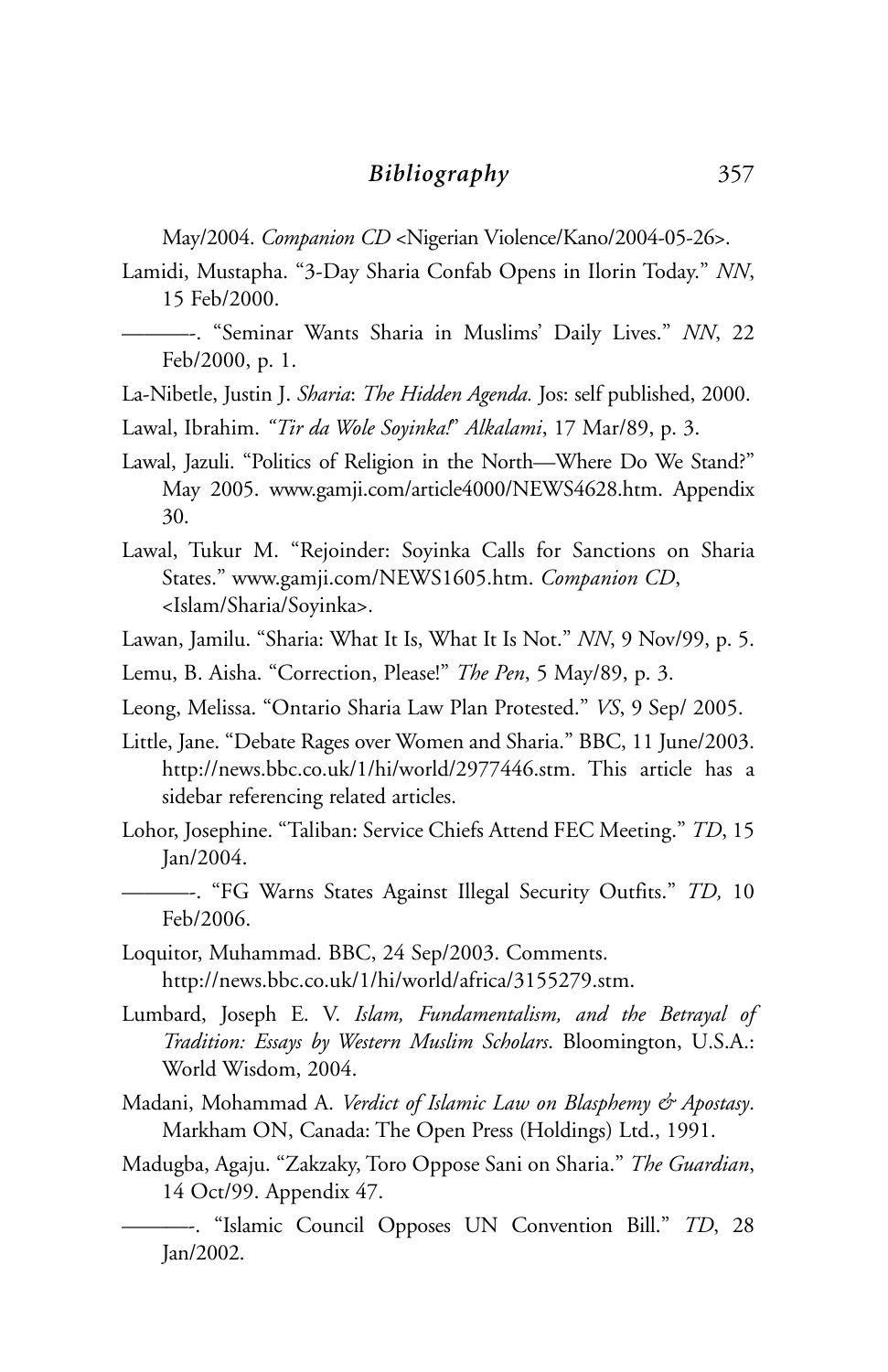- ———-. "PDP Frowns at Use of Religion in Northern Politics." *TD*, 27 Jan/2003.
- ———-. "Kadpoly Shut over Student Protest." *TD*, 4 June/2003.
- ———-. "Death Penalty: Group Picks Holes in UN Convention." *TD*, 11 Aug/2003.
- ———-. "Sharia: Two Convicts To Be Amputated." *TD,* 10 Nov/2003.
- ———-. "Sharia Council Against Child Rights Act." *TD*, 21 Aug/2005.
- ———- and Ogbonnaya, Roland and Ahiante, Andrew. "CAN Alerts on Fresh Violence in Kano." *TD*, 31 May/2004.
- Madu-West, Augustine. "Kano: Muslim Landlords Shun Christian Tenants." *DI*, 14 July/2004.
- Mahdi, Saudatu S. "Keynote Address at International Conference on Comparative Perspectives on Sharia in Nigeria." In Ostien, Nasir and Kogelmann [see below], pp. 1-6.
- Mahmoud, Abdulmalik B. *A Brief History of Shari'ah in the Defunct Northern Nigeria.* N.p., 1988.

———-. *"Hakkin Dan Adam a Karkashin Shariar Musulunci.*" *Alkalami*, 16 Nov/88, p. 7.

- ———-. "Judicial Ethics in Islam." *The Pen*, all issues from 18 Nov/88, p. 9 to 13 Jan/89, pp. 5, 15.
- ———-. "*Tattalin Arzikin Kasa a Musulunci.*" *Alkalami*, 17 Feb/89, p. 15; 3 Mar/89, pp. 6, 15.
- Mahmoud, Ahmed B. "Paper on the Adoption and Implementation of the Sharia Legal System in Zamfara State." Presented at the JNI-Sponsored Seminar on Sharia in Jigawa State, 6 Jul/2000. Appendix 14.
- Maijega, Iliyasu B. "Re: Well Done, Zamfara Anti-Corruption Commission, but…" *NN*, 24 Sep/2004, p. 23.
- Mai Lemu, Yunusa. "*Shariar Musulunci Ita Ce Maganin Fitina.*" *Alkalami*, 20 Jan/89, p. 3.
- Maina, Saleh M. "A Revolution in Zamfara." *NN*, 4 Nov/99, p. 5.
- Maishanu, Dahiru. "Letter to David Blunkett from David Blunkett." Gamji, 8 Sep/2005, www.gamji.com/article5000/NEWS5048.htm. *Companion CD* <Gamji 230>.
- Maiwada, Danjuma A. "Politics: A Model for Nigeria." In I. Sulaiman and S. Abdulkarim [see below], pp. 33-34.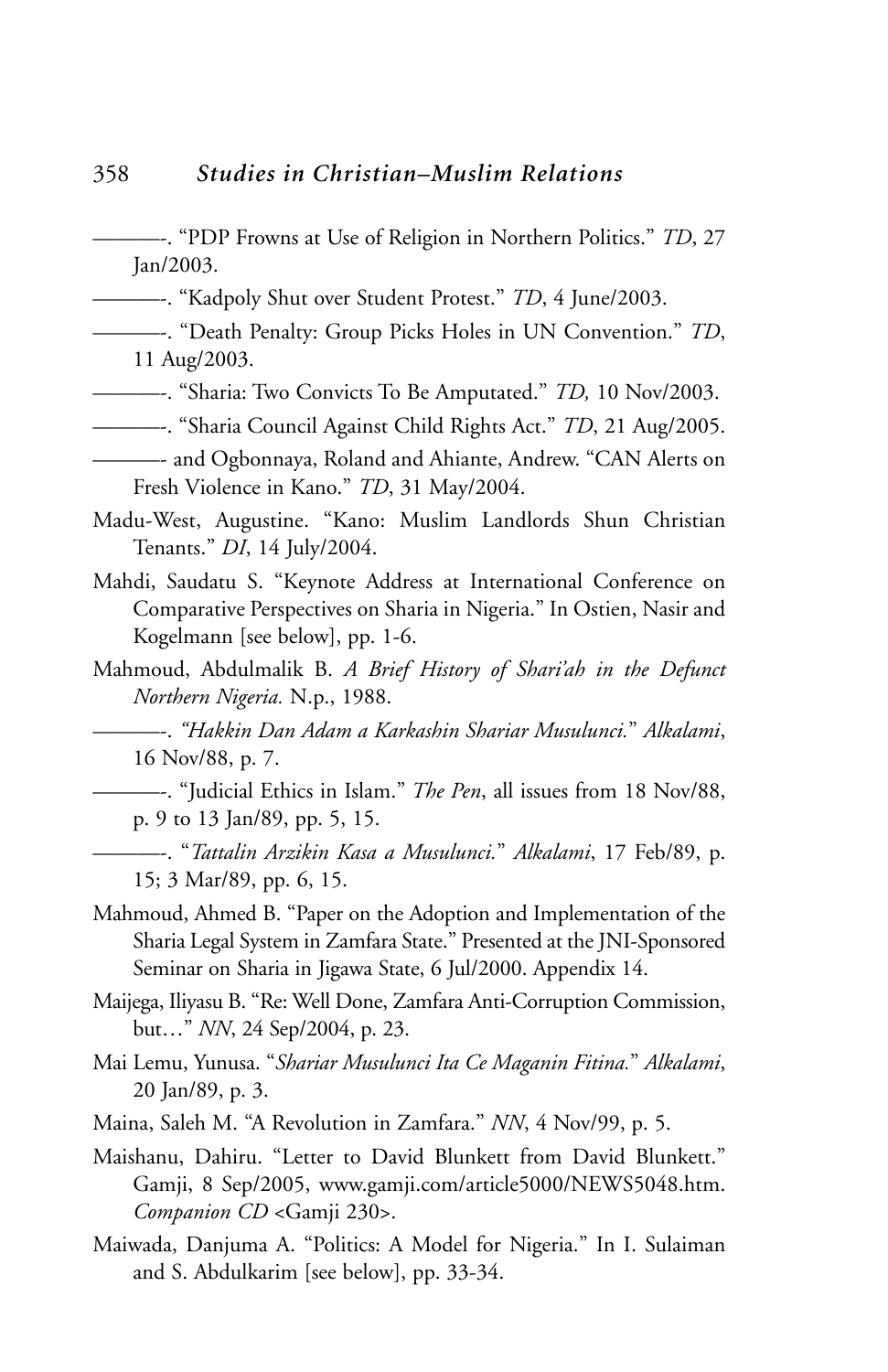- Makarfi, Umar M. "Basis and Spirit of Governance." In I. Sulaiman and S. Abdulkarim[see below], pp. 35-39.
- Malumfashi, Abubakar I. "*Hijab: Yadda Aka Gurbata Shi a Kasar Hausa*." *Alkalami*, 15 July/88, p. 6.
- Mamah, Emeka. "Death Penalty: Islamic Scholars Want Wide Consultation." *Vanguard*, 23 Dec/2003.
	- ———-. "Amputation: Sharia Appeal Court Frees Convicts." *Vanguard*, 28 May/2005.
- Mamza, Paul. "Selfless Service: The Legacy of Professor Ishaya Shuaibu Audu." Gamji, 2005. Appendix 48.
- Maradun, Salisu Z. "Cleric Attacks Zamfara's Implementation of Sharia." *Daily Trust*, 12 Feb/2003.
	- ———-. "Gusau Clash Leaves 17 in Hospital." *Daily Trust*, 4 Jan/2006. *Companion CD* <In the States/Zamfara/2006-01-04 *Hisbah* Violence>.
	- ———-. "Ulama Criticize Zamfara." *Daily Trust*, 16 Jan/2006. *Companion CD* <Sharia/2006-01-16 Zamfara Disobeys Sharia>.
- Marshall, Paul. "Not Softening: Extreme Sharia Punishments Live on in Africa." National Review Online, 29 Sep/2003.
	- ———-, ed. *Radical Islam's Rules: The Worldwide Spread of Extreme Shari'a Law.* Lanham: Rowman & Littlefield, 2005.
- Masud, Muhammad K. "Teaching of Islamic Law in Nigeria: An Appraisal of theTeaching Methodology." In Rashid [see below], pp. 142-155.
- McKenzie, Glenn. "Nigeria Vows Stonings Won't Be Allowed." *VS*, 30 Oct/2002.
- Mihlar, Fazil. "On Being Canadian: It's Time for All Immigrants to Accept Basic Western Values." *VS*, 6 Sep/2005, p. A7.
- Minchakpu, Obed. "Where Adultery Means Death." *CT*, 21 May/2001, p. 34.
- ———-. "Nigerian Province Imposes Arabic Language." *CC,* 26 Aug/2002, p. 8.
- ———-. "Muslim Extremists Mount Attacks in Northern Nigeria." *CC,* 19 Jan/2004.
	- ———-. "Violence by Muslim Militants in Nigeria Sponsored by British Saudis." *CC*, 29 Mar/2004. Appendix 57.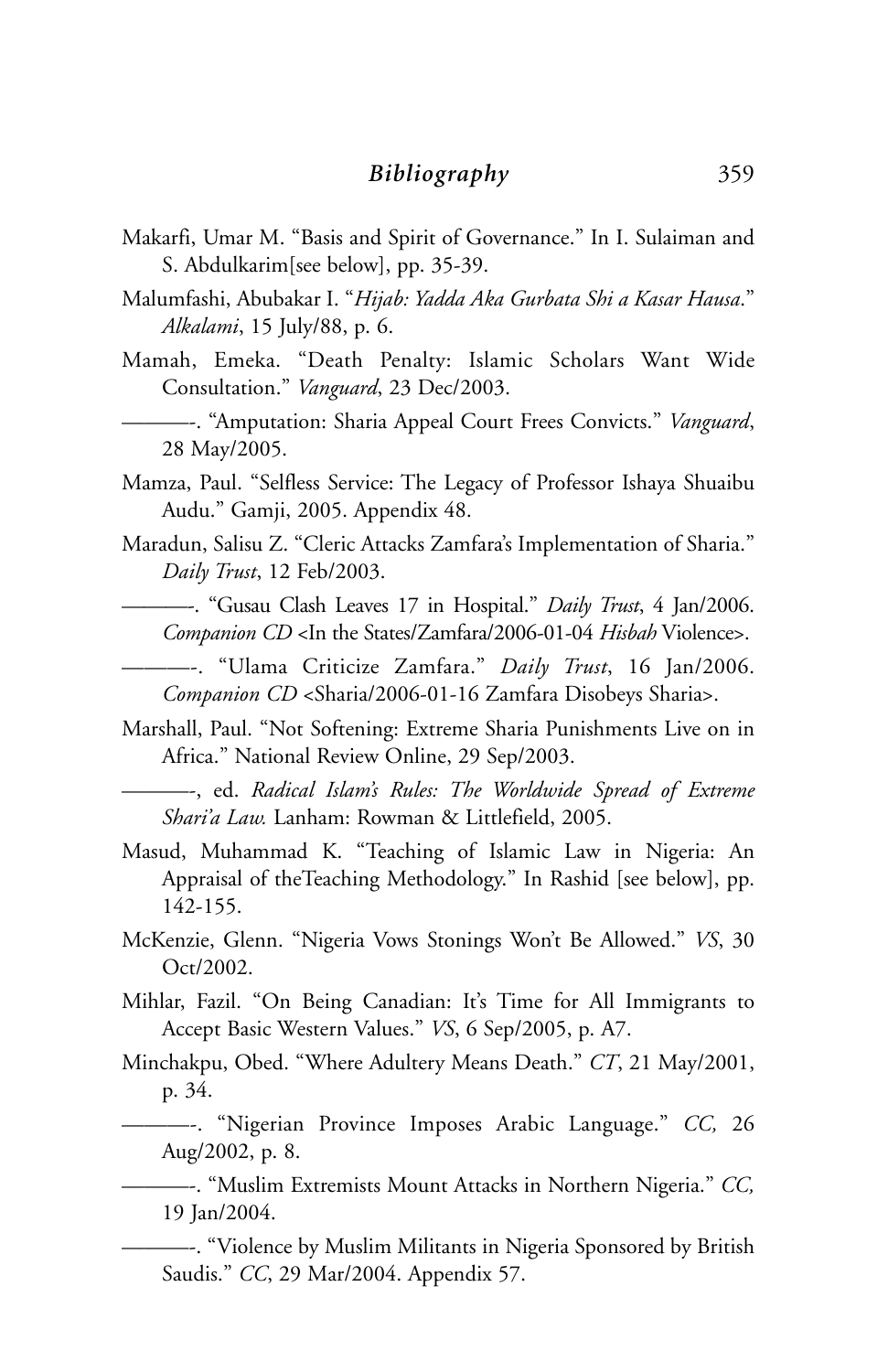———-. "Nigerian Authorities Arrest Sponsor of Muslim Militants." *CC*, 26 Apr/2004.

———-. "Muslim and Christian Students Clash at a Nigerian University." *CC*, 1 Dec/2004. Appendix 24.

———-. "Christian Lecturer in Nigeria Disappears after Death Threat." *CC*, 27 June/2005, p. 9.

———-. "Christians Forced to Wear Islamic Dress." *CC*, 27 June/2005, p. 9.

———-. "Nigerian Town Riots on Anniversary of Preacher's Murder." *CC*, 5 July/2005.

Minjibir, Saleh U. *NN*, 18 Jan/78.

Misau, Sulaiman A. "Jalo Wants Hashidu to Introduce Sharia." *NN,* 3 Jan/2000.

———-. "Christians Shun KDHA Panel." *NN*, 31 Jan/2000.

Misau, Turaki A. "*Tsarin Shugabanci a Musulunci.*" *Alkalami*, 14 Apr/89, p. 5.

Modibbo, Ibrahim. "Sharia in Zamfara Constitution—Suleiman Kumo." *NN*, 8 Nov/99, pp. 1-2.

- Mohammad, Zakari W. "An Open Letter to CAN President." *The Pen*, 13 Jan/89, p. 3. Appendix 41.
- Mohammed, Abubakar S. "Sharia: The Millennium Monster?" *NN*, 14 Jan/2000, p. 5.
- Mohammed, Danladi A. "Muslim Intellectuals and the Sharia Debate in Nigeria." Gamji, Apr/2003. www.gamji.com/NEWS1227.htm.

———-. "A Response to an Intellectual Challenge." Gamji, Apr/2003. www.gamji.com/NEWS1259.htm. *Companion CD* <Islam/Sharia/Mohammed DA>.

- Mohammed, Yakubu. Interview with Sheikh Abubakar Gumi. *Newswatch*, 30 Mar/87, p. 17.
- Muhammad, A. M. "Status of Women in Islam." *NN*, 29 Feb/2000.
- Muhammad, Abubakar A. "Sharia, Human Rights and Politics in Nigeria." Gamji, n.d. www.gamji.com/NEWS2813.htm.
- Muhammad, Aminu. "An Open Letter to Kano State Governor." Gamji. www.gamji.com/NEWS1710.htm. Sep/2002.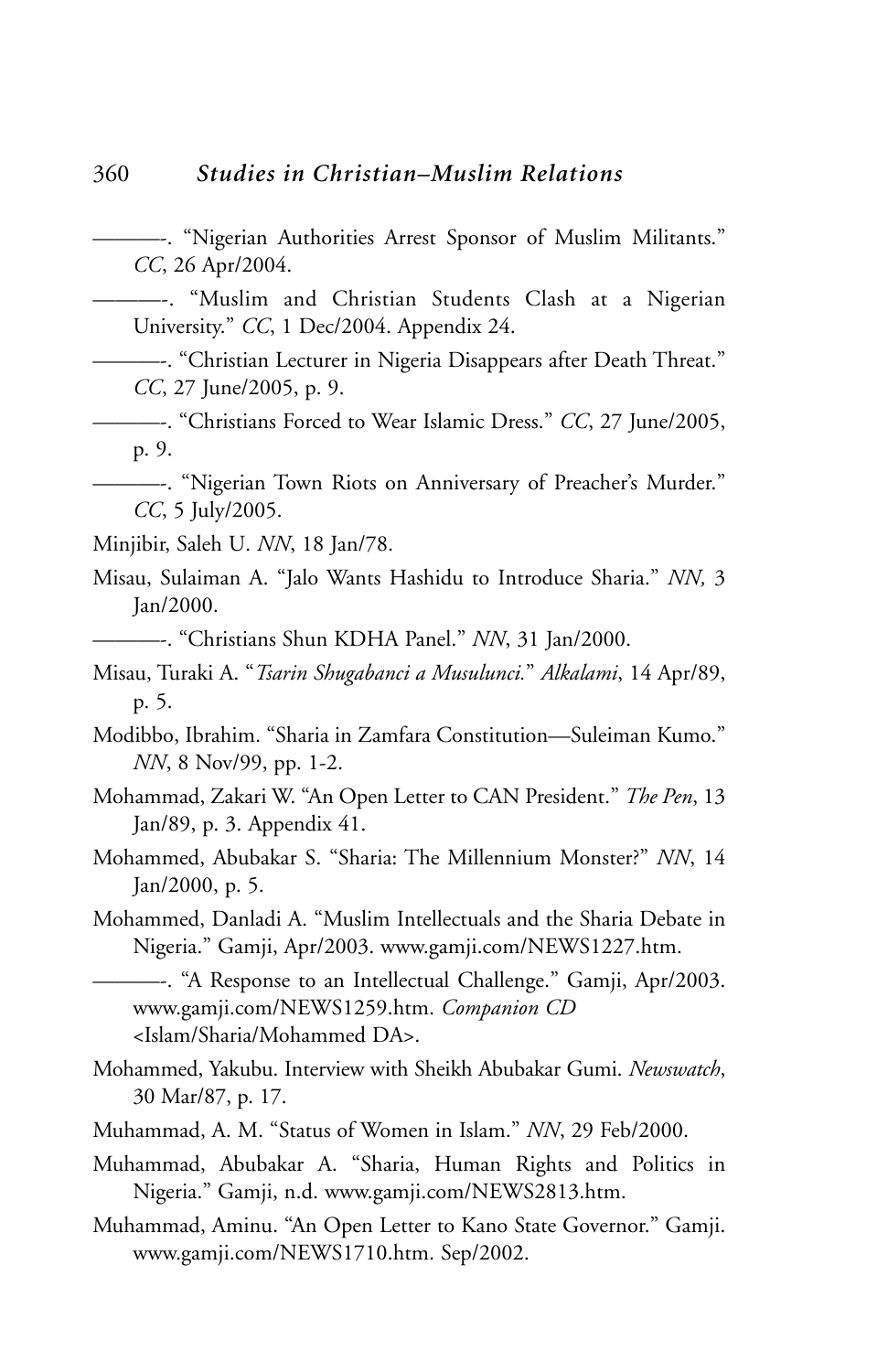- Muhammad, Ibn Muhammad. "*A Canja Mana Alkalin Kotun Malali*." *Alkalami*,15 July/88, p. 3.
- Muhammad, Ismaila. "Social Vices Worry Jigawa Ulama." *DT*, 8 June/2005.
- Muhammad, Murtala D. "The Dangers of Sports." *The Pen*, 18 Nov/88, p. 3.
- Muhammad, Nasir. "The Tolerant Shekarau." Gamji, Dec/2005. *Companion CD* <Gamji/Gamji 254>.
- Muhammad, Sulaiman A. "CAN and the Nigerian Pilgrims Commission: Another Misguided Protest." *The Pen*, 5 May/89, p. 5.
- Muhammadu, Sanusi, G. "Unnecessary Fears of the Sharia." *NN*, 14 Jan/2000, p. 5.
- Muhammed, Aliyu U. "Sharia and the Randy Secretary." *DT*, 18 July/2001.
- Mujahid, Mohammed. "Workers Dilemma in Kano." *NN*, 3 Jul/2001.
- Mumuni, Mikail. "Zamfara Cannot Extend Sharia to Non-Muslims." *TELL*, 15 Nov/99, pp. 16-17.
- Musa, Abdullah. "Requirements of a Muslim Journalist." *The Pen,* 5 May/89, p. 3.
- Musa, Jamilah N. "Hausa Film Makers Urged to Promote Islamic Values." *Daily Trust*, 6 Aug/2003.
- ———-. "FG Urged to Reconsider Terrorism Law." *Daily Trust*, 8 Nov/2005.
- Musa, Njadvara. "Borno, Yobe Move to Check Militant Muslim Group." *Guardian*, 6 Jan/2004.

———-. "Vigilance Group Kills Seven Suspected Religious Fanatics in Borno." *Guardian*, 7 Jan/2004.

———-. "Security Forces Arrest Suspected Islamic Militants in Borno." *Guardian*, 28 Sep/2004.

- Musa, Shu'aibu. "Shade of Injustice: Travails of Muslim Activists in Nigeria in the Hands of Successive Regimes." Paper presented at the International Conference on Prisoners of Faith held in London on 17th Feb/2002. Gamji. www.com/NEWS1228.htm.
- Musa, Yakubu. "Lamido: Between a Rationalist and Ethnic Bigot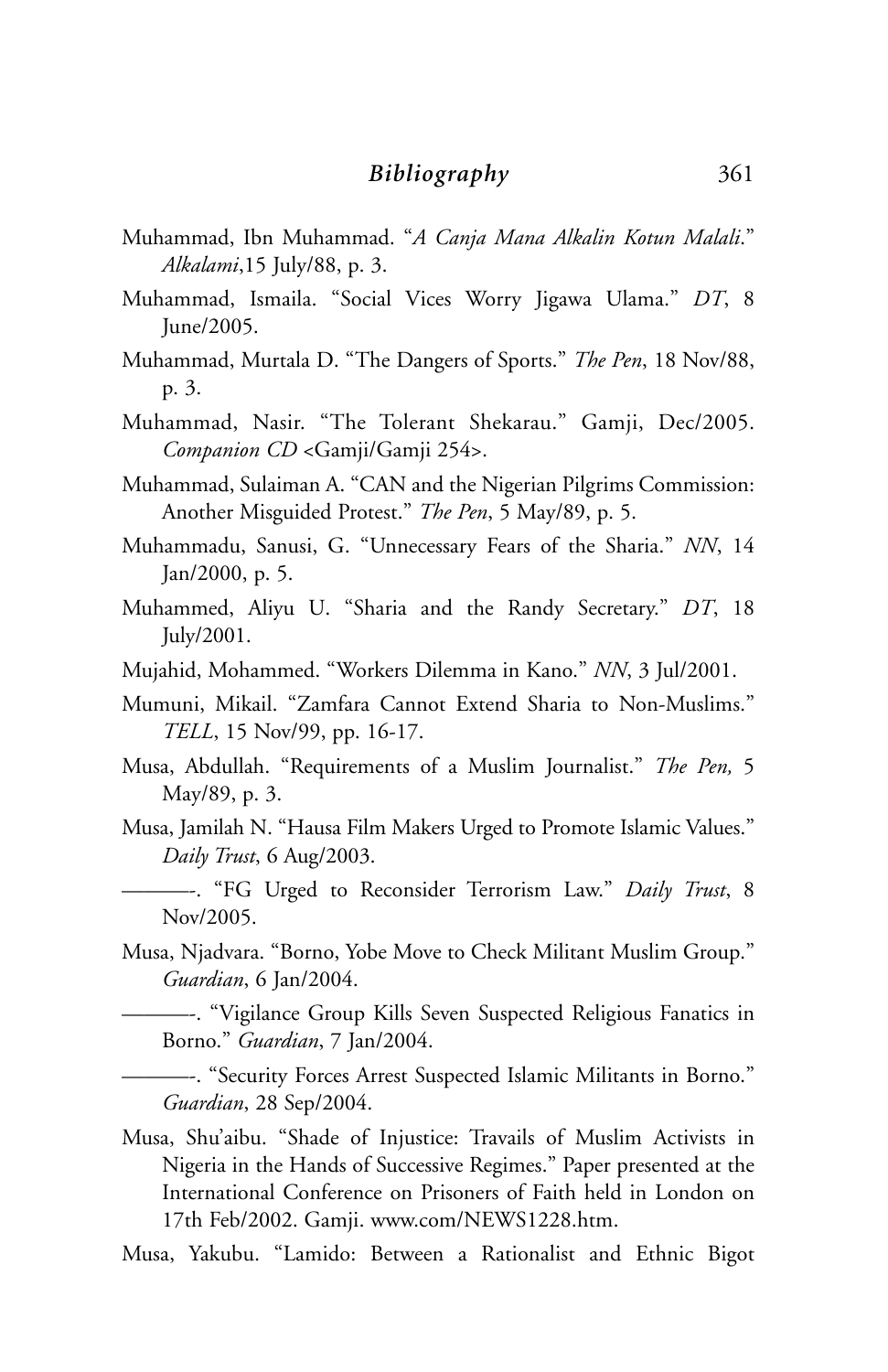Scholar." Gamji. www.gamji.com/article4000/NEWS4619.htm.

- ———-. "Police Arrest Sharia Panel Member." *TD*, 4 June/2003.
- ———-. "Sharia: Kano Moves Against Pornography." *TD,* 4 Dec/2003.
- ———-. "Group Protests Powers of Sharia Commission." *TD,* 2 Mar/2004.
- ———-. "Dantata Drags Wife to Sharia Court." *TD*, 14 May/2005.
- ———-. "*Hisbah* Not a Terror Gang—Govt." *TD*, 14 Feb/2006.
- Muslim Brothers. "Muslim Brothers Berate Christians," 1987. Reproduced in J. La-Nibetle, 2000, pp. 28-31 [See La-Nibetle above]. Title mine. Appendix 31.
- Muslim Institute, The. *The Muslim Manifesto: A Strategy for Survival.* London: The Muslim Institute, 1990.
- Mustapha, Abdullahi. "Introduction." In I. Sulaiman and S. Abdulkarim [see below], pp. viii-x.
- Mustapha, M. S. "Truth about Sharia." *NN*, 16 Dec/99, p. 5.
- Mustapha, Sani S. "Nigerians Ought to Embrace Sharia." *NN*, 3 Nov/99, p. 20.
- Nas, Wada. "The Affairs of Hypocrites." *AM,* 12 Apr/2000. Appendix 45.
- *Nasiha: Mujallar Musulunci*. "*Wa'azi (Hadin Kai)*." 1983, No. 1, pp. 7-18.
- Nasir, Bala and Musa, Yakubu. "No Immunity under Sharia, Says Court." *Amana Online,* 28 Apr/2004.
- Nasr, Seyyed H. "Foreword." In J. Lumbard [see above].
- Ndulaka, Chigozie. "Ruler Decries Sharia Introduction." *Guardian*, 20 Sep/2000.
- *New Nigerian*. "Scholar Explains Police Role in Sharia." 1 Nov/99.
- ———-. "Sharia Unconstitutional—Obasanjo." 2 Nov/99, p. 1.
- ———-. "Friday May Be Work-free in Jigawa." 2 Nov/99, p. 24.
- ———-. "Christians Told Not to Panic." 22 Nov/99, pp. 1-2.
- ———-. "Police to Enforce Sharia." 24 Nov/99, pp. 1-2.
- ———-."Sultanate Supports Agitation for Sharia." 24 Dec/99, p. 2.
- ———-. "Sharia Sweeps the Scene." 1 Jan/2000, p. 5.
- ———-. "Zamfara Governor Hailed over Sharia." 3 Jan/2000, p. 19.
- ———-. "Ahmed Sani Flayed over Sharia." 5 Jan/2000.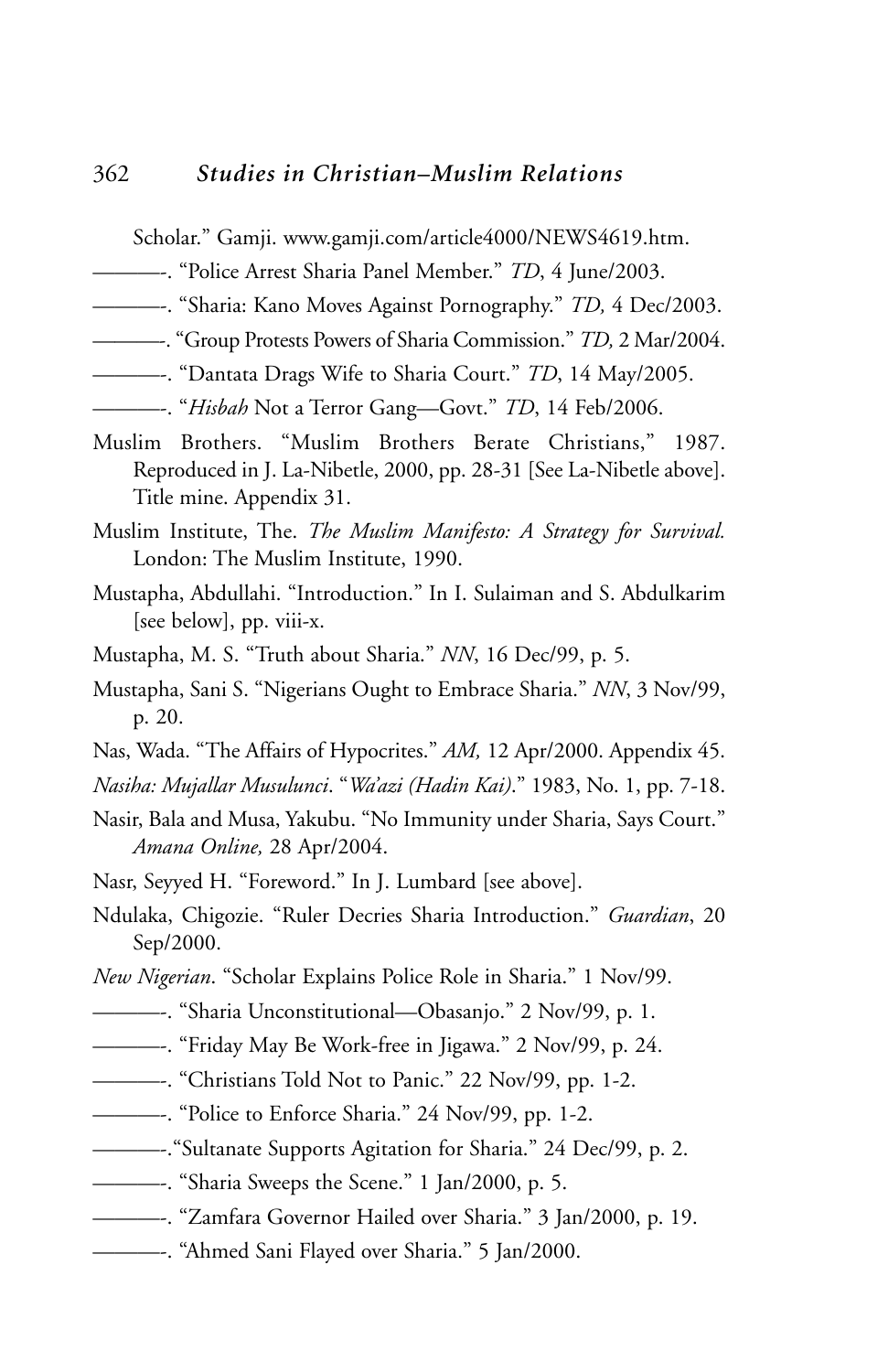- ———-. "Sharia." 30 Jan/2000, p. 1.
- ———-. "I Didn't Say Sharia Will Fail—Minister." 31 Jan/2000, p. 1.
- ———-. "Katsina *Izala* Leader Nabbed." 5 Feb/2000.
- ———-. "… *Zakat*." 6 Feb/2000. (Title copied incompletely.)
- ———-. "Zamfara Women Get Free Bus Service." 10 Feb/2000.
- ———-. "JNI National Seminar Says: Sharia No Threat to Nigeria." 14 Feb/2000, pp. 1-2. Appendix 32.
- ———-. "Sharia Court Fines Man for Wife Battering." 20 Feb/2000, p. 24.
- ———-. "…Constitutes Committee on Sharia." 23 Feb/2000.
- ———-. "Lawmaker Calls for Religious Tolerance in Kaduna." 23 Feb/2000, p. 12.
- ———-. "Niger Prepares for Sharia Launching." 24 Feb/2000, p. 3.
- ———-. "Katsina Plans Sharia Law Commission." 27 Feb/2000.
- ———-. "Zamfara Assembly Restrains Sharia Judges." 29 Feb/2000.
- ———-. "JNI Notes Council of State Decision on Sharia." 2 Mar/2000, p. 1.
- ———-. "Kaduna Riots: Islamic Scholar Blames Govt's Inaction." 2 Mar/2000, p. 15.
	- ———-. "Motorcyclists in Trouble for Conveying Female Passengers." 2 Mar/2000.
- ———-. "Zamfara Proposes 'Jumbo' Salary for Science Teachers." 5 July/2001.
- ———-. "Niger Assembly Passes Six Bills on Sharia." 11 July/2001.
- ———-. "Tafawa Balewa Crisis: Bauchi State Government Denies CAN Allegation." 12 July/2001, p. 2.
- ———-. "CAN Says Census Must Address Tribe, Religion." 4 Feb/2005. *New Nigerian Weekly*. "Sharia Sweeps the Scene." 1 Jan/2000, p. 5.
- *Nigerian Marxist Journal*. "Sharia Law Controversy in Nigeria: Labour Must Stand against the Policy of Divide and Rule; 'No' to the Division of the Working Masses along Ethnic and Religious Lines." Dec/99. Appendix 43.
- Nmodu, Danlami. "Sharia Is Above the Constitution." *TELL*, 15 Nov/99, pp. 22-23. Appendix 55.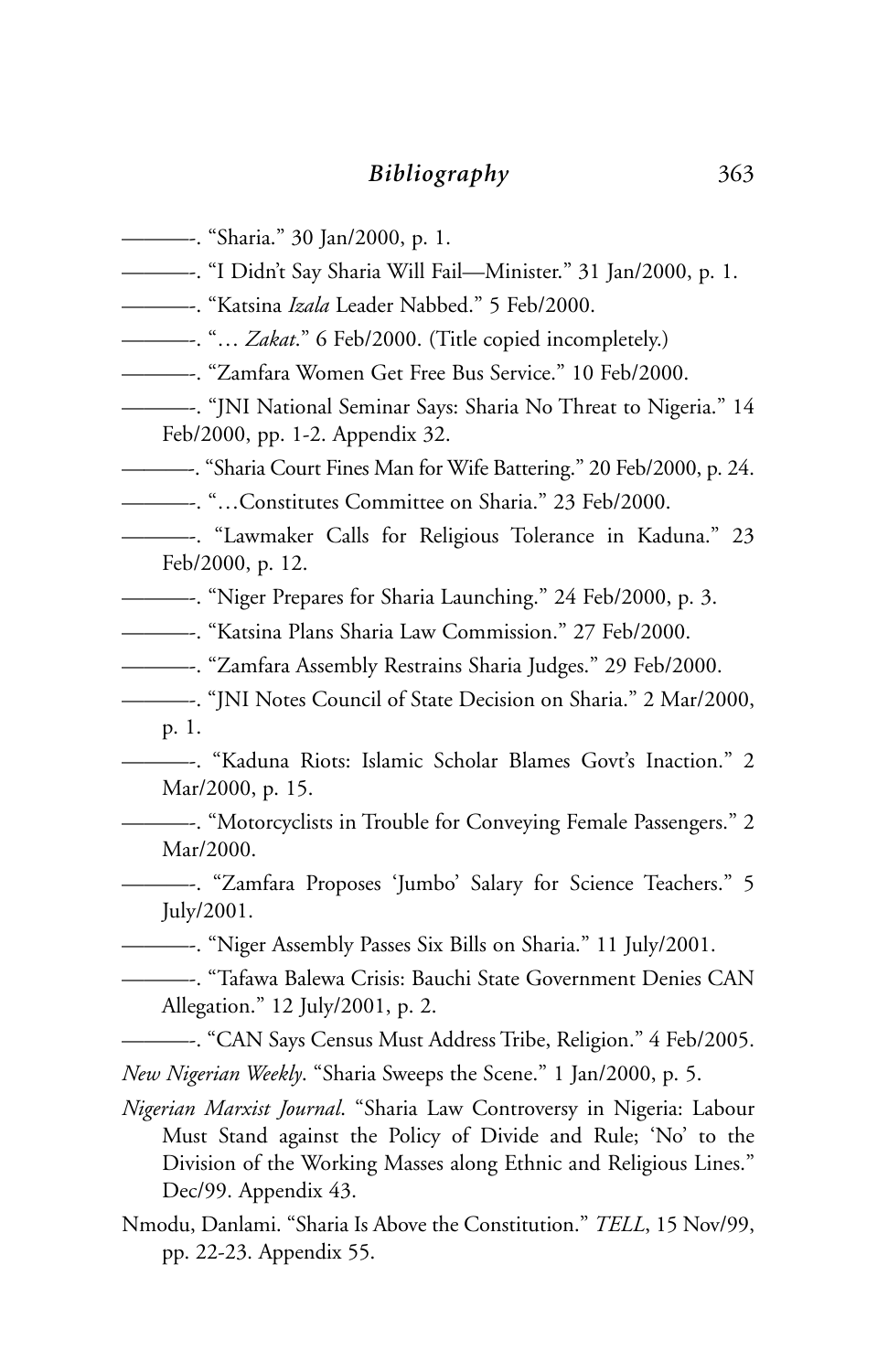- ———-. "Our Escape from the War-Zone." *TELL*, 6 Mar/2000, pp. 18-20.
- Noibi, D. O. S. "Demand for Sharia in the South Will Continue." *The Pen*, 16 Dec/88, p. 16.
- Nuhu, Umar S. I. "Dictatorship in Sharia Apparel: A Kano Model." Gamji, Dec/2005. *Companion CD* <Gamji/Gamji 256>.
- Nuytten, Jesse. "Quebec Says No to Muslim Sharia Law." *Epoch Times*, 2- 8 June/2005.
- Nwabuwe, Ben. "Amina Lawal: Australia Joins Global Outcry over Death Verdict." 23 Aug/2002.
- Nweke, Roy. "Excerpts from an Interview with the First Executive Governor of Zamfara State, Alhaji Ahmad Sani." *Society*, Issue No. 2, May/2001[?], pp. 1-8.
- ———-. "International Conference on Restoration of Sharia in Nigeria." *Society,* Issue No. 2, May/2001 [?], pp. 9-12.
- Nwodu, Danlami. "Sharia Is above the Constitution." *TELL*, 15 Nov/99, pp. 22-23. Appendix 55.
- Nwosu, Steve. "We Must Save Jigawa from Turaki—Lamido." *Saturday Sun,* 22 May/2004.
- Obasanjo, President Olusegun. "Let's Live in Peace." *NN*, 2 Mar/2000, p. 3. See also "There Will Be No Sacred Cows," *Newswatch*, 13 Mar/2000, pp. 22-26.
- Obassa, Shittu. *NN*, 13 Feb/2000. (Title not available.)
- ———-. "Kaduna Sharia Panel in Dilemma." *NN*, 20 Feb/2000, p. 24.
- ———-. "Horrors of Kaduna." *NN*, 26 Feb/2000, p. 7.
- Obayuwana, Oghogho. "From Sharia to Yams." *Guardian*, 27 Apr/2003. Appendix 12.
- Obineche, Chidi. "Sharia: Day Turaki Tasted of His Bitter Pills." *DS*, 14 Apr/2004. Appendix 22.

———-. "Sharia: Bitter-sweet Judgement Sets Jigawa on War-path." *DS*, 4 May/2004.

- Ochigbo, Eddy. "Opposing and Proposing." *Hotline*, 10 June/2001, pp. 17-18.
- Odo, Austine. Editorial: "If Muslim Ummah Fault Constitutionality of Sharia, I Will Resign—Governor Sani." *AM*, 16 Feb/2000. Appendix 19.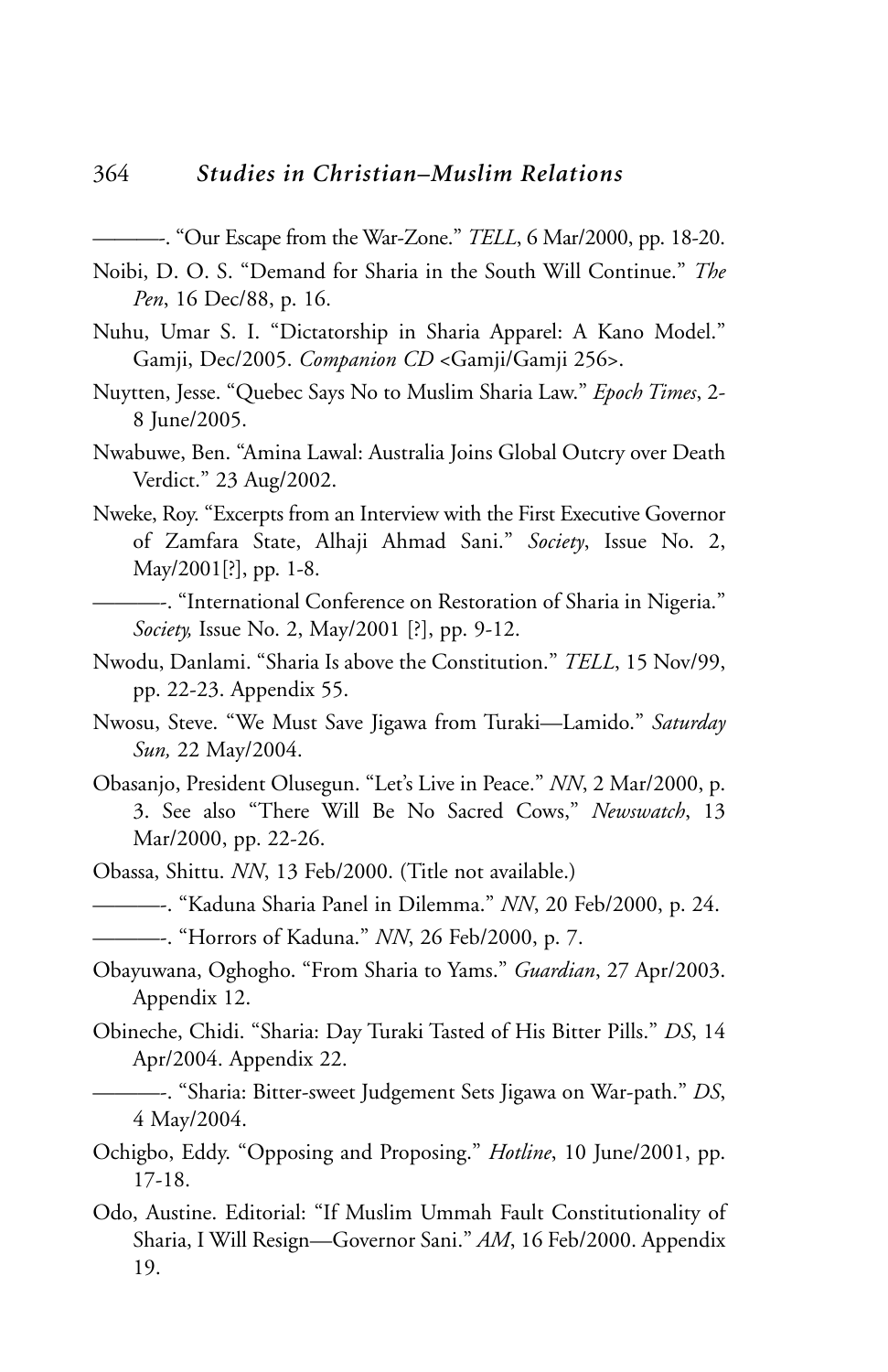- Ogbonna, Okogwu D. C. "Shekarau's Two Years of Governance: A Sunrise at Dusk." *DT*, 17 June/2005.
- Ogbonnaya, Roland and Okon-Ekong, Nseobong. "British MP Pledges Support for Sacked Nurses." *TD*, 2 Dec/2003.
- Ogbu, Ahamefula. "Capital Punishment Motion Divides House." *TD,* 7 Aug/2003.
- Ojudu, Babafemi. "I Am Not Afraid of Death." *AC*, 22 Apr/91, pp. 36-37.
- Okenwa, Lillian. "Why FG Won't Challenge Sharia in Court." *TD*, 18 June/2002.
- ———-. "EU Wants Nigeria to Drop Death Penalty." *TD*, 30 July/2003.
- Okpani, Ikenna E. "Islamiyya School System Working in the North." *DT*, 25 Sep/2003.
- ———-. "JNI Opposes Abuja Carnival." *Daily Trust,* 16 Nov/2005. *Companion CD* <2005-11-16 JNI and CAN vs Cultural Festival>.
- Oladipo, Dotun. "I'll Resign if Sharia Is Unconstitutional." *Newswatch*, 6 Mar/2000, pp. 14-17.

———-. "Obasanjo's Tough Stance on Sharia." *Newswatch*, 13 Mar/2000, pp. 20-28.

- Olasupo, Kola. "Declare *Hijira* Public Holiday, FG Told." 4 Apr/2003.
- Ologbondiyan, Kola. "Zamfara DPD Plans Multi-Party Protest Against Yerima." TD, 24 May/2005.
- Oloja, Martins. "CBN Okays First Islamic Bank." *Guardian*, 2 June/2005.
- Oloyede, Is-Haq. "Commentary." In Ostien, Nasir, Kogelmann [see below], pp. 292-302.
- Omar, Muhammad S. "*Zainab Kabirt Kun Kauci Hanya*!" *Alkalami*, 3 Mar/89, p. 3.
- Omotunde, Dele. "From the Editor." *TELL*, 15 Nov/99, p. 11.
- Onabu, Omon J. "I Won't Impose Sharia on Nigeria—Buhari." *TD*, 20 Mar/2003 (?).
- Onuorah, Madu. "Police Arrest Suspected Iranian Spy in Abuja." *Guardian*, 29 Jan/2004.
	- ———-. "Govt Approves Membership in Islamic Development Bank." *Guardian*, 9 June/2005.

Onwubiko, Emmanuel and Bello, Niyi. "Why Govt Can't Defend Amina, by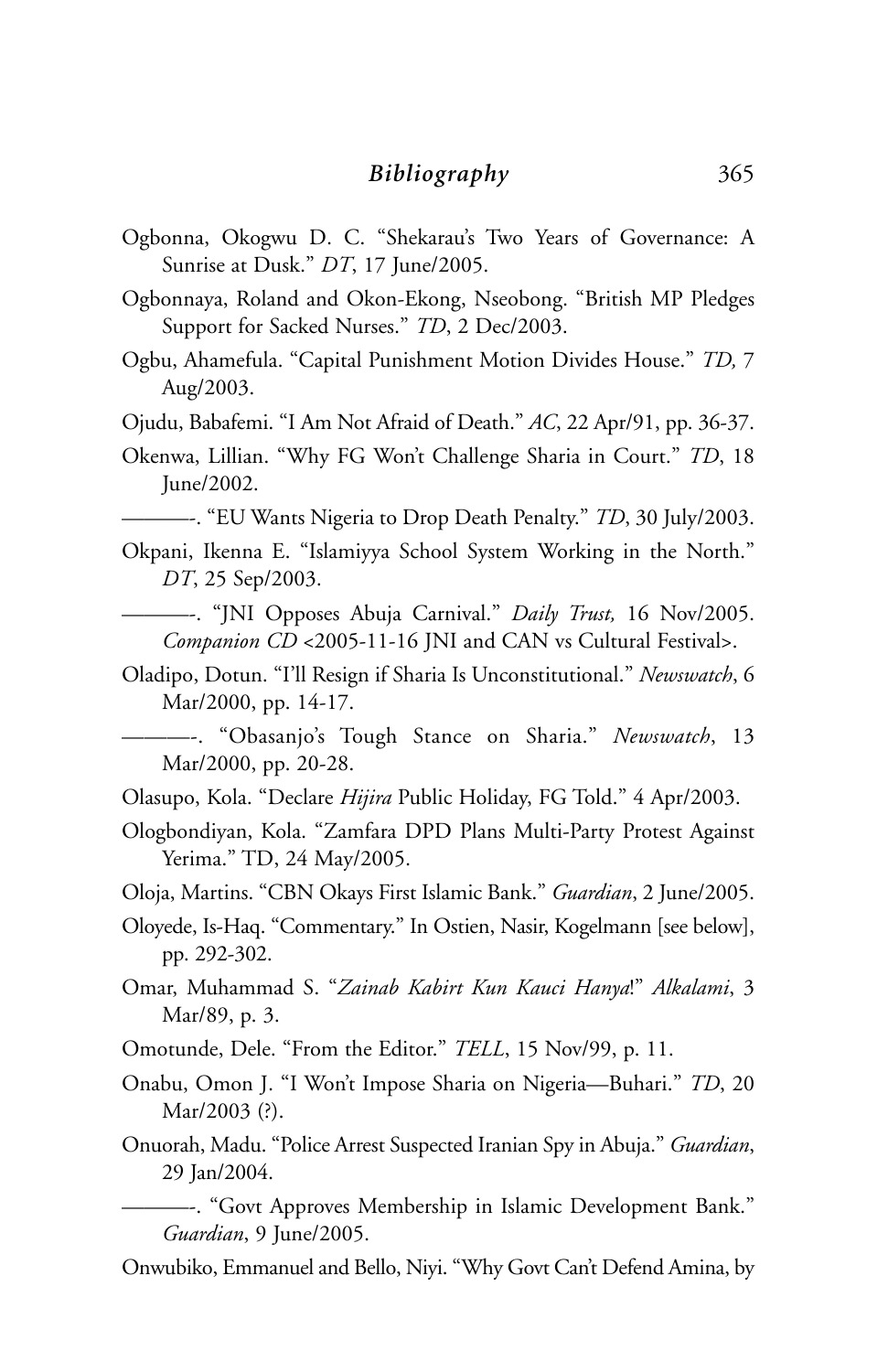Minister." *Guardian*, 22 Aug/2002.

- Orintunsin, Jide. "Abolition of Capital Punishment Ungodly—Yadudu." *TD*, 12 Jan/2004.
- Orire, Abdulkadir. "Islamic Family Set-up as an Antidote to Immorality." *The Pen*, 1 July/88, pp. 10, 15. Appendix 34.

———-. "Shariah: The Misunderstood Legal System." Paper delivered at the Nigeria Inter-Religious Council [NIREC] meeting held in Abuja, June 21-23, 2000.

Ostien, Philip. Comparison of Penal Code with Zamfara Sharia Penal Code. Unpublished paper, n.d.

———-. "Sketch of the History of Sharia." Unpublished paper, n.d.

———-. and Nasir, Jamila M. and Kogelmann, Franz, eds. *Comparative Perspectives on Shari'ah in Nigeria.* Ibadan: Spectrum Books, 2005.

- Otudor, Alex. "Sharia: Police, Northern States Set for Showdown." *The Anchor,* 23 July/2001, p. 1.
- Owuna, Usman. "Islam and Contemporary Ideologies." *The Standard*, 8 Aug/86, p. 4.
- Owoyemi, Lateef. "Sharia: The Lasting Solution." *AM,* 12 Apr/2000.
- Patrick, Wisdom and others. "41 Bauchi, Kano Officials in EFCC Net." *DI*, 7 June/2005. Appendix 25.

*Pen, The*. "Alcohol Banned in Bida." 1 July/88, p. 1.

———-. "Interview." 15 Jul/88, p. 6.

———-. "Chief Imams Call on Constituent Assembly to Include Sharia." 18 Nov/88, pp. 1-2.

———-. Editorial: "Religion and the State." 16 Dec/88, p. 3.

- ———-. "Danfodio Varsity to Host Workshop on Islamization of Knowledge." 13 Jan/89, p. 16.
	- ———-. "Ilorin Beer Sellers Lose Round One." 27 Jan/89, p. 1.
- ———-. "Judges in Gongola to Undergo Course on Sharia." 7 Apr/89,

p. 1. Appendix 35.

- ———-. "CAN Sues Babangida?" 10 Mar/89, pp. 1-2.
- ———-. "FOMWAN Challenges Islamic Scholars." 7 Apr/89, p. 2. Appendix 42.
- ———-. "Calling CAN to Order." 7 Apr/89, p. 3.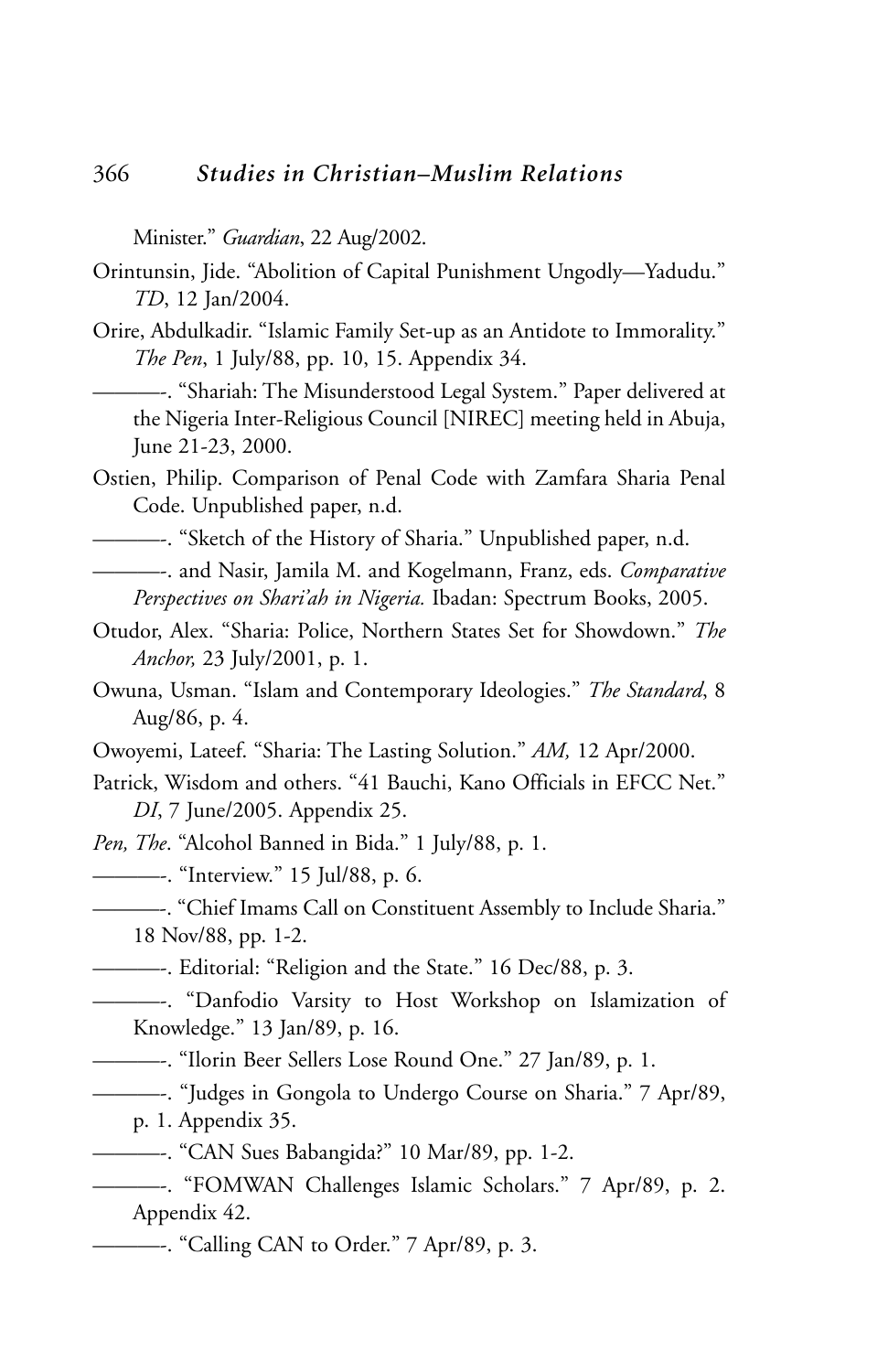- ———-. "Islam Doesn't Oppose Women Education." 5 May/89, p. 2.
	- ———-. "The Position of Women in Islam." 27 Oct/89, p. 14.
- Peters, Ruud. "The Enforcement of God's Law: The Sharia in the Present World of Islam." In Ostien, Nasir and Kogelmann [see above], pp. 107-134.
- Phillips, Barnaby, "Islamic Law on Trial in Nigeria." BBC, 27 Mar/2000. http://news.bbc.co.uk/1/hi/world/africa/687417.stm.

———-. "Nigeria's Borno State Adopts Sharia." BBC, 19 Aug/2000. http://news.bbc.co.uk/1/hi/world/africa/887355.stm.

- ———-. "Nigerians Flogged for Drinking." BBC, 4 Jan/2001. http://news.bbc.co.uk/1/hi/world/africa/1100284.stm.
- Pindiga, Habeeb I. "New Constitution May Take Effect May 2006." *Daily Trust*, 16 Nov/2005. *Companion CD* <National Conference / 2005-11-16 New Constitution>.
- Pitman, Tod. "Islamic Court Frees Woman from Stoning Sentence." *VS*, 26 Sep/2003, p. A13.
- *Pointer, The*. "Obasanjo Admits Probe of Governors for Corruption." 18 Feb/2003.
- *Province, The*. "Sharia Law Unwelcome in Canadian System." 11 Sep/2005, p. A23.
- *Punch, The*. "Shekarau and Kano Massacre." 26 May/2004.
- *Quality*. "Interview with Sheikh Abubakar Mahmoud Gumi." Oct/87, pp. 34-39.
- Rabiu, Safianu. "On Obasanjo and Sharia: A Response to K. Nweke." Gamji, *Companion CD* <Sharia/Rabiu S>.
- *Radiance*. "Nigeria: The Third Decade of Independence." Jan/83, pp. 7-13.
- Rahama, Abubakar. "Niger, Kebbi Adopt Sharia." *NN*, 17 Jan/2000.
- Raji, N. I. "Shura as an Integral Aspect of the Political System in Islam." Paper presented at the 15th Annual Conference of the Nigerian Association for the Study of Religions, 18-22 Sep/89, University of Jos.
- Rashid, S. Khalid, ed. *Islamic Law in Nigeria*: *Application and Teaching.* Lagos: Islamic Publication Bureau, 1986.
- *REC News Exchange*. "Although President Assures Freedom, Nigerian Christians Still Treated Poorly." Nov/99, pp. 5-6.
	- ———-. "Nigerian Governors Agree to Hold Off on Sharia after Violent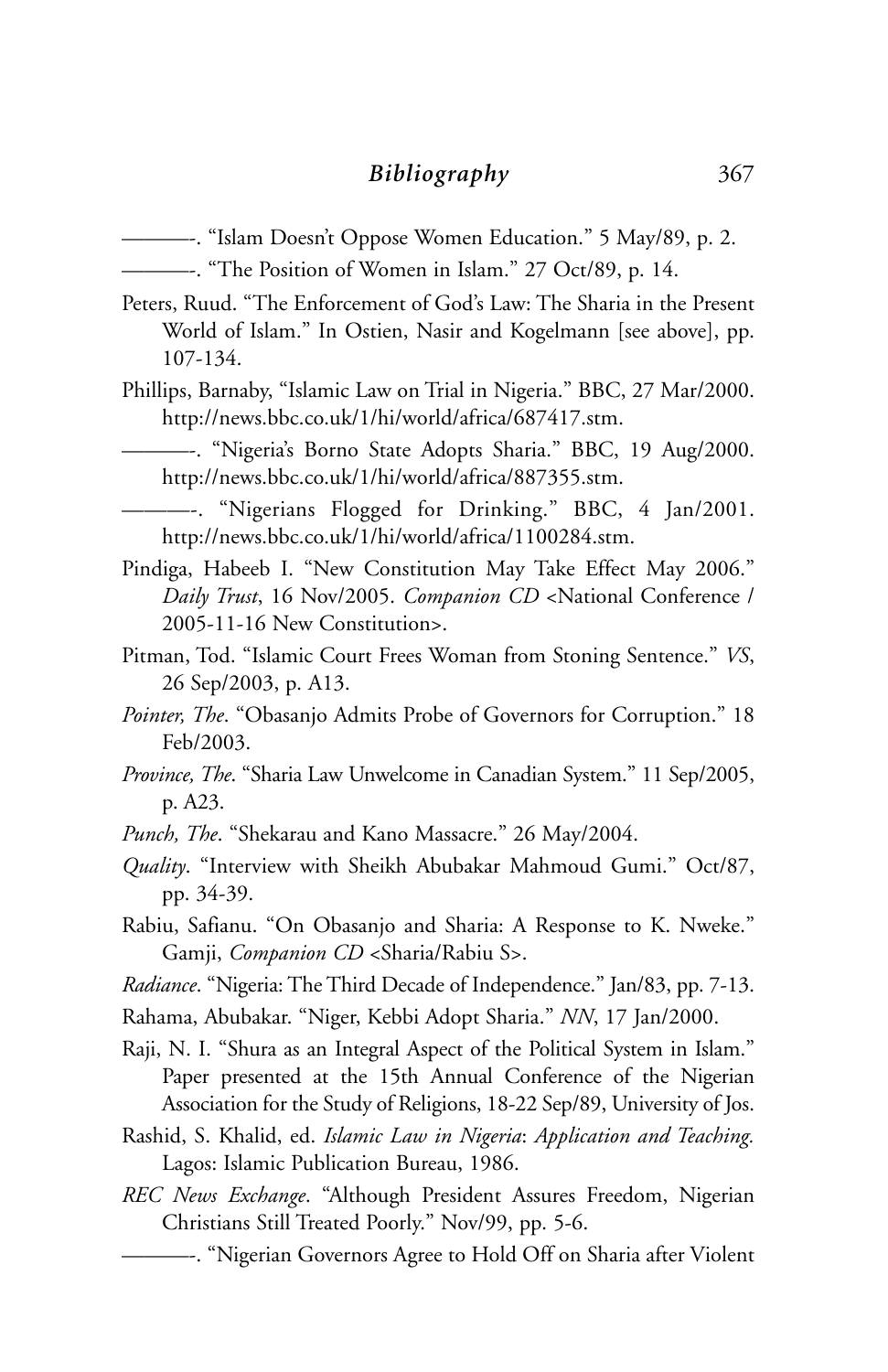———-. "Kaduna State to Seek Limited Application of Sharia." Nov/2000, p. 5.

———-. "Nigerian State Government Committee Recommends Against Sharia." Jan/2001, p. 6.

———-. "Nigerian Government Declares Sharia Illegal." Apr/2002, p. 3.

———-. "Nigerian Violence Heats up after Ramadan." Jan/2004.

Religious Liberty Prayer List (RLPL). "Nigeria: Churches Torched in Jigawa." 26 Nov/2003.

Reza, Ahmed. "Northern Nigeria Shaken by Religious Riots." Jan/2004. www.shianews.com/hi/africa/news\_id/0000062.php.

Richardson, S. S. "Social Legal Reform." In J. Kritzeck and W. H. Lewis [see above], p. 111.

Sabiya, Wilson. "The Constituent Assembly and the Sharia Controversy: The Hour of Decision: Sharia or Jihad (Chaos)?" A paper presented at a seminar organised by the Institute of African Studies, University of Jos on the CA and the Draft Constitution, 25 Feb/78. Appendix 1, vol. 7.

- Sada, Ibrahim N. "Commentary." In Ostien, Nasir and Kogelmann [see above], pp. 174-177.
- Saghana, Patience. "Borno Governor Laments Low Presence of Financial Institutions in Maiduguri." *Vanguard*, 3 Sep/2003.
- Sakkwato, Bello A. "Sharia in Zamfara: Problems and Prospects." *NN*, 5 Jan/2000, p. 14.
- Saleh, Kabiru B. "The Sharia Project and Safiya Tungar Tudu." Gamji, Apr/2003. www.gamji.com/NEWS1754.htm.

———-. "Between Sanusi Lamido and the Zealots." Gamji, May/2005. www.gamji.com/article4000/NEWS4695.htm.

Salisu, Idris. "Angry Zamfara Youths Attack Sharia Police." *DI*, 16 Nov/2004.

- Sambo, Muhammed B. "An Address on the Official Launching of Sharia, Zamfara State, by His Excellency the Executive Governor of Zamfara State, Alhaji Ahmad Sani Yariman Bakura, on Wednesday, 18th *Rajab*, 1420 and 27th October, 1999, at Ali Akilu Square, Gusau." *NN*, 3 Nov/99, pp. 6-7. Appendix 8, vol. 4.
- Sani, Ahmed. "Recognising the Judiciary." A speech delivered to the Magistrate Association of Nigeria, 30 May/2001. An "advertorial" in

Week." Mar/2000, p. 3.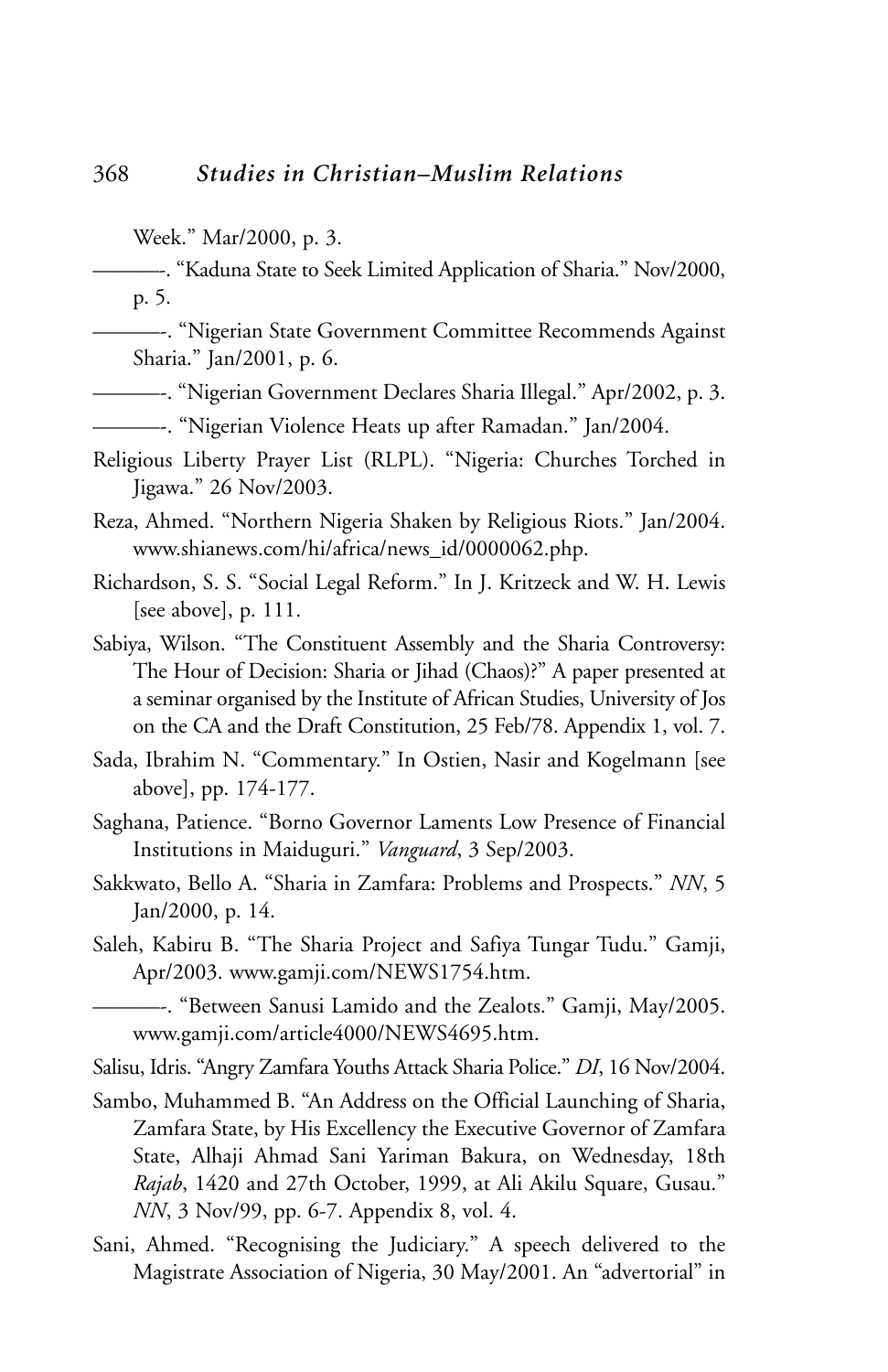*Hotline*, 10 June/2001, pp. 20-21. Appendix 18.

Sani, A. G. *NS*, 22 Nov/77.

- Sanneh, Lamin. *The Crown and the Turban: Muslims and West African Pluralism*. Boulder: Westview Press, 1997.
- Sanni, Kunle. "ABU Centre for Islamic Studies Confab Holds Nov. 17- 18." *NN*, 8 Nov/99, p. 18.
- ———- and Ibrahim, Abubakar. "Free Education for Girl-Child in Zamfara." *NN*, 9 Feb/2000.
- Sanusi, L. Sanusi. See *Companion CD* Folder <Sanusi Arts> for articles by and about Sanusi.

———-. "Between Sharia and Barbarism." *WT*, 3 Aug/2000, p. 13.

———-. "The Politisation of Ontological Questions: Discourses, Subjectivities and Muslim Family Law in Nigeria." A paper presented at the International Conference on Muslim Family Law in Sub-Saharan Africa, University of Cape Town, South Africa, 11-14 Mar/2002. Gamji.

———-. "The *Ulama* and Mobilisation for Economic Empowerment." Paper presented at The National Roundtable on Poverty Reduction in Nigeria, organised by The Gamji Forum at Arewa House, Kaduna, 24-25 Oct/2002. Gamji.

———-. "The *Hudood* Punishments in Northern Nigeria: A Muslim Critique." Gamji, 1 Oct/2002. www.gamji.com/sanusi30.htm. *Companion CD* <Islam/Sharia/Sanusi SL>.

———-. *DT*, 25 Mar/2003. (Title not available to me.)

———-. "Identity, Political Ethics and Parochialism: Engagement with Ja'far Adam." 3 May/2005.

———-. "Thinking Aloud: How Not to Debate the Sharia." Gamji, 16- 17 June/2005. *Companion CD,* <Sanusi/Gamji 215 Sharia>.

———-. "Globalization, Modernity and the Sharia in Nigeria: An Essay in Political Economy." Gamji, 22 June/2005. Appendix 7.

———-. "The West and the Rest: Reflections on the Intercultural Dialogue about Sharia." In Ostien, Nasir and Kogelmann [see above], pp. 251-274.

Sarki, Muhammad S. "Hassan Mamman and Sanusi Lamido: Birds of the Same Feather?" Gamji,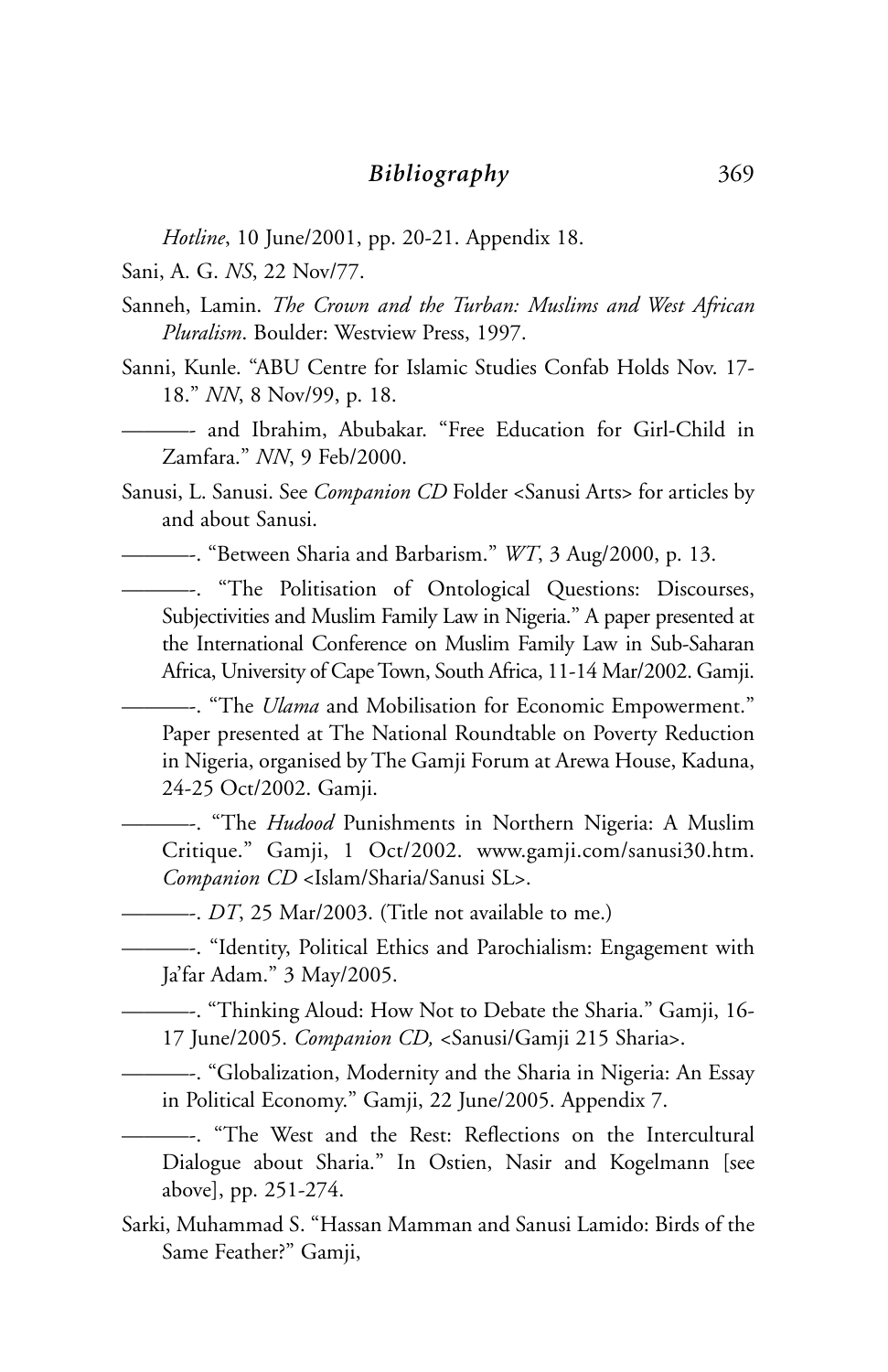www.gamji.com/article4000/NEWS4769.htm. *Companion CD*, <Sharia/Sanusi/Gamji 194>.

- Sarkin Samarin Dansadau. "*Gwamnan Zamfara, Ka Tuna da Dansadau*." *GTFK*, 30 May/2001, p. 4.
- Saude, Shittu A. "To Resist Sharia Is to Ignore the Bible." *NN*, 5 Jan/2000, p. 4.
- Saye, Mustapha. "Catastrophe Averted in Kaduna over Alleged Abuse of Qur'an."*DT*, 14 June/2005.
- Sengupta, Somini. "Lawal Defies Death by Stoning." *New Vision* and AllAfrica.com, 30 Sep/2003.
- Shaban, Rilwan. "Nigeria Should Avoid Sharia Pitfalls—El-Mahdi." *NN*, 3 July/2001.
- Sharada, Abubakar. "FRSC Arrests Jigawa Governor Over Traffic Offences." *Sunday Independent*, 1 Jan/2006.
- Shawulu, Rima. *The Story of Gambo Sawaba.* Jos: Echo Communications, 1990.
- Shehu, Abdurrahman A. "Sharia Implementation: The Way Forward." *DT*, 2 May/2005.

www.triumphnewspapers.com/shara2,5,2005.htm. Appendix 23.

- Shettima, Abba, G. "Group Identity Conflicts: Beyond Misconceptions and Stereotypes." Gamji www.gamji.com/NEWS1971.htm, Apr/2003.
- Shomotun, Muhammad, B. "*Hijab*: A Must for Muslim Women." *The Pen,* 10 Mar/89, p. 10.
- Singer, Zev. "Ontario Rejects Shariah Tribunals." *VS*, 12 Sep/2005, p. A4.
- Sodiq, Alhaji Y. "The Teaching of Islamic Law in Nigeria: Past and Present." In Rashid [see above], pp. 109-116.
- Soyinka, Adejuwon. "Sharia Will Go; Nigeria Will Remain." *TELL*, 17 Apr/2000, p. 15.
- Strawson, John. "Encountering Islamic Law." Paper delivered at the Critical Legal Conference held in New College, Oxford, September 9-12, 1993. http://www.uel.ac.uk/faculties/socsci/law/jsrps.html.
- Sukola, Abubakar U. "Islamic Economics and Demands of Social Justice." *NN*, 8 Dec/99, p. 14.
- Sulaiman, Ibrahim K. R. "State and Religion in Nigeria: A Suggested Framework." Commissioned Paper Submitted to the Political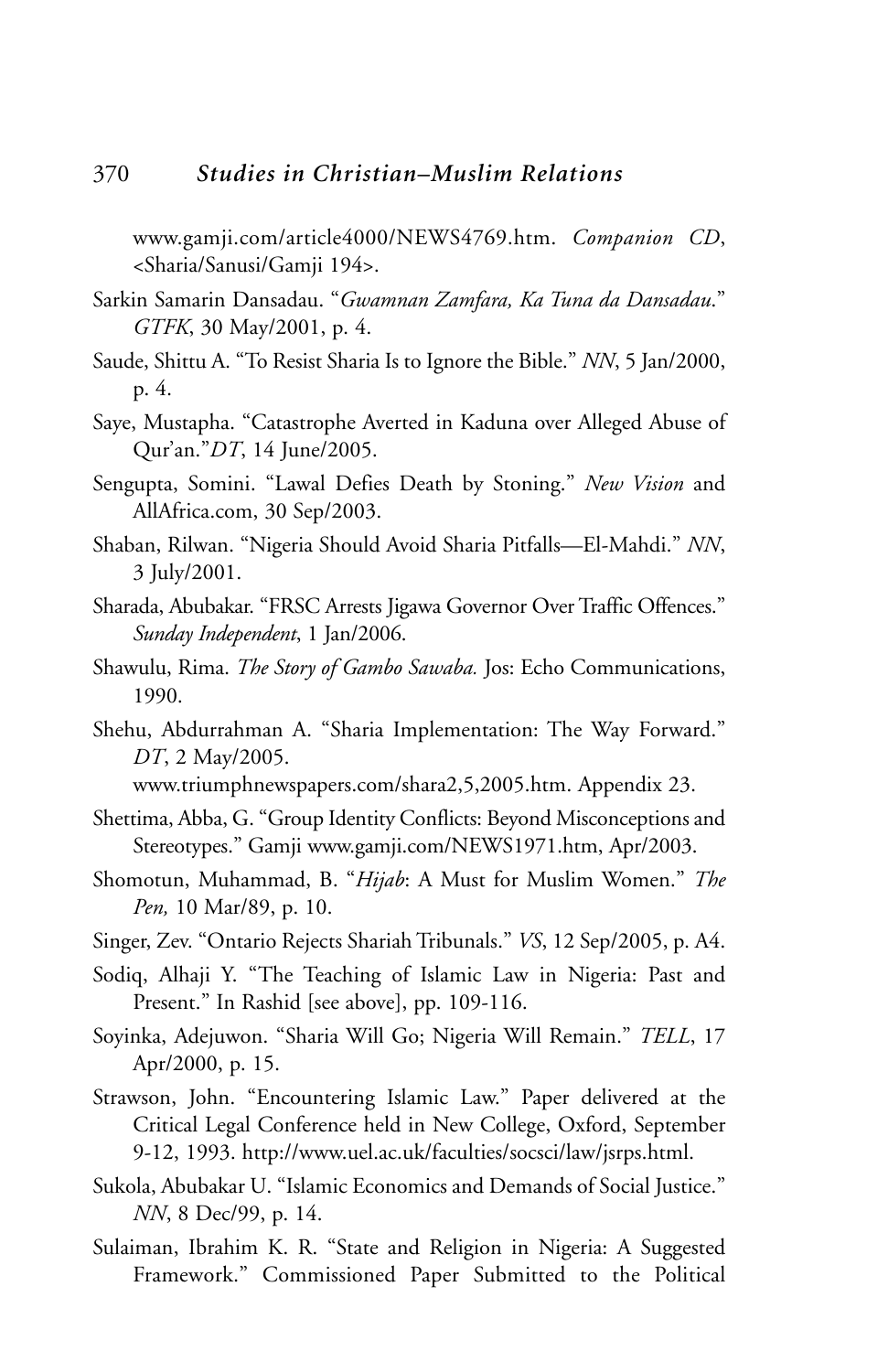Bureau, Lagos, May/86. Reproduced as Appendix 6 in J. Boer, vol. 4, 2005.

———-. "A Fresh Constitution Required." In I. Sulaiman and S. Abdulkarim [see below], pp. 8-19.

———-. "The Sharia and the 1979 Constitution." In Rashid [see above], pp. 52-74.

———-. "Muslim Women and Contemporary Challenges." *The Pen*, 21 Apr/89, pp. 5, 15; 5 May/89, pp. 6, 15.

———-. "Culture, Books, Films in Sharia." *DT*, 27 May/2005. Appendix 4.

- ———-. "Beyond the Caliphate: Towards a Vision of the Future." 20 Aug/2005. www.dailytrust.com/weekly/Saturday.htm. Appendix 2.
- Sulaiman, Ibraheem and Abdulkarim, Siraj (eds.). *On the Political Future of Nigeria.* Zaria: Hudahuda Publishing Company, 1988.
- Sulaiman, Mohammed D. "Islamic Fundamentalism: The Shias in Katsina." Paper presented at the Conference on Islam and the History of Learning in Katsina State under the Auspices of Katsina State History and Culture Bureau, 11th-13th May/92.
- Sule, Ibrahim. "Islam is about Humanity." *TD* 22 May/2004.
- Sule, Y. Sule. "Day Kano Workers Endorse Shekarau." *DT*, 24 May/2005.

———-. "The Information Minister Lied!" Gamji, Feb/2006. *Companion CD* <Gamji/Gamji 265 Kano Defends *Hisbah*>.

Suleiman, Abdul-Azeez. "Kaduna: Makarfi, Hunkuyi in Titan's Battle." *WT,* 12 Apr/2003.

Supreme Council for Sharia in Nigeria South-West Chapter. "The Southwest and State of the Nigerian Nation." Press Conference, 11 May/2005.

- Tabi'u, Muhammad. "Constraints in the Application of Islamic Law in Nigeria." In Rashid [see above], pp. 75-85.
- Taiwo, Juliana. "Zamfara Pledges Support for Mathematical Studies." *TD*, 13 Nov/2002.
- Takko, Danlami M. B. "Governor Mu'azu, a Word on Sharia." *NN*, 16 Feb/2000, p. 15. Appendix 16.
- Tanko, Sani B. "Comparative Perspectives on Sharia." *WT*, 7 Feb/2004, p. 12; 14 Feb/2004, p. 12.
- Tapidi, A. B. "Borno Sets up Committee on Sharia." *NN*, 2 Feb/2000, p. 3.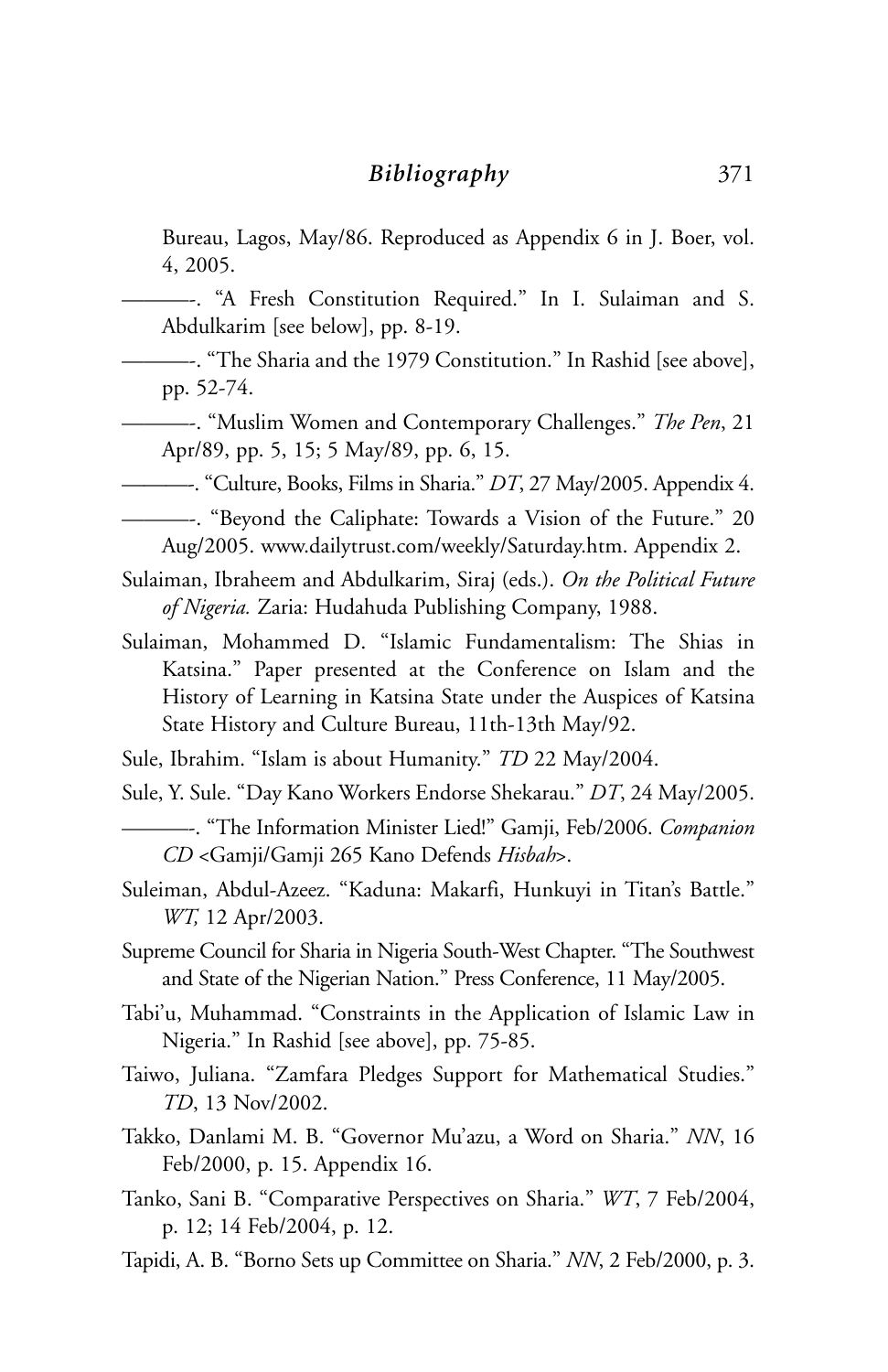- ———-. "Biu Emirate Supports Sharia—Emir." *NN*, 29 Feb/2000.
- Telex, Aliyu A. "*Gemu Adon Maza*." *GTFK*, 20 May/99, p. 4.
- Temple-Raston, Dina. "A Law unto Herself." *Oprah Magazine*, Feb/2006, pp. 206-209, 236-238.
- *ThisDay*. "Nigerian Woman Wins Award for Anti-Sharia Campaign." 18 June/2002. Appendix 37.
- ———-. "Sharia: Pregnant Nigerian Fears Stoning, Gets Asylum in Cyprus." 22 Aug/2002.
- ———-. "Religious Upheaval Looms in Kano." 3 Sep/2002.
- ———-. "Zamfara Govt Declares Tuesday Holiday." 3 Mar/2003.
- ———-. "Saudi to Finance Religious Teachers' Employment in Kebbi." 20 Jan/2004.
- ———-. "Straining at the Zamfara Gnat." 6 Oct/2004.
- ———-. "Sharia Implementation Muslims' Responsibility." 19 Oct/2004.
- ———-. "Plight of Displaced Persons in Kano." 21 Oct/2004.

Tilde, Aliyu. "Democracy or Hypocrisy?"

www.gamji.com/tilde/tilde58.htm. Appendix 44.

- *Trouw*. "*Hand weigeren: weg uitkering*." 17 Mar/2005.
- Tukur, Hussaini. "Sharia: FG Replies Shagari, Buhari." *NN*, 3 Mar/2000, pp. 1-2.
- Tukur, Mahmud. "The Nigerian Condition." *WT*, 29 Jun/2001, pp. 15, 18.
- Turi, Mahmoud. "We Are Not Shi'a." *The Pen,* 15 July/88, p. 6. Appendix 8.

———-. *"Babu Shi'a a Nijeriya*." *Alkalami*, 15 July/88, pp. 7, 15.

- Udeagwu, Godwin. "CA Member Vows to Entrench Sharia." *NN*, 28 Apr/88.
- Ugah, Ndubisi. "Our Sharia System Devoid of Rancor, says Kebbi Gov." *TD*, 20 Jan/2004.
- Umar, Aliyu. "Letter to Nigeria's Attorney General." Gamji, 27 Mar/2002. www.gamji.com/NEWS1268.htm. *Companion CD* <Islam/Sharia/Umar>.
- Umar, Ibrahim M. "Sharia Respects Pluralism—Ibrahim Sulaiman." *NN*, 2 Nov/99, p. 20. Appendix 56.
	- ———-. "Sharia is Constitutional—Dr. Suleiman Kumo." *NN,* 9 Nov/99,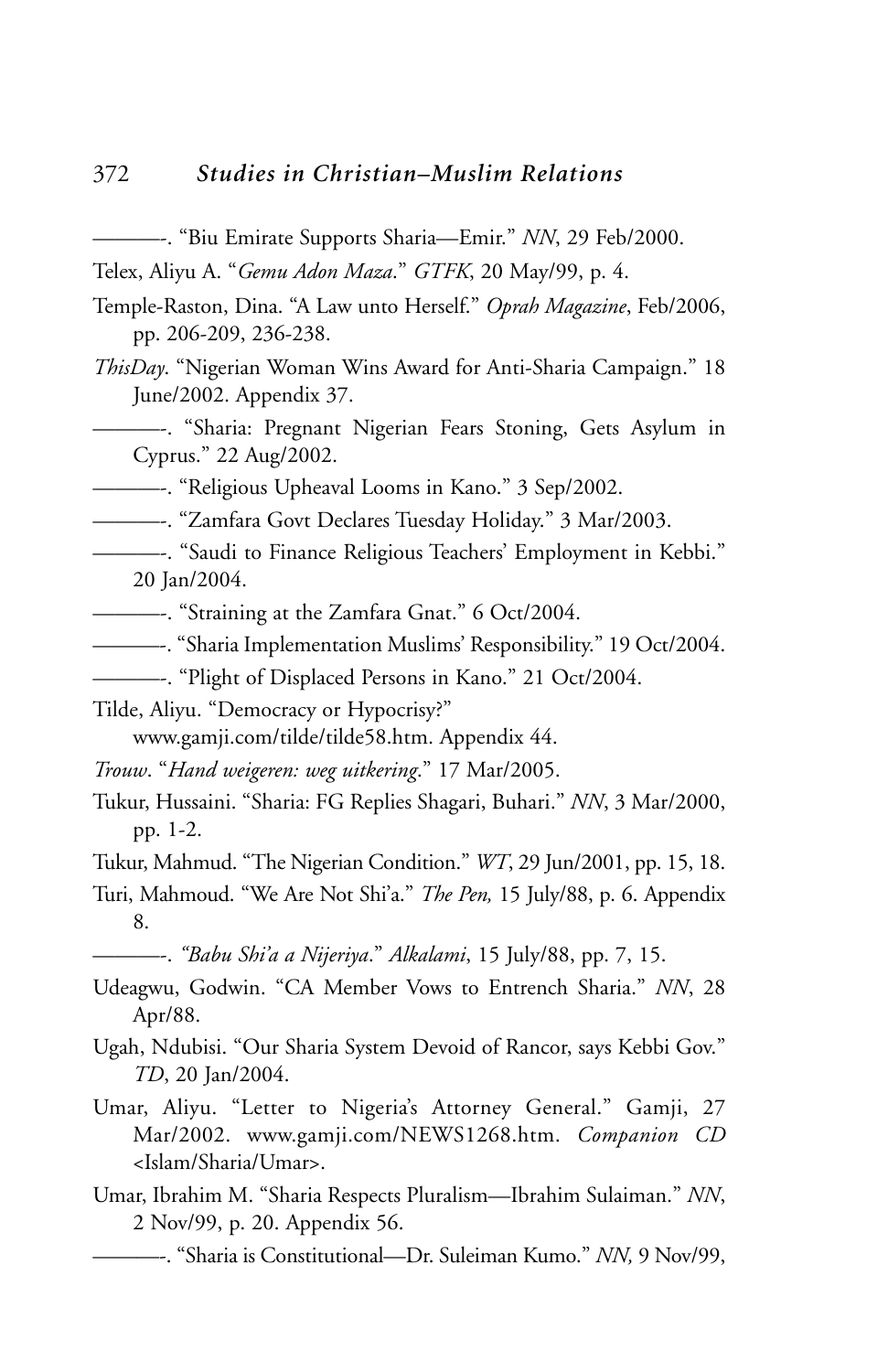p. 20.

- Umar, Musa I. "Does Sharia Only Mean Punishment?" *DT*, 7 Oct/2005. Appendix 28.
- Umar, Umar T. "Fashion In Nigeria: Dressing To Kill." Nov/2004. www.gamji.com/NEWS4038.htm. Appendix 36.
- Umaru, Adamu. "*Gwamnatin Ahmed Mu'azu: Ina Aka Dosa*?" *GTFK*, 30 May/2001.
- Usigbe, Leon. "Scrap Sharia if…" *Vanguard*, 4 Jul/2001.
	- ———-. "Makarfi—Inching Closer to Re-election." *Vanguard*, 7 Apr/2003.
- Usman, Ibrahim S. Letter to the Secretary to the Constituent Assembly. 31 Oct/77.
- *Vancouver Sun* (*VS*). "Nigerian Court Hears Appeal on Adultery Death Sentence." 19 Mar/2002, p. A6.
	- ———-. "Tennis Star Ordered to Cover Up." 10 Sep/2005.
- *Vanguard*. "Sharia: 25-year-old Man to Die for Raping 76-year-old Woman to Death." 24 June/2002. Appendix 52.
- ———-. Interview with Yerima A. Sani, Governor of Zamfara. 17 Aug/2002.
- ———-. "Sharia: EU Condemns Stoning Death Penalty." 1 Oct/2002.
- ———-. "Etiebet Absolves ANPP from Sharia Tag." 27 Jan/2003.
- ———-. "Law and Human Rights: Allegations of Dismissed Judges Laughable." 14 Feb/2003.
- ———-. "Troops Kill 5, Arrest 47 Islamic Radicals in Yobe." 7 Jan/2004.
- ———-. "Hunters Kill 7 Islamic Radicals." 9 Jan/2004.
- Wali, Rabi A. "The Role of Muslim Women in Nation Building." *The Pen*, 7 Apr/89, p. 6; 21 Apr/89, p. 10.
- Ward, Doug. "Groups to Protest Islamic Law for Family Arbitration." *VS*, 6 Sep/2005, p. B5.
- Wardell, Jane. "Islamic Banking on the Rise around the World." *VS*, 8 June/2005.
- Warren, David. "Clash of Cultures Tackled with Candour in Holland." *VS*, 24 Oct/2005, p. A7.
- Wase, M. Adamu K. "*Gwamnatin Mu'uzu, Ta-Zarce ko ta Lauye?*" 11 July/2001, p. 10.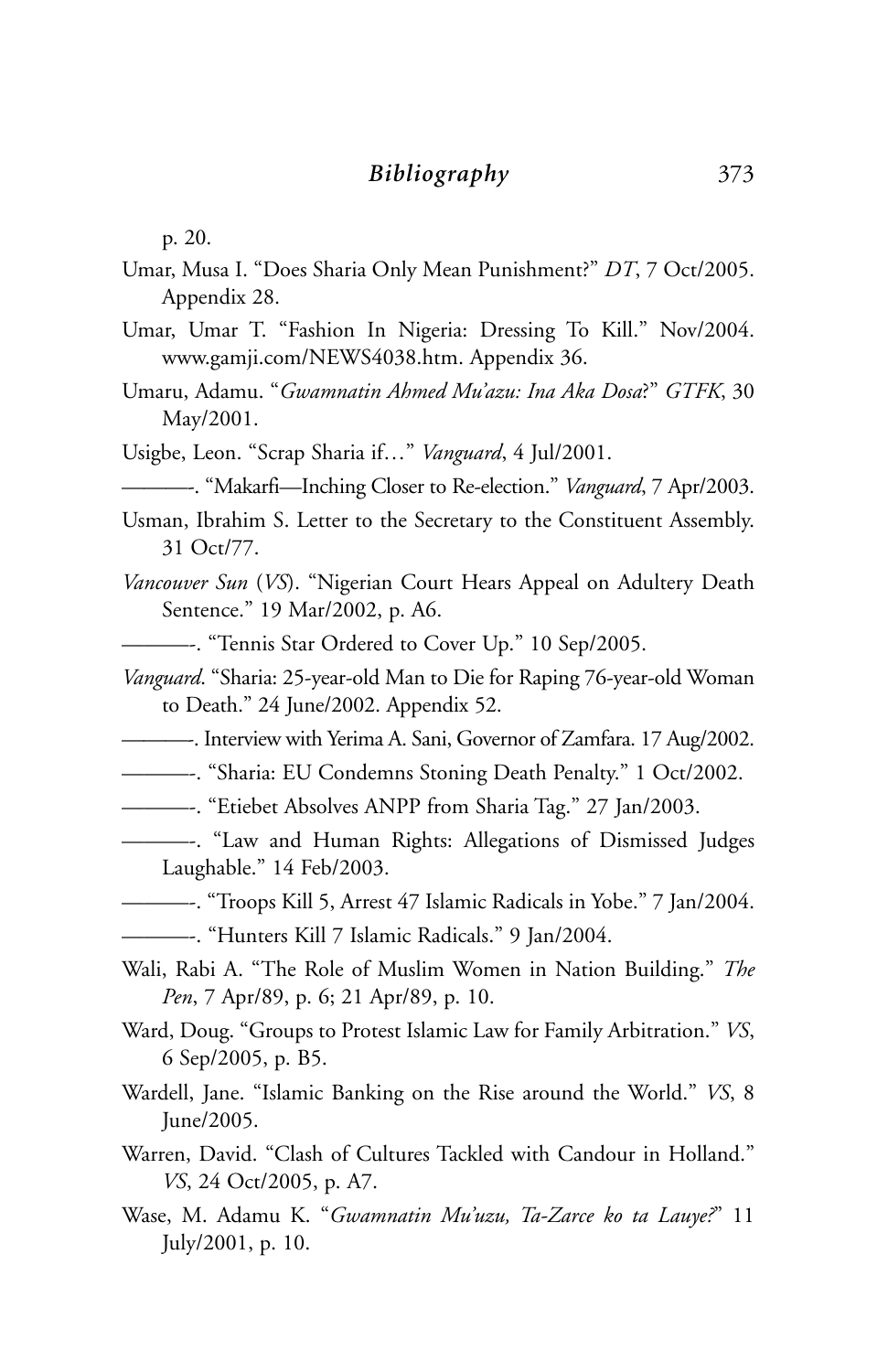- Waziri, Garba W. "Dala Societal Reorientation Committee Distributes 500 *Hijab* to Government Girls College Students." *DT*, 19 Apr/2005.
- William, F. R. A. *NN*, 4 Nov/77.
- Witte, John Jr. "Religion, Secularism, and Human Rights." Annual Lecture delivered at Parliament Hill, Ottawa, 13 May/2003. *Companion CD* <Human Rights/Witte John>.
- Yadudu, Auwalu H. "The Muslim Case for the Sharia." *The Pen*, 18 Nov/88, p. 12.

———-. "The Case for Sharia: Why It Must Remain." *The Pen*, 16 Dec/88, p. 6.

- ———-. "The Sharia Debate in Nigeria: Time for Reflections." A paper delivered at the National Seminar on the Place of Women under the Sharia, organized by the Constitutional Rights Project at Chelsea Hotel, Abuja, 1-3 Mar/2000. Published by the Committee of Concerned Citizens [see above].
- ———-. "Commentary." In Ostien, Nasir and Kogelmann [see above], pp. 139-143.
- Yahya, Muslih T. "Commentary." In Ostien, Nasir and Kogelmann [see above], pp. 100-106.
- Yakasai, Farouk A. "Gusau Checkpoint Killing: Police Arrest 110 Rioters." *DT*, 20 May/2005.

———-. "Zamfara NDLA Impounds 194 kgs of Cannabis." *DT*, 2 June/2005.

- Yakasai, Musa A. "Kano Politics between Brigandage and Social Development." Gamji. www.gamji.com/article4000/NEWS4775.htm, June/2005. *Companion CD* at <Sharia/Gamji216 Shekarau>.
- Yakoob, Habib. "Religion Will Not Determine Votes in the North." *Vanguard*, 27 Jan/2003.
- Yakubu, Suleman and others. "What Is Wrong with Our Schools in Northern Nigeria?" Arewa Online, 10 Dec/2005. *Companion CD* <Sharia/2005-12-10 Sharia and Corruption>.
- Yelwa, Mansoor I. "Sanusi L. Sanusi and Shaikh Ja'afar: The Scale of Comparison." www.gamji.com/article4000/NEWS4611.htm.
- Yerimah, Yakubu. "Perspective: A Case for the New Nigerian." *NN*, 22